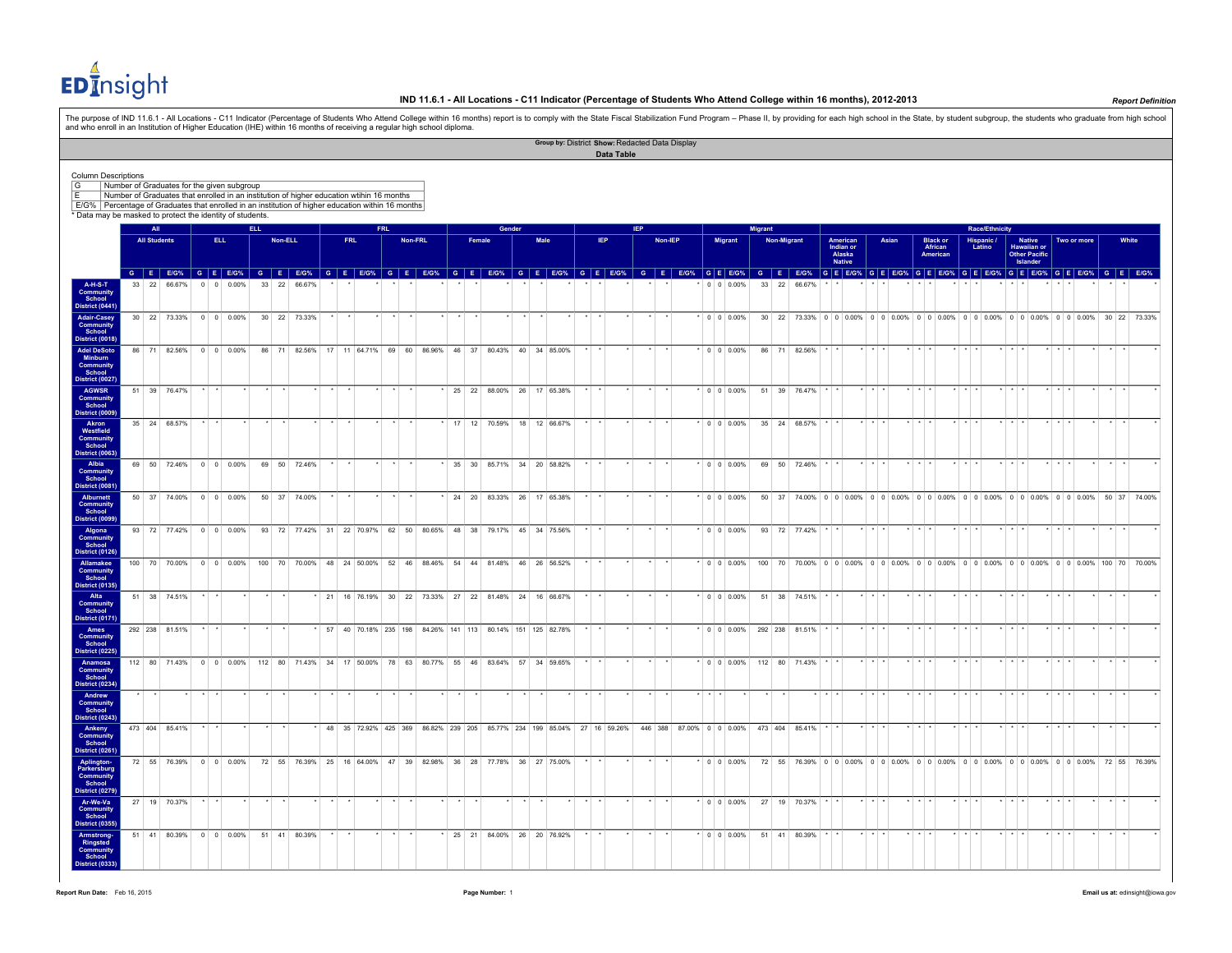EDInsight

| * Data may be masked to protect the identity of students.<br>AT<br><b>ELL</b><br><b>Race/Ethnicity</b><br><b>FRL</b><br>Gender<br><b>IEP</b><br>Migrant<br><b>All Students</b><br>ELL.<br>Non-ELL<br><b>FRL</b><br>Non-FRL<br>Male<br>IEP<br>Non-IEP<br>Migrant<br>Non-Migrant<br>Female<br>American<br>Indian or<br>Asian<br>Hispanic /<br>Latino<br>Native<br>Hawaiian or<br><b>Black or</b><br>African<br>Alaska<br>American<br><b>Other Pacific</b><br><b>Native</b><br>Islander<br>GEEGS GEEGS GEEGS GEEGS GEEGS GEEGS GEEGS GEEGS GEEGS GEEGS GEEGS GEEGS GEEGS GEEGS GEEGS GEEGS GEEGS GEEGS GEEGS GEEGS GEEGS GEEGS GEEGS GEEGS GEEGS<br>54 42 77.78% 36 23 63.89% 46 29 63.04%<br>Atlantic<br>Community<br>School<br>District (0387)<br>82 52 63.41%<br>$0 \ 0 \ 0.00\%$<br>82 52 63.41% 28 10 35.71%<br>$0 \t0 \t0.00\%$<br>82 52<br>63.41% 0 0 0.00% 0 0 0.00% 0 0 0.00%<br>$0$ 0 0.00% 0 0 0.00% 0 0 0.00%<br>Audubon<br>53 39 73.58% 0 0 0.00%<br>53 39 73.58%<br>32 26 81.25% 21 13 61.90%<br>$\cdot$ 0 0 0.00%<br>53 39 73.58% 0 0 0 0.00% 0 0 0.00% 0 0 0.00% 0 0 0.00% 0 0 0.00% 0 0 0.00% 53 39 73.58%<br>Community<br>School<br>District (0414)<br>Aurelia<br><b>Community</b><br>School<br>District (0423)<br>Ballard<br>25 14 56.00% 81 65 80.25% 51 43 84.31% 55 36 65.45%<br>$\cdot$ 0 0 0.00%<br>106 79 74.53%<br>106 79 74.53%<br><b>Community</b><br>School<br>District (0472<br><b>Battle Creek-</b><br>67<br>50 74.63%<br>$0 \ 0 \ 0.00\%$<br>67<br>50 74.63%<br>27<br>15 55.56%<br>40 35 87.50%<br>28 22 78.57% 39<br>28 71.79%<br>$\cdot$ 0 0 0.00%<br>67 50 74.63%<br><b>Ida Grove</b><br><b>Community</b><br>School<br>District (0504)<br>Baxter<br>35 26 74.29% 0 0 0.00%<br>15 12 80.00% 20 14 70.00%<br>$0 \t 0 \t 0.00\%$<br>35 26 74.29%<br>35 26 74.29%<br>Community<br>School<br>District (0513)<br><b>BCLUW</b><br>48 31 64.58% 0 0 0.00%<br>48 31 64.58%<br>26 18 69.23% 22 13 59.09%<br>$\cdot$ 0 0 0.00%<br>48 31 64.58%<br><b>Community</b><br>School<br>District (0540<br>39 30 76.92% 22 19 86.36% 17 11 64.71% 22 16 72.73% 17 14 82.35%<br>$\cdot$ 0 0 0.00%<br><b>Bedford</b><br>39 30 76.92% 0 0 0.00%<br>39 30 76.92%<br><b>Community</b><br>School<br>District (0549)<br>47 34 72.34% 0 0 0.00%<br><b>Belle Plaine</b><br>47 34 72.34%<br>25 19 76.00% 22 15 68.18%<br>$\cdot$ 0 0 0.00%<br>47 34 72.34%<br><b>Community</b><br>School<br>District (0576)<br>Bellevue<br>48 31 64.58% 0 0 0.00%<br>48 31 64.58%<br>$*$ 0 0 0.00%<br>48 31 64.58% 0 0 0.00% 0 0 0.00% 0 0 0.00% 0 0 0.00% 0 0 0.00% 0 0 0.00% 48 31 64.58%<br>Community<br>School<br>District (0585)<br>Belmond-<br>37 19 51.35%<br>$*$ 0 0 0.00%<br>37 19 51.35%<br>Klemme<br>Community<br>School<br>District (0594<br><b>Bennett</b><br>$\cdot$ $\cdot$ $\cdot$<br>Community<br>School<br>District (0603)<br>Benton<br>114 89 78.07% 0 0 0.00%<br>114 89 78.07%<br>* 57 46 80.70% 57 43 75.44%<br>$*$ 0 0 0.00% 114 89 78.07%<br>Community<br>School<br>District (0609)<br>35 51.47% 229 191<br>83.41% 152 121<br>265 212 80.00% 0 0 0.00%<br><b>Bettendorf</b><br>297 226 76.09%<br>$0 \ 0 \ 0.00\%$<br>297 226<br>76.09%<br>68<br>79.61% 145 105 72.41%<br>32 14 43.75%<br>297 226<br>76.09%<br><b>Community</b><br>School<br>District (0621)<br>Bondurant-<br>81 60 74.07% 0 0 0.00%<br>81 60 74 07% 15 10 66 67% 66 50 75 76% 33 30 90 91% 48 30 62 50%<br>$\cdot$ 0 0 0 0 0 %<br>81 60 74.07%<br>Farrar<br><b>Community</b><br>School<br>District (0720)<br>165 118 71.52%<br>56 29 51.79% 109 89 81.65% 72 55 76.39% 93 63 67.74% 28 12 42.86% 137 106 77.37%<br>$+$ $+$ $+$<br>$+$ $+$<br>Boone<br>Community<br>School<br>District (0729<br>Boyden-Hull<br>38 23 60.53%<br>$\cdot$ 0 0 0 0 0 %<br>38 23 60.53%<br>Community<br>School |                      |
|-------------------------------------------------------------------------------------------------------------------------------------------------------------------------------------------------------------------------------------------------------------------------------------------------------------------------------------------------------------------------------------------------------------------------------------------------------------------------------------------------------------------------------------------------------------------------------------------------------------------------------------------------------------------------------------------------------------------------------------------------------------------------------------------------------------------------------------------------------------------------------------------------------------------------------------------------------------------------------------------------------------------------------------------------------------------------------------------------------------------------------------------------------------------------------------------------------------------------------------------------------------------------------------------------------------------------------------------------------------------------------------------------------------------------------------------------------------------------------------------------------------------------------------------------------------------------------------------------------------------------------------------------------------------------------------------------------------------------------------------------------------------------------------------------------------------------------------------------------------------------------------------------------------------------------------------------------------------------------------------------------------------------------------------------------------------------------------------------------------------------------------------------------------------------------------------------------------------------------------------------------------------------------------------------------------------------------------------------------------------------------------------------------------------------------------------------------------------------------------------------------------------------------------------------------------------------------------------------------------------------------------------------------------------------------------------------------------------------------------------------------------------------------------------------------------------------------------------------------------------------------------------------------------------------------------------------------------------------------------------------------------------------------------------------------------------------------------------------------------------------------------------------------------------------------------------------------------------------------------------------------------------------------------------------------------------------------------------------------------------------------------------------------------------------------------------------------------------------------------------------------------------------------------------------------------------------------------------------------------------------------------------------------------------------------------------------------------------------------------------------------------------|----------------------|
|                                                                                                                                                                                                                                                                                                                                                                                                                                                                                                                                                                                                                                                                                                                                                                                                                                                                                                                                                                                                                                                                                                                                                                                                                                                                                                                                                                                                                                                                                                                                                                                                                                                                                                                                                                                                                                                                                                                                                                                                                                                                                                                                                                                                                                                                                                                                                                                                                                                                                                                                                                                                                                                                                                                                                                                                                                                                                                                                                                                                                                                                                                                                                                                                                                                                                                                                                                                                                                                                                                                                                                                                                                                                                                                                                                   | Two or more<br>White |
|                                                                                                                                                                                                                                                                                                                                                                                                                                                                                                                                                                                                                                                                                                                                                                                                                                                                                                                                                                                                                                                                                                                                                                                                                                                                                                                                                                                                                                                                                                                                                                                                                                                                                                                                                                                                                                                                                                                                                                                                                                                                                                                                                                                                                                                                                                                                                                                                                                                                                                                                                                                                                                                                                                                                                                                                                                                                                                                                                                                                                                                                                                                                                                                                                                                                                                                                                                                                                                                                                                                                                                                                                                                                                                                                                                   | 82 52 63.41%         |
|                                                                                                                                                                                                                                                                                                                                                                                                                                                                                                                                                                                                                                                                                                                                                                                                                                                                                                                                                                                                                                                                                                                                                                                                                                                                                                                                                                                                                                                                                                                                                                                                                                                                                                                                                                                                                                                                                                                                                                                                                                                                                                                                                                                                                                                                                                                                                                                                                                                                                                                                                                                                                                                                                                                                                                                                                                                                                                                                                                                                                                                                                                                                                                                                                                                                                                                                                                                                                                                                                                                                                                                                                                                                                                                                                                   |                      |
|                                                                                                                                                                                                                                                                                                                                                                                                                                                                                                                                                                                                                                                                                                                                                                                                                                                                                                                                                                                                                                                                                                                                                                                                                                                                                                                                                                                                                                                                                                                                                                                                                                                                                                                                                                                                                                                                                                                                                                                                                                                                                                                                                                                                                                                                                                                                                                                                                                                                                                                                                                                                                                                                                                                                                                                                                                                                                                                                                                                                                                                                                                                                                                                                                                                                                                                                                                                                                                                                                                                                                                                                                                                                                                                                                                   |                      |
|                                                                                                                                                                                                                                                                                                                                                                                                                                                                                                                                                                                                                                                                                                                                                                                                                                                                                                                                                                                                                                                                                                                                                                                                                                                                                                                                                                                                                                                                                                                                                                                                                                                                                                                                                                                                                                                                                                                                                                                                                                                                                                                                                                                                                                                                                                                                                                                                                                                                                                                                                                                                                                                                                                                                                                                                                                                                                                                                                                                                                                                                                                                                                                                                                                                                                                                                                                                                                                                                                                                                                                                                                                                                                                                                                                   |                      |
|                                                                                                                                                                                                                                                                                                                                                                                                                                                                                                                                                                                                                                                                                                                                                                                                                                                                                                                                                                                                                                                                                                                                                                                                                                                                                                                                                                                                                                                                                                                                                                                                                                                                                                                                                                                                                                                                                                                                                                                                                                                                                                                                                                                                                                                                                                                                                                                                                                                                                                                                                                                                                                                                                                                                                                                                                                                                                                                                                                                                                                                                                                                                                                                                                                                                                                                                                                                                                                                                                                                                                                                                                                                                                                                                                                   |                      |
|                                                                                                                                                                                                                                                                                                                                                                                                                                                                                                                                                                                                                                                                                                                                                                                                                                                                                                                                                                                                                                                                                                                                                                                                                                                                                                                                                                                                                                                                                                                                                                                                                                                                                                                                                                                                                                                                                                                                                                                                                                                                                                                                                                                                                                                                                                                                                                                                                                                                                                                                                                                                                                                                                                                                                                                                                                                                                                                                                                                                                                                                                                                                                                                                                                                                                                                                                                                                                                                                                                                                                                                                                                                                                                                                                                   |                      |
|                                                                                                                                                                                                                                                                                                                                                                                                                                                                                                                                                                                                                                                                                                                                                                                                                                                                                                                                                                                                                                                                                                                                                                                                                                                                                                                                                                                                                                                                                                                                                                                                                                                                                                                                                                                                                                                                                                                                                                                                                                                                                                                                                                                                                                                                                                                                                                                                                                                                                                                                                                                                                                                                                                                                                                                                                                                                                                                                                                                                                                                                                                                                                                                                                                                                                                                                                                                                                                                                                                                                                                                                                                                                                                                                                                   |                      |
|                                                                                                                                                                                                                                                                                                                                                                                                                                                                                                                                                                                                                                                                                                                                                                                                                                                                                                                                                                                                                                                                                                                                                                                                                                                                                                                                                                                                                                                                                                                                                                                                                                                                                                                                                                                                                                                                                                                                                                                                                                                                                                                                                                                                                                                                                                                                                                                                                                                                                                                                                                                                                                                                                                                                                                                                                                                                                                                                                                                                                                                                                                                                                                                                                                                                                                                                                                                                                                                                                                                                                                                                                                                                                                                                                                   |                      |
|                                                                                                                                                                                                                                                                                                                                                                                                                                                                                                                                                                                                                                                                                                                                                                                                                                                                                                                                                                                                                                                                                                                                                                                                                                                                                                                                                                                                                                                                                                                                                                                                                                                                                                                                                                                                                                                                                                                                                                                                                                                                                                                                                                                                                                                                                                                                                                                                                                                                                                                                                                                                                                                                                                                                                                                                                                                                                                                                                                                                                                                                                                                                                                                                                                                                                                                                                                                                                                                                                                                                                                                                                                                                                                                                                                   |                      |
|                                                                                                                                                                                                                                                                                                                                                                                                                                                                                                                                                                                                                                                                                                                                                                                                                                                                                                                                                                                                                                                                                                                                                                                                                                                                                                                                                                                                                                                                                                                                                                                                                                                                                                                                                                                                                                                                                                                                                                                                                                                                                                                                                                                                                                                                                                                                                                                                                                                                                                                                                                                                                                                                                                                                                                                                                                                                                                                                                                                                                                                                                                                                                                                                                                                                                                                                                                                                                                                                                                                                                                                                                                                                                                                                                                   |                      |
|                                                                                                                                                                                                                                                                                                                                                                                                                                                                                                                                                                                                                                                                                                                                                                                                                                                                                                                                                                                                                                                                                                                                                                                                                                                                                                                                                                                                                                                                                                                                                                                                                                                                                                                                                                                                                                                                                                                                                                                                                                                                                                                                                                                                                                                                                                                                                                                                                                                                                                                                                                                                                                                                                                                                                                                                                                                                                                                                                                                                                                                                                                                                                                                                                                                                                                                                                                                                                                                                                                                                                                                                                                                                                                                                                                   |                      |
|                                                                                                                                                                                                                                                                                                                                                                                                                                                                                                                                                                                                                                                                                                                                                                                                                                                                                                                                                                                                                                                                                                                                                                                                                                                                                                                                                                                                                                                                                                                                                                                                                                                                                                                                                                                                                                                                                                                                                                                                                                                                                                                                                                                                                                                                                                                                                                                                                                                                                                                                                                                                                                                                                                                                                                                                                                                                                                                                                                                                                                                                                                                                                                                                                                                                                                                                                                                                                                                                                                                                                                                                                                                                                                                                                                   | $\cdot$ $\cdot$      |
|                                                                                                                                                                                                                                                                                                                                                                                                                                                                                                                                                                                                                                                                                                                                                                                                                                                                                                                                                                                                                                                                                                                                                                                                                                                                                                                                                                                                                                                                                                                                                                                                                                                                                                                                                                                                                                                                                                                                                                                                                                                                                                                                                                                                                                                                                                                                                                                                                                                                                                                                                                                                                                                                                                                                                                                                                                                                                                                                                                                                                                                                                                                                                                                                                                                                                                                                                                                                                                                                                                                                                                                                                                                                                                                                                                   | $\sim$ $\sim$        |
|                                                                                                                                                                                                                                                                                                                                                                                                                                                                                                                                                                                                                                                                                                                                                                                                                                                                                                                                                                                                                                                                                                                                                                                                                                                                                                                                                                                                                                                                                                                                                                                                                                                                                                                                                                                                                                                                                                                                                                                                                                                                                                                                                                                                                                                                                                                                                                                                                                                                                                                                                                                                                                                                                                                                                                                                                                                                                                                                                                                                                                                                                                                                                                                                                                                                                                                                                                                                                                                                                                                                                                                                                                                                                                                                                                   |                      |
|                                                                                                                                                                                                                                                                                                                                                                                                                                                                                                                                                                                                                                                                                                                                                                                                                                                                                                                                                                                                                                                                                                                                                                                                                                                                                                                                                                                                                                                                                                                                                                                                                                                                                                                                                                                                                                                                                                                                                                                                                                                                                                                                                                                                                                                                                                                                                                                                                                                                                                                                                                                                                                                                                                                                                                                                                                                                                                                                                                                                                                                                                                                                                                                                                                                                                                                                                                                                                                                                                                                                                                                                                                                                                                                                                                   |                      |
|                                                                                                                                                                                                                                                                                                                                                                                                                                                                                                                                                                                                                                                                                                                                                                                                                                                                                                                                                                                                                                                                                                                                                                                                                                                                                                                                                                                                                                                                                                                                                                                                                                                                                                                                                                                                                                                                                                                                                                                                                                                                                                                                                                                                                                                                                                                                                                                                                                                                                                                                                                                                                                                                                                                                                                                                                                                                                                                                                                                                                                                                                                                                                                                                                                                                                                                                                                                                                                                                                                                                                                                                                                                                                                                                                                   | $+$ $+$              |
| District (0747)                                                                                                                                                                                                                                                                                                                                                                                                                                                                                                                                                                                                                                                                                                                                                                                                                                                                                                                                                                                                                                                                                                                                                                                                                                                                                                                                                                                                                                                                                                                                                                                                                                                                                                                                                                                                                                                                                                                                                                                                                                                                                                                                                                                                                                                                                                                                                                                                                                                                                                                                                                                                                                                                                                                                                                                                                                                                                                                                                                                                                                                                                                                                                                                                                                                                                                                                                                                                                                                                                                                                                                                                                                                                                                                                                   |                      |
| <b>Boyer Valley</b><br>Community<br>29 20 68.97%<br>17 10 58.82% 12 10 83.33%<br>$0 \t 0 \t 0.00\%$<br>29 20 68.97%<br>School<br>District (1917                                                                                                                                                                                                                                                                                                                                                                                                                                                                                                                                                                                                                                                                                                                                                                                                                                                                                                                                                                                                                                                                                                                                                                                                                                                                                                                                                                                                                                                                                                                                                                                                                                                                                                                                                                                                                                                                                                                                                                                                                                                                                                                                                                                                                                                                                                                                                                                                                                                                                                                                                                                                                                                                                                                                                                                                                                                                                                                                                                                                                                                                                                                                                                                                                                                                                                                                                                                                                                                                                                                                                                                                                   |                      |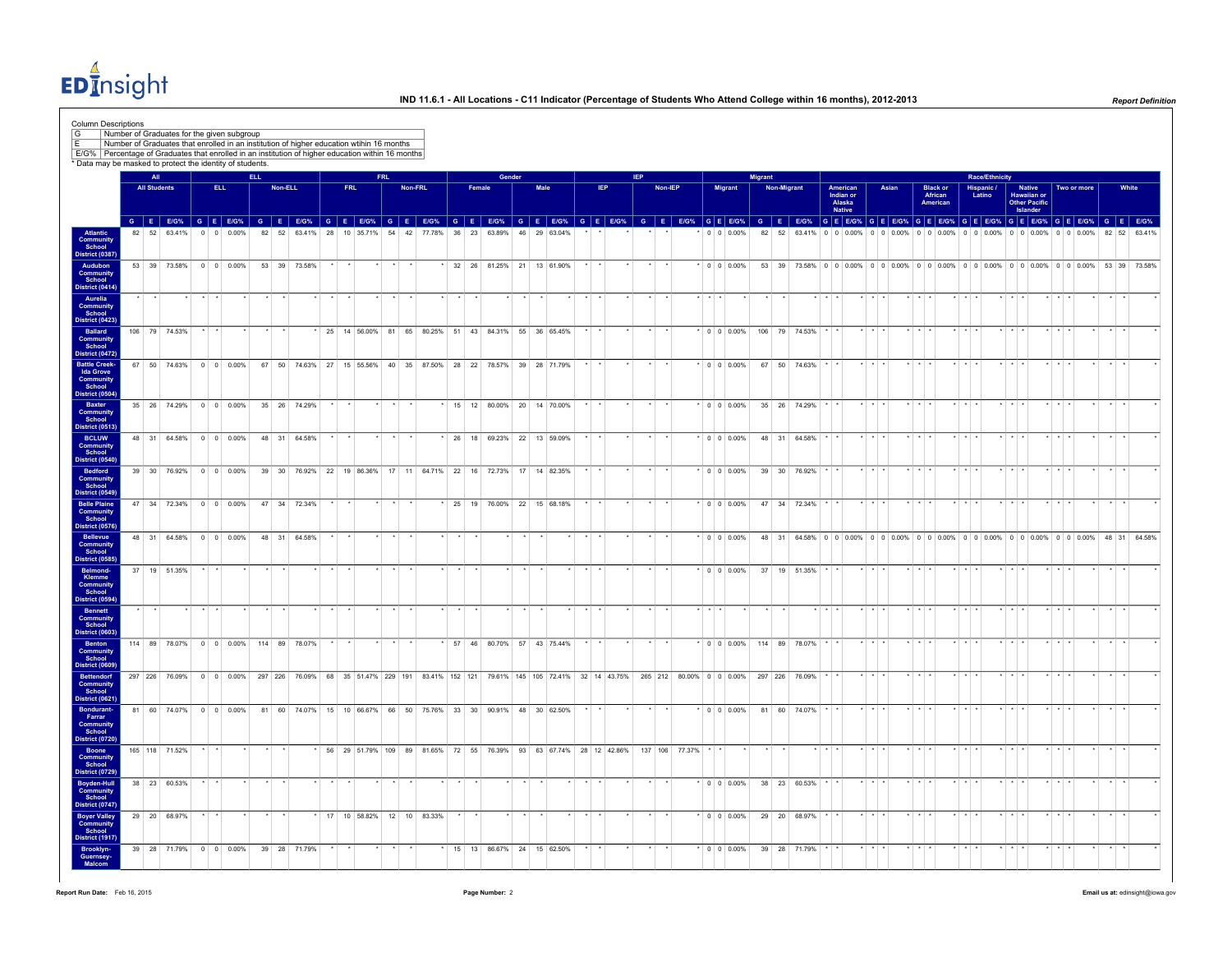EDInsight

| <b>Column Descriptions</b><br>G<br>ΙF<br>E/G% Percentage of Graduates that enrolled in an institution of higher education within 16 months<br>* Data may be masked to protect the identity of students. |                     | Number of Graduates for the given subgroup<br>Number of Graduates that enrolled in an institution of higher education wtihin 16 months |      |            |                                                                   |  |            |            |         |                                                           |                             |                           |        |      |                 |            |            |         |  |                   |         |                    |                                                                                                                     |                                                  |                 |       |             |                                               |                         |                       |             |                                                                         |             |             |                 |                                                                                                                                                                                                                                |  |
|---------------------------------------------------------------------------------------------------------------------------------------------------------------------------------------------------------|---------------------|----------------------------------------------------------------------------------------------------------------------------------------|------|------------|-------------------------------------------------------------------|--|------------|------------|---------|-----------------------------------------------------------|-----------------------------|---------------------------|--------|------|-----------------|------------|------------|---------|--|-------------------|---------|--------------------|---------------------------------------------------------------------------------------------------------------------|--------------------------------------------------|-----------------|-------|-------------|-----------------------------------------------|-------------------------|-----------------------|-------------|-------------------------------------------------------------------------|-------------|-------------|-----------------|--------------------------------------------------------------------------------------------------------------------------------------------------------------------------------------------------------------------------------|--|
|                                                                                                                                                                                                         | All                 |                                                                                                                                        |      | <b>ELL</b> |                                                                   |  |            | <b>FRL</b> |         |                                                           |                             |                           | Gender |      |                 |            | <b>IFP</b> |         |  |                   | Migrant |                    |                                                                                                                     |                                                  |                 |       |             |                                               |                         | <b>Race/Ethnicity</b> |             |                                                                         |             |             |                 |                                                                                                                                                                                                                                |  |
|                                                                                                                                                                                                         | <b>All Students</b> |                                                                                                                                        | ELL. |            | Non-ELL                                                           |  | <b>FRL</b> |            | Non-FRL |                                                           |                             | Female                    |        | Male |                 | <b>IEP</b> |            | Non-IEP |  | Migrant           |         | <b>Non-Migrant</b> |                                                                                                                     | American<br>Indian or<br>Alaska<br><b>Native</b> |                 | Asian |             | <b>Black or</b><br>African<br><b>American</b> | Hispanic /<br>Latino    |                       |             | <b>Native</b><br><b>Hawaiian or</b><br><b>Other Pacific</b><br>Islander |             | Two or more |                 | White                                                                                                                                                                                                                          |  |
|                                                                                                                                                                                                         |                     |                                                                                                                                        |      |            |                                                                   |  |            |            |         |                                                           |                             |                           |        |      |                 |            |            |         |  |                   |         |                    |                                                                                                                     |                                                  |                 |       |             |                                               |                         |                       |             |                                                                         |             |             |                 | G E EG% G E EG% G E EG% G E EG% G E EG% G E EG% G E EG% G E EG% G E EG% G E EG% G E EG% G E EG% G E EG% G E EG% G E EG% G E EG% G E EG% G E EG% G E EG% G E EG% G E EG% G E EG% G E EG% G E EG% G E EG% G E EG% G E EG% G E EG |  |
| Community<br>School<br>District (0846)                                                                                                                                                                  |                     |                                                                                                                                        |      |            |                                                                   |  |            |            |         |                                                           |                             |                           |        |      |                 |            |            |         |  |                   |         |                    |                                                                                                                     |                                                  |                 |       |             |                                               |                         |                       |             |                                                                         |             |             |                 |                                                                                                                                                                                                                                |  |
| <b>Burlington</b><br>Community<br>School                                                                                                                                                                |                     | 217 147 67.74%                                                                                                                         |      |            |                                                                   |  |            |            |         | * 81 46 56.79% 136 101 74.26% 114 79 69.30% 103 68 66.02% |                             |                           |        |      | $\star$ $\star$ |            | $\star$    |         |  |                   |         |                    | * 0 0 0.00% 217 147 67.74% $\cdot$ $\cdot$                                                                          |                                                  | $+ + +$         |       | $*$ $*$ $*$ |                                               | $\star$ $\star$ $\star$ |                       | $*$ $*$ $*$ |                                                                         | $*$ $*$ $*$ |             | $\star$ $\star$ |                                                                                                                                                                                                                                |  |
| <b>District (0882)</b><br>CAL<br>Community<br>School                                                                                                                                                    |                     | 13 10 76.92% 0 0 0.00%                                                                                                                 |      |            | 13 10 76.92%                                                      |  |            |            |         |                                                           |                             |                           |        |      |                 |            |            |         |  | $*$ 0 0 0.00%     |         |                    | 13 10 76.92%                                                                                                        |                                                  |                 |       |             |                                               |                         |                       |             |                                                                         |             |             |                 |                                                                                                                                                                                                                                |  |
| <b>District (0916)</b><br>Calamus-<br>Wheatland                                                                                                                                                         |                     | 40 25 62.50% 0 0 0.00%                                                                                                                 |      |            | 40 25 62.50%                                                      |  |            |            |         |                                                           |                             | 18 13 72.22% 22 12 54.55% |        |      |                 |            |            |         |  | $*$ 0 0 0.00%     |         |                    | 40 25 62.50%                                                                                                        |                                                  |                 |       |             |                                               |                         |                       |             |                                                                         |             |             |                 |                                                                                                                                                                                                                                |  |
| Community<br>School<br><b>District (0918)</b><br>CAM                                                                                                                                                    |                     | 32 18 56.25% 0 0 0.00%                                                                                                                 |      |            | 32 18 56.25%                                                      |  |            |            |         |                                                           |                             |                           |        |      |                 |            |            |         |  |                   |         |                    | $*$ 0 0 0.00% 32 18 56.25%                                                                                          |                                                  |                 |       | $+$ $+$ $+$ |                                               | $\star$ $\star$ $\star$ |                       |             |                                                                         |             |             |                 |                                                                                                                                                                                                                                |  |
| <b>Community</b><br>School<br><b>District (0914)</b>                                                                                                                                                    |                     |                                                                                                                                        |      |            |                                                                   |  |            |            |         |                                                           |                             |                           |        |      |                 |            |            |         |  |                   |         |                    |                                                                                                                     |                                                  |                 |       |             |                                               |                         |                       |             |                                                                         |             |             |                 |                                                                                                                                                                                                                                |  |
| Camanche<br>Community<br>School<br><b>District (0936)</b>                                                                                                                                               |                     | 57 39 68.42% 0 0 0.00%                                                                                                                 |      |            | 57 39 68.42%                                                      |  |            |            |         |                                                           | * 34 23 67.65% 23 16 69.57% |                           |        |      |                 |            |            |         |  | $*$ 0 0 0.00%     |         |                    | 57 39 68.42%                                                                                                        |                                                  | $\cdot$ $\cdot$ |       | $+$ $+$ $+$ |                                               |                         |                       | .           |                                                                         |             |             |                 |                                                                                                                                                                                                                                |  |
| Cardinal<br><b>Community</b><br>School                                                                                                                                                                  |                     | 33 18 54.55%                                                                                                                           |      |            |                                                                   |  |            |            |         |                                                           |                             |                           |        |      |                 |            |            |         |  | $\cdot$ 0 0 0.00% |         |                    | 33 18 54.55%                                                                                                        |                                                  |                 |       |             |                                               |                         |                       |             |                                                                         |             |             |                 |                                                                                                                                                                                                                                |  |
| District (0977<br>Carlisle<br><b>Community</b><br>School                                                                                                                                                |                     | 102 70 68.63%                                                                                                                          |      |            |                                                                   |  |            |            |         | 25 12 48.00% 77 58 75.32% 53 43 81.13% 49 27 55.10%       |                             |                           |        |      |                 |            |            |         |  | $0 \t0 \t0.00\%$  |         | 102 70             | 68.63%                                                                                                              |                                                  |                 |       |             |                                               |                         |                       |             |                                                                         |             |             |                 |                                                                                                                                                                                                                                |  |
| District (0981<br>Carroll<br>Community                                                                                                                                                                  |                     | 135 103 76.30%                                                                                                                         |      |            |                                                                   |  |            |            |         | 36 21 58.33% 99 82 82.83% 74 64 86.49% 61 39 63.93%       |                             |                           |        |      |                 |            |            |         |  |                   |         |                    | $\cdot$ 0 0 0.00% 135 103 76.30%                                                                                    |                                                  |                 |       |             |                                               |                         |                       |             |                                                                         |             |             |                 |                                                                                                                                                                                                                                |  |
| School<br>District (0999)<br><b>Cedar Falls</b>                                                                                                                                                         |                     | 348 272 78.16%                                                                                                                         |      |            |                                                                   |  |            |            |         |                                                           |                             |                           |        |      |                 |            |            |         |  |                   |         |                    | 67 40 59.70% 281 232 82.56% 196 153 78.06% 152 119 78.29% 46 25 54.35% 302 247 81.79% 0 0 0.00% 348 272 78.16%      |                                                  |                 |       |             |                                               |                         |                       |             |                                                                         |             |             |                 |                                                                                                                                                                                                                                |  |
| <b>Community</b><br>School<br>District (1044)<br><b>Cedar Rapids</b>                                                                                                                                    |                     | 946 683 72.20%                                                                                                                         |      |            |                                                                   |  |            |            |         |                                                           |                             |                           |        |      |                 |            |            |         |  |                   |         |                    | 296 160 54.05% 650 523 80.46% 484 368 76.03% 462 315 68.18% 114 59 51.75% 832 624 75.00% 0 0 0 0.00% 946 683 72.20% |                                                  |                 |       |             |                                               |                         |                       |             |                                                                         |             |             |                 |                                                                                                                                                                                                                                |  |
| Community<br>School<br>District (1053)                                                                                                                                                                  |                     |                                                                                                                                        |      |            |                                                                   |  |            |            |         |                                                           |                             |                           |        |      |                 |            |            |         |  |                   |         |                    |                                                                                                                     |                                                  |                 |       |             |                                               |                         |                       |             |                                                                         |             |             |                 |                                                                                                                                                                                                                                |  |
| <b>Center Point-</b><br>Urbana<br><b>Community</b><br>School<br><b>District (1062)</b>                                                                                                                  |                     | 90 68 75.56% 0 0 0.00%                                                                                                                 |      |            | 90 68 75.56%                                                      |  |            |            |         |                                                           |                             | 43 27 62.79% 47 41 87.23% |        |      |                 |            |            |         |  | $^*$ 0 0 0.00%    |         |                    | 90 68 75.56%                                                                                                        |                                                  |                 |       |             |                                               |                         |                       |             |                                                                         |             |             |                 |                                                                                                                                                                                                                                |  |
| Centerville<br>Community<br>School                                                                                                                                                                      |                     | 88 54 61.36% 0 0 0.00%                                                                                                                 |      |            | 88 54 61.36% 38 20 52.63% 50 34 68.00% 42 30 71.43% 46 24 52.17%  |  |            |            |         |                                                           |                             |                           |        |      |                 |            |            |         |  | $\cdot$ 0 0 0.00% |         |                    | 88 54 61.36%                                                                                                        |                                                  |                 |       |             |                                               |                         |                       |             |                                                                         |             |             |                 |                                                                                                                                                                                                                                |  |
| District (1071)<br><b>Central City<br/>Community<br/>School</b>                                                                                                                                         |                     | 30 22 73.33% 0 0 0.00%                                                                                                                 |      |            | 30 22 73.33%                                                      |  |            |            |         |                                                           |                             |                           |        |      |                 |            |            |         |  | $*$ 0 0 0.00%     |         |                    | 30 22 73.33%                                                                                                        |                                                  |                 |       |             |                                               |                         |                       |             |                                                                         |             |             |                 |                                                                                                                                                                                                                                |  |
| District (1089)<br>Central<br>Clinton                                                                                                                                                                   |                     | 107 84 78.50% 0 0 0.00%                                                                                                                |      |            | 107 84 78.50% 21 14 66.67% 86 70 81.40% 43 38 88.37% 64 46 71.88% |  |            |            |         |                                                           |                             |                           |        |      |                 |            |            |         |  | $\cdot$ 0 0 0.00% |         |                    | 107 84 78.50%                                                                                                       |                                                  |                 |       |             |                                               |                         |                       |             |                                                                         |             |             |                 |                                                                                                                                                                                                                                |  |
| Community<br>School<br>District (1082)                                                                                                                                                                  |                     |                                                                                                                                        |      |            |                                                                   |  |            |            |         |                                                           |                             |                           |        |      |                 |            |            |         |  |                   |         |                    |                                                                                                                     |                                                  |                 |       |             |                                               |                         |                       |             |                                                                         |             |             |                 |                                                                                                                                                                                                                                |  |
| Central<br><b>Community</b><br>School<br><b>District (1080)</b>                                                                                                                                         |                     | 43 26 60.47% 0 0 0.00%                                                                                                                 |      |            | 43 26 60.47% 18 10 55.56% 25 16 64.00% 22 14 63.64% 21 12 57.14%  |  |            |            |         |                                                           |                             |                           |        |      |                 |            |            |         |  | $*$ 0 0 0.00%     |         |                    |                                                                                                                     |                                                  |                 |       |             |                                               |                         |                       |             |                                                                         |             |             |                 | 43 26 60.47% 0 0 0.00% 0 0 0.00% 0 0 0.00% 0 0 0.00% 0 0 0.00% 0 0 0.00% 43 26 60.47%                                                                                                                                          |  |
| Central<br>Decatur<br>Community<br>School                                                                                                                                                               |                     | 67 37 55.22% 0 0 0.00%                                                                                                                 |      |            | 67 37 55.22% 32 15 46.88% 35 22 62.86% 33 23 69.70% 34 14 41.18%  |  |            |            |         |                                                           |                             |                           |        |      |                 |            |            |         |  | $^*$ 0 0 0.00%    |         |                    | 67 37 55.22%                                                                                                        |                                                  |                 |       |             |                                               |                         |                       |             |                                                                         |             |             |                 |                                                                                                                                                                                                                                |  |
| <b>District (1093)</b><br><b>Central Lee</b><br>Community                                                                                                                                               |                     | 73 47 64.38% 0 0 0.00%                                                                                                                 |      |            | 73 47 64.38% 22 10 45.45% 51 37 72.55% 34 25 73.53% 39 22 56.41%  |  |            |            |         |                                                           |                             |                           |        |      |                 |            |            |         |  | $*$ 0 0 0.00%     |         |                    | 73 47 64.38%                                                                                                        |                                                  |                 |       |             |                                               |                         |                       |             |                                                                         |             |             |                 |                                                                                                                                                                                                                                |  |
| School<br>District (1079<br><b>Central Lyon</b>                                                                                                                                                         |                     | 48 36 75.00% 0 0 0.00%                                                                                                                 |      |            | 48 36 75.00%                                                      |  |            |            |         |                                                           | 24 19 79.17% 24 17 70.83%   |                           |        |      |                 |            |            |         |  | $*$ 0 0 0.00%     |         |                    | 48 36 75.00%                                                                                                        |                                                  |                 |       | $+ + + +$   |                                               | $+ + + +$               |                       |             |                                                                         |             |             |                 |                                                                                                                                                                                                                                |  |
| <b>Community</b><br>School                                                                                                                                                                              |                     |                                                                                                                                        |      |            |                                                                   |  |            |            |         |                                                           |                             |                           |        |      |                 |            |            |         |  |                   |         |                    |                                                                                                                     |                                                  |                 |       |             |                                               |                         |                       |             |                                                                         |             |             |                 |                                                                                                                                                                                                                                |  |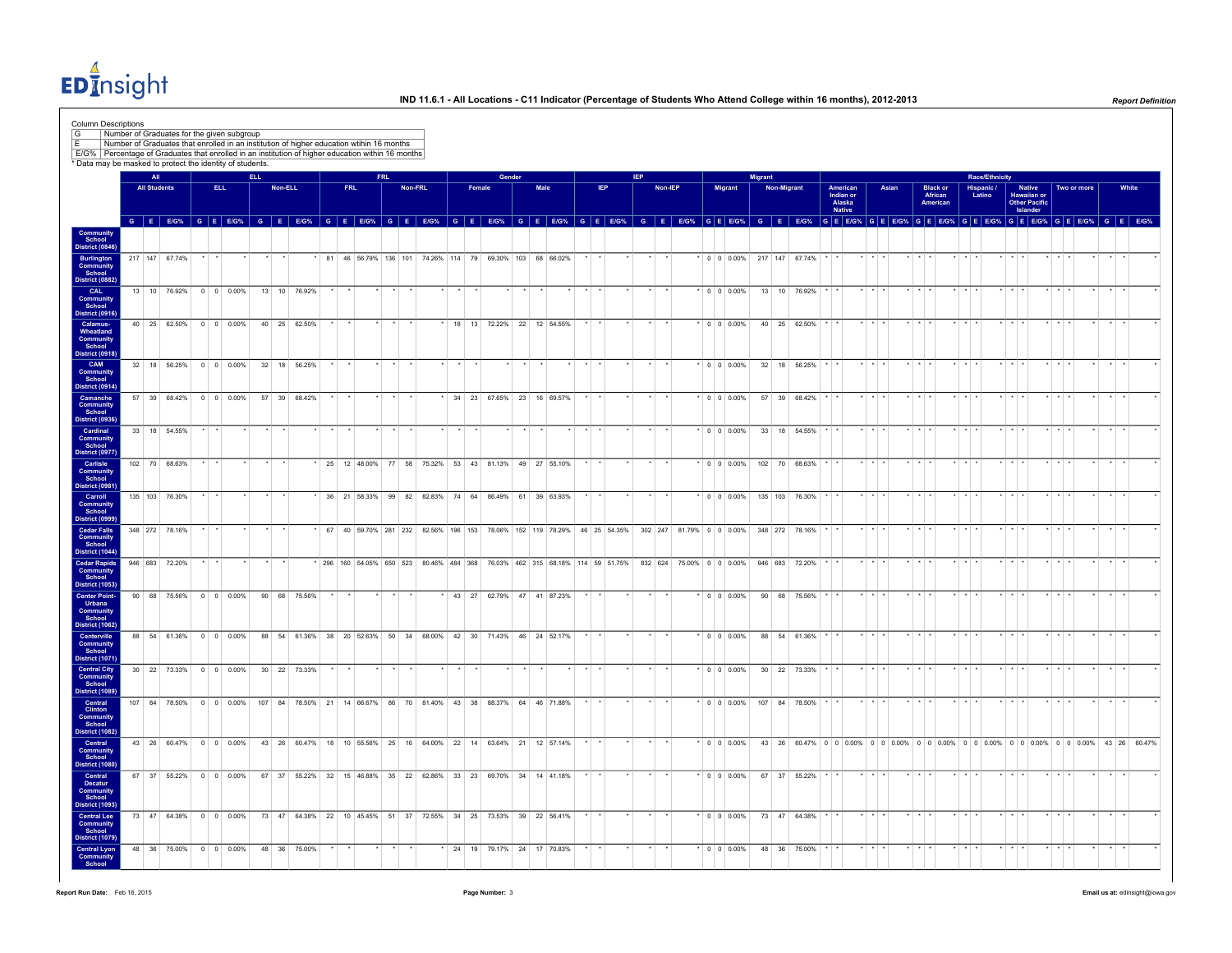EDInsight

| Number of Graduates for the given subgroup<br>Number of Graduates that enrolled in an institution of higher education wtihin 16 months<br>E/G% Percentage of Graduates that enrolled in an institution of higher education within 16 months<br>* Data may be masked to protect the identity of students. |                     |                |                                                     |      |         |                 |      |                                                                                           |            |         |  |        |        |      |                             |            |            |         |  |                                                                                                                                                         |         |             |               |                                           |       |       |                                         |                       |                                                    |             |                       |       |
|----------------------------------------------------------------------------------------------------------------------------------------------------------------------------------------------------------------------------------------------------------------------------------------------------------|---------------------|----------------|-----------------------------------------------------|------|---------|-----------------|------|-------------------------------------------------------------------------------------------|------------|---------|--|--------|--------|------|-----------------------------|------------|------------|---------|--|---------------------------------------------------------------------------------------------------------------------------------------------------------|---------|-------------|---------------|-------------------------------------------|-------|-------|-----------------------------------------|-----------------------|----------------------------------------------------|-------------|-----------------------|-------|
|                                                                                                                                                                                                                                                                                                          | <b>All</b>          |                |                                                     | ELL. |         |                 |      |                                                                                           | <b>FRL</b> |         |  |        | Gender |      |                             |            | <b>IEP</b> |         |  |                                                                                                                                                         | Migrant |             |               |                                           |       |       |                                         | <b>Race/Ethnicity</b> |                                                    |             |                       |       |
|                                                                                                                                                                                                                                                                                                          | <b>All Students</b> |                | ELL.                                                |      | Non-ELL |                 | FRL. |                                                                                           |            | Non-FRL |  | Female |        | Male |                             | <b>IEP</b> |            | Non-IEP |  | Migrant                                                                                                                                                 |         | Non-Migrant |               | American<br>Indian or<br>Alaska<br>Native |       | Asian | <b>Black or<br/>African</b><br>American | Hispanic /<br>Latino  | Native<br>Hawaiian or<br>Other Pacific<br>Islander | Two or more |                       | White |
|                                                                                                                                                                                                                                                                                                          |                     |                |                                                     |      |         |                 |      |                                                                                           |            |         |  |        |        |      |                             |            |            |         |  | GEEG% GEEG% GEEG% GEEG% GEEG% GEEG% GEEG% GEEG% GEEG% GEEG% GEEG% GEEG% GEEG% GEEG% GEEG% GEEGG% GEEGG% GEEGG% GEEGG% GEEGG% GEEGG% GEEGG% GEEGG% GEEGG |         |             |               |                                           |       |       |                                         |                       |                                                    |             |                       |       |
| <b>District (1095)</b><br>Central<br>Springs<br>Community<br>School                                                                                                                                                                                                                                      |                     |                | 68 50 73.53% 0 0 0.00%                              |      |         |                 |      | 68 50 73.53% 31 17 54.84% 37 33 89.19% 27 22 81.48% 41 28 68.29%                          |            |         |  |        |        |      |                             |            |            |         |  | $*$ 0 0 0.00%                                                                                                                                           |         |             | 68 50 73.53%  |                                           |       |       |                                         |                       |                                                    |             |                       |       |
| District (4772)<br>Chariton<br>Community<br>School                                                                                                                                                                                                                                                       |                     | 88 50 56.82%   |                                                     |      |         |                 |      | * 41 22 53.66% 47 28 59.57% 44 26 59.09% 44 24 54.55%                                     |            |         |  |        |        |      |                             |            |            |         |  | $\cdot$ 0 0 0.00%                                                                                                                                       |         |             | 88 50 56.82%  |                                           |       |       |                                         |                       |                                                    |             |                       |       |
| District (1107)<br><b>Charles City</b><br>Community<br>School<br>District (1116)                                                                                                                                                                                                                         |                     |                |                                                     |      |         |                 |      | 123 90 73.17% 0 0 0.00% 123 90 73.17% 44 26 59.09% 79 64 81.01% 71 54 76.06% 52 36 69.23% |            |         |  |        |        |      |                             |            |            |         |  | * 0 0 0 00% 123 90 73.17%                                                                                                                               |         |             |               |                                           |       |       |                                         |                       |                                                    |             |                       |       |
| <b>Charter Oak-</b><br><b>Ute</b><br>Community<br>School                                                                                                                                                                                                                                                 |                     |                | 22 17 77.27% 0 0 0.00%                              |      |         | 22 17 77.27%    |      |                                                                                           |            |         |  |        |        |      |                             |            |            |         |  | $*$ 0 0 0.00%                                                                                                                                           |         |             | 22 17 77.27%  |                                           |       |       |                                         |                       |                                                    |             |                       |       |
| District (1134)<br>Cherokee<br><b>Community</b><br>School                                                                                                                                                                                                                                                |                     | 70 48 68.57%   |                                                     |      |         |                 |      | * 26 13 50.00% 44 35 79.55% 32 21 65.63% 38 27 71.05%                                     |            |         |  |        |        |      |                             |            |            |         |  | $\cdot$ 0 0 0.00%                                                                                                                                       |         |             | 70 48 68.57%  |                                           |       |       |                                         |                       |                                                    |             |                       |       |
| District (1152)<br>Clarinda<br>Community<br>School<br>District (1197)                                                                                                                                                                                                                                    |                     | 62 36 58 06%   | 0 0 0 0 0 0 %                                       |      |         | 62 36 58 06% 25 |      | 14 56 00% 37 22 59 46% 33 18 54 55% 29 18 62 07%                                          |            |         |  |        |        |      |                             |            |            |         |  | $\cdot$ 0 0 0 0 0 %                                                                                                                                     |         |             | 62 36 58.06%  |                                           |       |       |                                         |                       |                                                    |             |                       |       |
| <b>Clarion-</b><br>Goldfield<br>Community<br>School                                                                                                                                                                                                                                                      |                     | 60 37 61.67%   |                                                     |      |         |                 |      |                                                                                           |            |         |  |        |        |      | * 29 16 55.17% 31 21 67.74% |            |            |         |  | $\cdot$ 0 0 0.00%                                                                                                                                       |         |             | 60 37 61.67%  |                                           |       |       |                                         |                       |                                                    |             |                       |       |
| District (1206)<br>Clarke<br>Community<br>School                                                                                                                                                                                                                                                         |                     | 73 45 61.64%   |                                                     |      |         |                 |      | * 31 16 51.61% 42 29 69.05% 37 29 78.38% 36 16 44.44%                                     |            |         |  |        |        |      |                             |            |            |         |  | $*$ 0 0 0 0 0 %                                                                                                                                         |         |             | 73 45 61.64%  |                                           |       |       |                                         |                       |                                                    |             |                       |       |
| District (1211)<br>Clarksville<br><b>Community</b><br>School                                                                                                                                                                                                                                             |                     |                | 25   18   72.00%   0   0   0.00%   25   18   72.00% |      |         |                 |      |                                                                                           |            |         |  |        |        |      |                             |            |            |         |  | $*$ 0 0 0.00%                                                                                                                                           |         |             | 25 18 72.00%  |                                           |       |       |                                         |                       |                                                    |             |                       |       |
| <b>District (1215)</b><br><b>Clay Central-</b><br>Everly<br>Community<br>School                                                                                                                                                                                                                          |                     |                | 19 11 57.89% 0 0 0.00%                              |      |         | 19 11 57.89%    |      |                                                                                           |            |         |  |        |        |      |                             |            |            |         |  | $\cdot$ 0 0 0.00%                                                                                                                                       |         |             | 19 11 57.89%  |                                           |       |       |                                         |                       |                                                    |             |                       |       |
| District (1218)<br><b>Clayton Ridge</b><br>Community<br>School                                                                                                                                                                                                                                           |                     | 52 34 65.38%   |                                                     |      |         |                 |      | 24 16 66.67% 28 18 64.29% 25 19 76.00% 27 15 55.56%                                       |            |         |  |        |        |      |                             |            |            |         |  | $\cdot$ 0 0 0.00%                                                                                                                                       |         |             | 52 34 65.38%  |                                           |       |       |                                         |                       |                                                    |             |                       |       |
| District (2763)<br>Clear Creek<br>Amana<br>Community<br>School                                                                                                                                                                                                                                           |                     |                | 98 78 79 59% 0 0 0 00%                              |      |         |                 |      | 98 78 79.59% 20 12 60.00% 78 66 84.62% 53 46 86.79% 45 32 71.11%                          |            |         |  |        |        |      |                             |            |            |         |  | $*$ 0 0 0.00%                                                                                                                                           |         |             | 98 78 79.59%  |                                           |       |       |                                         |                       |                                                    |             |                       |       |
| District (1221)<br><b>Clear Lake</b><br>Community<br>School                                                                                                                                                                                                                                              |                     |                | 121 93 76.86% 0 0 0.00%                             |      |         |                 |      | 121 93 76.86% 29 18 62.07% 92 75 81.52% 67 54 80.60% 54 39 72.22%                         |            |         |  |        |        |      |                             |            |            |         |  | $\cdot$ 0 0 0.00%                                                                                                                                       |         |             | 121 93 76.86% |                                           |       |       |                                         |                       |                                                    |             |                       |       |
| District (1233)<br>Clearfield<br><b>Community</b><br>School<br>District (1224)                                                                                                                                                                                                                           |                     |                |                                                     |      |         |                 |      |                                                                                           |            |         |  |        |        |      |                             |            |            |         |  |                                                                                                                                                         |         |             |               |                                           |       |       |                                         |                       |                                                    |             |                       |       |
| Clinton<br><b>Community</b><br>School<br><b>District (1278)</b>                                                                                                                                                                                                                                          |                     | 207 112 54.11% |                                                     |      |         |                 |      | 93 35 37.63% 114 77 67.54% 101 57 56.44% 106 55 51.89%                                    |            |         |  |        |        |      |                             |            |            |         |  | $*$ 0 0 0.00% 207 112 54.11%                                                                                                                            |         |             |               |                                           |       |       |                                         |                       |                                                    |             |                       |       |
| <b>Colfax-Mingo</b><br>Community<br>School<br><b>District (1332)</b>                                                                                                                                                                                                                                     |                     |                | 47 31 65.96% 0 0 0.00%                              |      |         | 47 31 65.96%    |      |                                                                                           |            |         |  |        |        |      | * 24 16 66.67% 23 15 65.22% |            |            |         |  | $*$ 0 0 0.00%                                                                                                                                           |         |             | 47 31 65.96%  |                                           |       |       |                                         |                       |                                                    |             | $\star$ $\rightarrow$ |       |
| College<br>Community<br>School<br><b>District (1337)</b>                                                                                                                                                                                                                                                 |                     | 281 216 76.87% |                                                     |      |         |                 |      |                                                                                           |            |         |  |        |        |      |                             |            |            |         |  | * 62 37 59.68% 219 179 81.74% 148 123 83.11% 133 93 69.92% 23 11 47.83% 258 205 79.46% 0 0 0.00% 281 216 76.87% * *                                     |         |             |               |                                           | $+ +$ |       |                                         |                       | $+ + + +$                                          |             |                       |       |
| Collins-<br>Maxwell<br><b>Community</b><br>School                                                                                                                                                                                                                                                        |                     |                | 32 26 81.25% 0 0 0.00% 32 26 81.25%                 |      |         |                 |      |                                                                                           |            |         |  |        |        |      | 20 15 75.00% 12 11 91.67%   |            |            |         |  |                                                                                                                                                         |         |             |               |                                           |       |       |                                         |                       |                                                    |             |                       |       |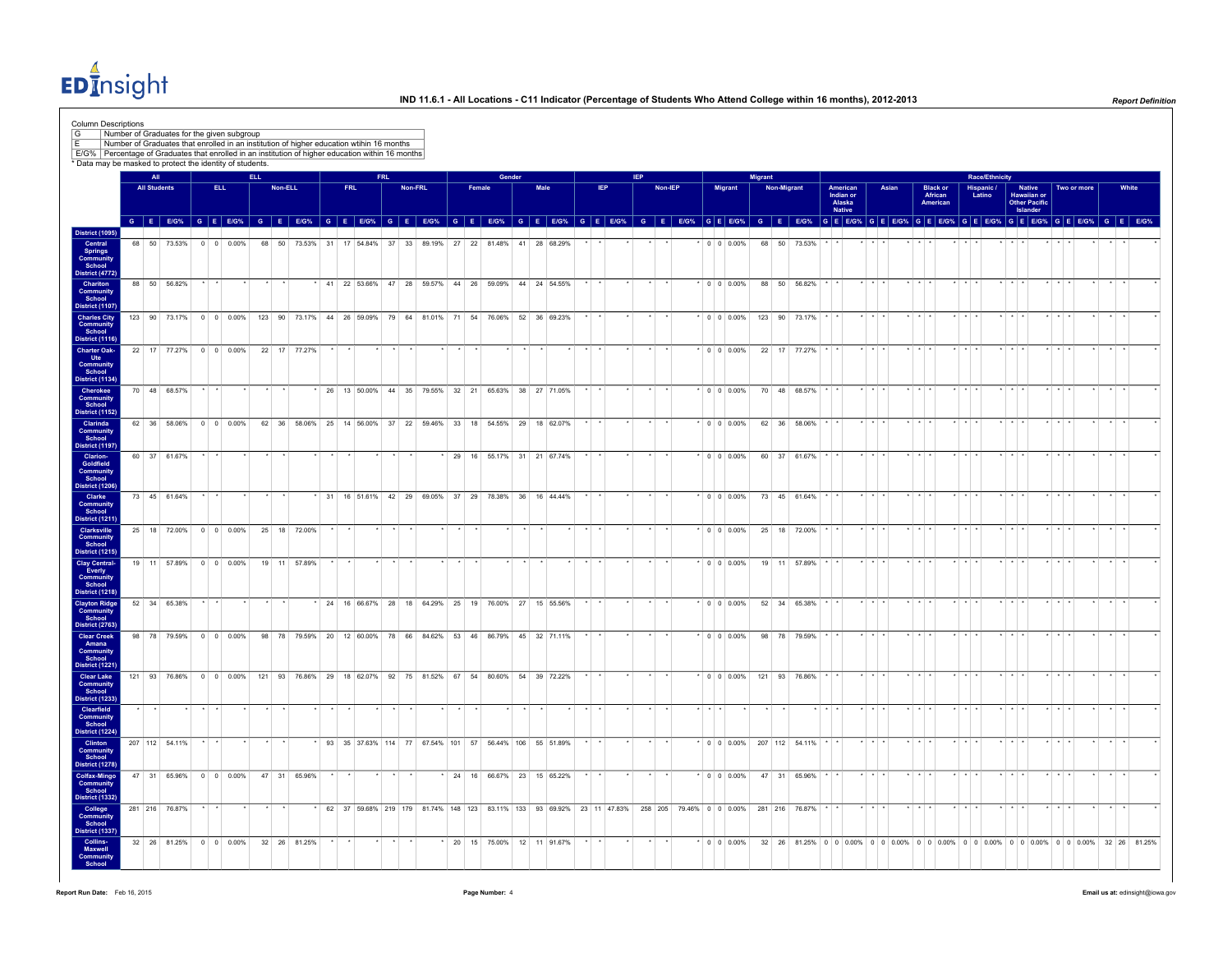EDInsight

| <b>Column Descriptions</b><br>Number of Graduates for the given subgroup<br>Number of Graduates that enrolled in an institution of higher education wtihin 16 months<br>E/G% Percentage of Graduates that enrolled in an institution of higher education within 16 months<br>* Data may be masked to protect the identity of students. |                     |               |      |                                                                                                                                                                                                                                |      |         |                                                                     |    |                                                        |            |         |              |        |        |      |                             |         |      |                                                                                                |            |         |                                         |                   |         |             |                             |                                                  |                         |       |                      |                     |                 |             |                       |                         |                                                                                       |                         |             |                 |       |
|----------------------------------------------------------------------------------------------------------------------------------------------------------------------------------------------------------------------------------------------------------------------------------------------------------------------------------------|---------------------|---------------|------|--------------------------------------------------------------------------------------------------------------------------------------------------------------------------------------------------------------------------------|------|---------|---------------------------------------------------------------------|----|--------------------------------------------------------|------------|---------|--------------|--------|--------|------|-----------------------------|---------|------|------------------------------------------------------------------------------------------------|------------|---------|-----------------------------------------|-------------------|---------|-------------|-----------------------------|--------------------------------------------------|-------------------------|-------|----------------------|---------------------|-----------------|-------------|-----------------------|-------------------------|---------------------------------------------------------------------------------------|-------------------------|-------------|-----------------|-------|
|                                                                                                                                                                                                                                                                                                                                        | <b>All</b>          |               |      |                                                                                                                                                                                                                                | ELL. |         |                                                                     |    |                                                        | <b>FRL</b> |         |              |        | Gender |      |                             |         |      |                                                                                                | <b>IEP</b> |         |                                         |                   | Migrant |             |                             |                                                  |                         |       |                      |                     |                 |             | <b>Race/Ethnicity</b> |                         |                                                                                       |                         |             |                 |       |
|                                                                                                                                                                                                                                                                                                                                        | <b>All Students</b> |               | ELL. |                                                                                                                                                                                                                                |      | Non-ELL |                                                                     |    | <b>FRL</b>                                             |            | Non-FRL |              | Female |        | Male |                             |         | IEP. |                                                                                                |            | Non-IEP |                                         | <b>Migrant</b>    |         | Non-Migrant |                             | American<br>Indian or<br>Alaska<br><b>Native</b> |                         | Asian |                      | African<br>American | <b>Black or</b> |             | Hispanic /<br>Latino  |                         | <b>Native</b><br>Hawaiian or<br>Other Pacific<br>Islander                             |                         | Two or more |                 | White |
|                                                                                                                                                                                                                                                                                                                                        |                     |               |      | G E EIG% G E EIG% G E EIG% G E EIG% G E EIG% G E EIG% G E EIG% G E EIG% G E EIG% G E EIG% G E EIG% G E EIG% G E EIG% G E EIG% G E EIG% G E EIG% G E EIG% G E EIG% G E EIG% G E EIG% G E EIG% G E EIG% G E EIG% G E EIG% G E EI |      |         |                                                                     |    |                                                        |            |         |              |        |        |      |                             |         |      |                                                                                                |            |         |                                         |                   |         |             |                             |                                                  |                         |       |                      |                     |                 |             |                       |                         |                                                                                       |                         |             |                 |       |
| <b>District (1350)</b><br>Colo-NESCO<br>School<br><b>Community</b><br>School                                                                                                                                                                                                                                                           |                     |               |      | 33 22 66.67% 0 0 0.00%                                                                                                                                                                                                         |      |         | 33 22 66.67%                                                        |    |                                                        |            |         |              |        |        |      | 13 11 84.62% 20 11 55.00%   |         |      |                                                                                                |            |         |                                         | $\cdot$ 0 0 0.00% |         |             | 33 22 66.67%                |                                                  |                         |       |                      |                     |                 |             |                       |                         |                                                                                       |                         |             |                 |       |
| <b>District (1359)</b><br>Columbus                                                                                                                                                                                                                                                                                                     |                     | 46 29 63.04%  |      |                                                                                                                                                                                                                                |      |         |                                                                     |    | * 31 14 45.16% 15 15 100.00% 21 16 76.19% 25 13 52.00% |            |         |              |        |        |      |                             |         |      |                                                                                                |            |         |                                         |                   |         |             |                             |                                                  |                         |       |                      |                     |                 |             |                       |                         |                                                                                       |                         |             |                 |       |
| Community<br>School<br><b>District (1368)</b><br><b>Coon Rapids-</b>                                                                                                                                                                                                                                                                   |                     |               |      | 21 12 57.14% 0 0 0.00%                                                                                                                                                                                                         |      |         | 21 12 57.14%                                                        |    |                                                        |            |         |              |        |        |      |                             |         |      |                                                                                                |            |         |                                         | $\cdot$ 0 0 0.00% |         |             | 21 12 57.14%                |                                                  |                         |       |                      |                     |                 |             |                       |                         |                                                                                       |                         |             |                 |       |
| <b>Bayard</b><br>Community<br>School<br>District (1413)                                                                                                                                                                                                                                                                                |                     |               |      |                                                                                                                                                                                                                                |      |         |                                                                     |    |                                                        |            |         |              |        |        |      |                             |         |      |                                                                                                |            |         |                                         |                   |         |             |                             |                                                  |                         |       |                      |                     |                 |             |                       |                         |                                                                                       |                         |             |                 |       |
| Corning<br>Community<br>School<br>District (1431)                                                                                                                                                                                                                                                                                      |                     | 38 24 63.16%  |      |                                                                                                                                                                                                                                |      |         |                                                                     |    |                                                        |            |         |              |        |        |      |                             |         |      |                                                                                                |            |         |                                         | $\cdot$ 0 0 0.00% |         |             | 38 24 63.16%                |                                                  |                         |       |                      |                     |                 |             |                       |                         |                                                                                       |                         |             |                 |       |
| Corwith-<br>Wesley<br>Community<br>School                                                                                                                                                                                                                                                                                              |                     |               |      | 19 15 78.95% 0 0 0.00%                                                                                                                                                                                                         |      |         | 19  15  78.95%                                                      |    |                                                        |            |         |              |        |        |      |                             |         |      |                                                                                                |            |         |                                         | $*$ 0 0 0.00%     |         |             |                             |                                                  |                         |       |                      |                     |                 |             |                       |                         | 19 15 78.95% 0 0 0.00% 0 0 0.00% 0 0 0.00% 0 0 0.00% 0 0 0.00% 0 0 0.00% 19 15 78.95% |                         |             |                 |       |
| District (1449)<br>Council<br><b>Bluffs</b>                                                                                                                                                                                                                                                                                            |                     |               |      | 522 279 53.45% 29 10 34.48% 493 269 54.56% 313 138 44.09% 209 141 67.46% 275 146 53.09% 247 133 53.85% 78 15 19.23% 444 264 59.46% 0 0 0.00% 522 279 53.45%                                                                    |      |         |                                                                     |    |                                                        |            |         |              |        |        |      |                             |         |      |                                                                                                |            |         |                                         |                   |         |             |                             |                                                  | $\cdot$ $\cdot$         |       |                      |                     |                 |             |                       |                         |                                                                                       |                         |             | $\cdot$ $\cdot$ |       |
| Community<br>School<br>District (1476)<br>Creston                                                                                                                                                                                                                                                                                      |                     | 101 72 71.29% |      |                                                                                                                                                                                                                                |      |         |                                                                     |    | * 45 23 51.11% 56 49 87.50% 52 42 80.77% 49 30 61.22%  |            |         |              |        |        |      |                             | $\star$ |      |                                                                                                |            | $\star$ |                                         |                   |         |             | $*$ 0 0 0.00% 101 72 71.29% |                                                  | $\star$ $\star$ $\star$ |       |                      | $+$ $+$ $+$         |                 | $+$ $+$ $+$ |                       | $\star$ $\star$ $\star$ |                                                                                       | $\star$ $\star$ $\star$ |             | $\star$ $\star$ |       |
| Community<br>School<br><b>District (1503)</b><br><b>Dallas Center-</b>                                                                                                                                                                                                                                                                 |                     |               |      | 130 99 76.15% 0 0 0.00%                                                                                                                                                                                                        |      |         | 130 99 76.15% 23 10 43.48% 107 89 83.18% 63 51                      |    |                                                        |            |         |              |        |        |      | 80.95% 67 48 71.64%         |         |      |                                                                                                |            |         |                                         | $0 \t0 \t0.00\%$  |         |             | 130 99 76.15%               |                                                  |                         |       |                      |                     |                 |             |                       |                         |                                                                                       |                         |             |                 |       |
| Grimes<br>Community<br>School<br><b>District (1576)</b>                                                                                                                                                                                                                                                                                |                     |               |      |                                                                                                                                                                                                                                |      |         |                                                                     |    |                                                        |            |         |              |        |        |      |                             |         |      |                                                                                                |            |         |                                         |                   |         |             |                             |                                                  |                         |       |                      |                     |                 |             |                       |                         |                                                                                       |                         |             |                 |       |
| Danville<br>Community<br>School<br>District (1602)                                                                                                                                                                                                                                                                                     |                     |               |      | 37 31 83.78% 0 0 0.00%                                                                                                                                                                                                         |      |         | 37 31 83.78%                                                        |    |                                                        |            |         |              |        |        |      | 18 17 94.44% 19 14 73.68%   |         |      | $0 \t 0 \t 0.00\%$                                                                             |            |         | 37 31 83.78% 0 0 0.00%                  |                   |         |             | 37 31 83.78%                |                                                  |                         |       | $\sim$ $\sim$ $\sim$ |                     |                 |             |                       | $\cdot$ $\cdot$ $\cdot$ |                                                                                       |                         |             | $\cdot$ $\cdot$ |       |
| <b>Davenport</b><br>Community<br>School<br><b>District (1611)</b>                                                                                                                                                                                                                                                                      |                     |               |      | 773 488 63.13% 22 13 59.09% 751 475 63.25% 408 207 50.74% 365 281 76.99% 408 267 65.44% 365 221 60.55% 75 21 28.00%                                                                                                            |      |         |                                                                     |    |                                                        |            |         |              |        |        |      |                             |         |      |                                                                                                |            |         | 698 467 66.91% 0 0 0.00% 773 488 63.13% |                   |         |             |                             |                                                  |                         |       |                      |                     |                 |             |                       |                         |                                                                                       |                         |             |                 |       |
| <b>Davis County</b><br>Community<br>School<br><b>District (1619)</b>                                                                                                                                                                                                                                                                   |                     |               |      | 80 57 71.25% 0 0 0.00%                                                                                                                                                                                                         |      |         | 80 57 71.25% 35 21 60.00% 45 36 80.00% 33 22 66.67% 47 35 74.47%    |    |                                                        |            |         |              |        |        |      |                             |         |      |                                                                                                |            |         |                                         | $\cdot$ 0 0 0.00% |         |             | 80 57 71.25%                |                                                  |                         |       |                      |                     |                 |             |                       |                         |                                                                                       |                         |             | $\sim$ $\sim$   |       |
| Decorah<br>Community<br>School                                                                                                                                                                                                                                                                                                         |                     |               |      | 133 111 83.46% 0 0 0.00%                                                                                                                                                                                                       |      |         | 133 111 83.46% 32 21 65.63% 101 90 89.11% 67 63 94.03% 66 48 72.73% |    |                                                        |            |         |              |        |        |      |                             |         |      |                                                                                                |            |         |                                         | $\cdot$ 0 0 0.00% |         |             | 133 111 83.46%              |                                                  | $\cdot$ $\cdot$         |       |                      |                     |                 |             |                       |                         |                                                                                       |                         |             | $\sim$ $\sim$   |       |
| District (1638)<br>Denison<br><b>Community</b><br>School                                                                                                                                                                                                                                                                               |                     |               |      | 171 116 67.84% 48 27 56.25%                                                                                                                                                                                                    |      |         | 123 89 72.36%                                                       | 89 | 52 58.43% 82 64                                        |            |         | 78.05% 94 71 |        |        |      | 75.53% 77 45 58.44%         |         |      |                                                                                                |            |         |                                         |                   |         |             |                             |                                                  |                         |       |                      |                     |                 |             |                       |                         |                                                                                       |                         |             |                 |       |
| District (1701)<br>Denver<br>Community<br>School                                                                                                                                                                                                                                                                                       |                     |               |      | 55 46 83.64% 0 0 0.00%                                                                                                                                                                                                         |      |         | 55 46 83.64%                                                        |    |                                                        |            |         |              |        |        |      | * 29 23 79.31% 26 23 88.46% |         |      |                                                                                                |            |         |                                         | $*$ 0 0 0.00%     |         |             | 55 46 83.64%                |                                                  |                         |       | $-1$                 |                     |                 |             |                       |                         |                                                                                       |                         |             |                 |       |
| District (1719)<br><b>Des Moines</b><br>Independent<br>Community                                                                                                                                                                                                                                                                       |                     |               |      | 1.526 930 60.94% 175 81 46.29% 1.351 849 62.84% 960 500 52.08% 566 430                                                                                                                                                         |      |         |                                                                     |    |                                                        |            |         |              |        |        |      |                             |         |      | 75.97% 798 514 64.41% 728 416 57.14% 232 86 37.07% 1.294 844 65.22% 0 0 0.00% 1.526 930 60.94% |            |         |                                         |                   |         |             |                             |                                                  |                         |       |                      |                     |                 |             |                       |                         |                                                                                       |                         |             |                 |       |
| School<br>District (1737)                                                                                                                                                                                                                                                                                                              |                     |               |      |                                                                                                                                                                                                                                |      |         |                                                                     |    |                                                        |            |         |              |        |        |      |                             |         |      |                                                                                                |            |         |                                         |                   |         |             |                             |                                                  |                         |       |                      |                     |                 |             |                       |                         |                                                                                       |                         |             |                 |       |
| <b>Diagonal</b><br><b>Community</b><br>School<br>District (1782)                                                                                                                                                                                                                                                                       |                     |               |      |                                                                                                                                                                                                                                |      |         |                                                                     |    |                                                        |            |         |              |        |        |      |                             |         |      |                                                                                                |            |         |                                         |                   |         |             |                             |                                                  |                         |       |                      |                     |                 |             |                       |                         |                                                                                       |                         |             |                 |       |
| Dike-New<br>Hartford<br><b>Community</b><br>School<br>District (1791)                                                                                                                                                                                                                                                                  |                     | 49 38 77.55%  |      |                                                                                                                                                                                                                                |      |         |                                                                     |    |                                                        |            |         |              |        |        |      | 22 19 86.36% 27 19 70.37%   |         |      |                                                                                                |            |         |                                         | $0 \t0 \t0.00\%$  |         |             | 49 38 77.55%                |                                                  |                         |       |                      |                     |                 |             |                       |                         |                                                                                       |                         |             |                 |       |
| Dows<br>Communit                                                                                                                                                                                                                                                                                                                       |                     |               |      |                                                                                                                                                                                                                                |      |         |                                                                     |    |                                                        |            |         |              |        |        |      |                             |         |      |                                                                                                |            |         |                                         |                   |         |             |                             |                                                  |                         |       |                      |                     |                 |             |                       |                         |                                                                                       |                         |             |                 |       |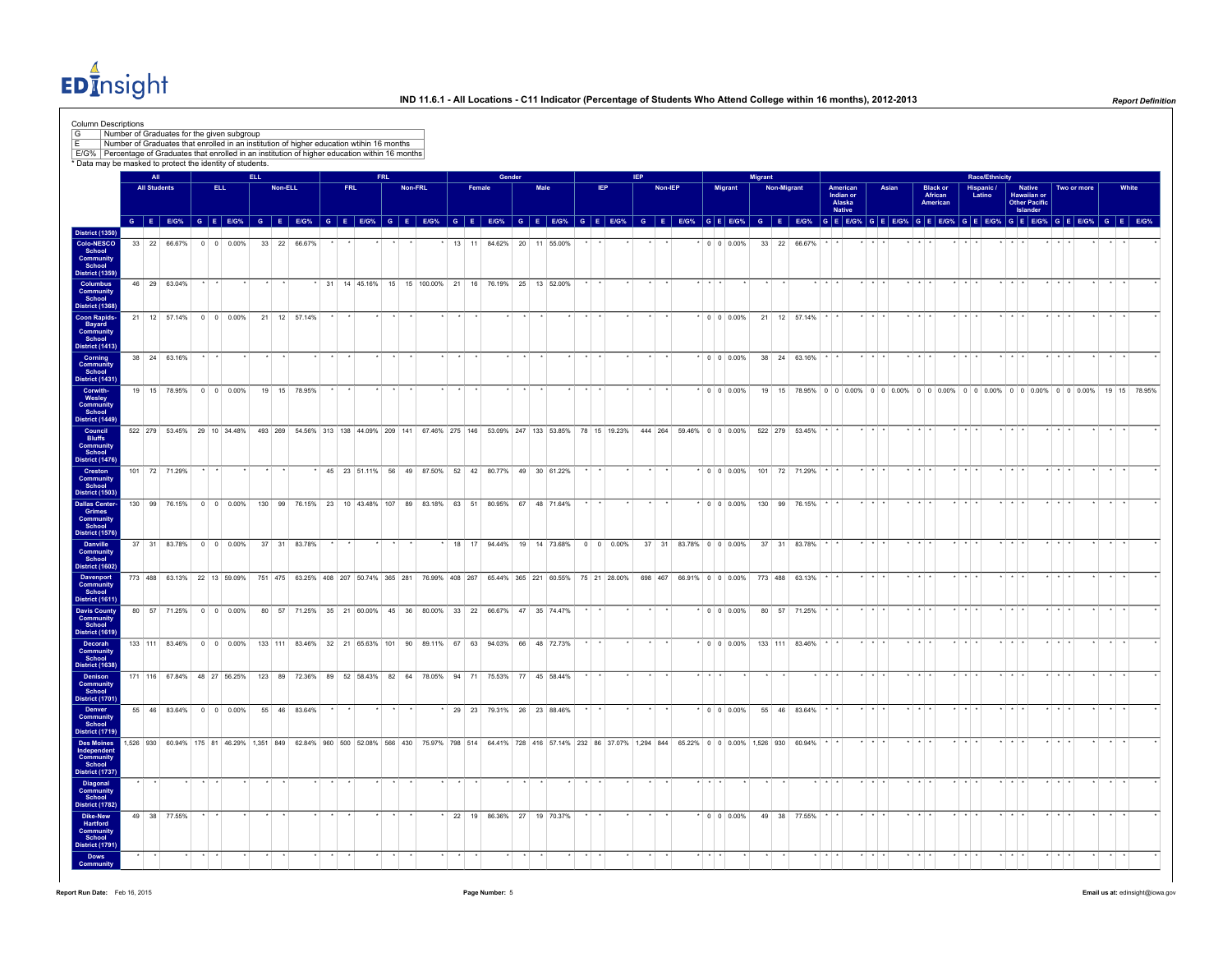EDInsight

|                                                                                                  |                     | All |              | * Data may be masked to protect the identity of students. | ELL. |         |              | E/G% Percentage of Graduates that enrolled in an institution of higher education within 16 months |         |            | <b>FRL</b> |         |         |                           |        | Gender |                                                                                                                               |                 |     | <b>IEP</b> |         |                   |                          | Migrant |             |                            |                                                                                                   |                         |       |                         |                                        |             |                      | <b>Race/Ethnicity</b> |                         |                                                           |                         |             |                             |       |
|--------------------------------------------------------------------------------------------------|---------------------|-----|--------------|-----------------------------------------------------------|------|---------|--------------|---------------------------------------------------------------------------------------------------|---------|------------|------------|---------|---------|---------------------------|--------|--------|-------------------------------------------------------------------------------------------------------------------------------|-----------------|-----|------------|---------|-------------------|--------------------------|---------|-------------|----------------------------|---------------------------------------------------------------------------------------------------|-------------------------|-------|-------------------------|----------------------------------------|-------------|----------------------|-----------------------|-------------------------|-----------------------------------------------------------|-------------------------|-------------|-----------------------------|-------|
|                                                                                                  | <b>All Students</b> |     |              | ELL.                                                      |      |         | Non-ELL      |                                                                                                   |         | <b>FRL</b> |            |         | Non-FRL |                           | Female |        | Male                                                                                                                          |                 | IEP |            | Non-IEP |                   | Migrant                  |         | Non-Migrant |                            | American<br>Indian or<br>Alaska<br><b>Native</b>                                                  |                         | Asian |                         | <b>Black or</b><br>African<br>American |             | Hispanic /<br>Latino |                       |                         | <b>Native</b><br>Hawaiian or<br>Other Pacific<br>Islander |                         | Two or more |                             | White |
| School<br>District (1854)                                                                        |                     |     |              |                                                           |      |         |              |                                                                                                   |         |            |            |         |         |                           |        |        | GEEOS GEEOS GEEOS GEEOS GEEOS GEEOS GEEOS GEEOS GEEOS GEEOS GEEOS GEEOS GEEOS GEEOS GEEOS GEEOS GEEOS GEEOS GEEOS GEEOS GEEOS |                 |     |            |         |                   |                          |         |             |                            |                                                                                                   |                         |       |                         |                                        |             |                      |                       |                         |                                                           |                         |             |                             |       |
| Dubuque<br>Community<br>School                                                                   | 697 494 70.88%      |     |              |                                                           |      |         |              |                                                                                                   |         |            |            |         |         |                           |        |        | 234 125 53.42% 463 369 79.70% 373 286 76.68% 324 208 64.20% 101 37 36.63%                                                     |                 |     |            |         |                   | 596 457 76.68% 0 0 0.00% |         | 697 494     | 7088%                      |                                                                                                   |                         |       |                         |                                        |             |                      |                       |                         |                                                           |                         |             |                             |       |
| District (1863)<br><b>Dunkerton</b><br><b>Community</b><br>School                                |                     |     |              | 38 30 78.95% 0 0 0.00%                                    |      |         | 38 30 78.95% |                                                                                                   |         |            |            |         |         |                           |        |        | 18 16 88.89% 20 14 70.00%                                                                                                     |                 |     |            |         |                   | $\cdot$ 0 0 0 0 0 %      |         |             | 38 30 78.95%               |                                                                                                   |                         |       |                         |                                        |             |                      |                       |                         |                                                           |                         |             |                             |       |
| District (1908)<br>Durant<br>Community<br>School                                                 |                     |     |              | 45 36 80.00% 0 0 0.00%                                    |      |         | 45 36 80,00% |                                                                                                   |         |            |            |         |         |                           |        |        | $*$ 22 20 90.91% 23 16 69.57%                                                                                                 |                 |     |            |         |                   | $*$ 0 0 0 0 0 %          |         |             |                            | 45 36 80.00% 0 0 0.00% 0 0 0.00% 0 0 0.00% 0 0 0.00% 0 0 0.00% 0 0 0.00% 45 36 80.00%             |                         |       |                         |                                        |             |                      |                       |                         |                                                           |                         |             |                             |       |
| <b>District (1926)</b><br>Eagle Grove<br>Community<br>School                                     | 36 23 63.89%        |     |              |                                                           |      |         |              |                                                                                                   |         |            |            |         |         | 19 11 57.89% 17 12 70.59% |        |        |                                                                                                                               |                 |     |            |         |                   | $\cdot$ 0 0 0.00%        |         |             | 36 23 63.89%               |                                                                                                   |                         |       |                         |                                        |             |                      |                       |                         |                                                           |                         |             |                             |       |
| <b>District (1944)</b><br>Earlham<br>Community<br>School                                         |                     |     |              | 31 25 80.65% 0 0 0.00%                                    |      |         | 31 25 80.65% |                                                                                                   |         |            |            |         |         |                           |        |        | * 14 13 92.86% 17 12 70.59%                                                                                                   |                 |     |            |         |                   | $\cdot$ 0 0 0.00%        |         |             |                            | 31 25 80.65% 0 0 0.00% 0 0 0.00% 0 0 0.00% 0 0 0.00% 0 0 0.00% 0 0 0.00% 31 25 80.65%             |                         |       |                         |                                        |             |                      |                       |                         |                                                           |                         |             |                             |       |
| <b>District (1953)</b><br>East<br><b>Buchanan</b><br>Community<br>School                         |                     |     |              | 38 29 76.32% 0 0 0.00%                                    |      |         | 38 29 76.32% |                                                                                                   |         |            |            |         |         |                           |        |        | * 17 12 70.59% 21 17 80.95%                                                                                                   |                 |     |            |         |                   | $\cdot$ 0 0 0.00%        |         |             |                            | 38 29 76.32% 0 0 0.00% 0 0 0.00% 0 0 0.00% 0 0 0.00% 0 0 0.00% 0 0 0.00% 38 29 76.32%             |                         |       |                         |                                        |             |                      |                       |                         |                                                           |                         |             |                             |       |
| <b>District (1963)</b><br><b>East Central</b><br>Community<br>School                             |                     |     |              |                                                           |      |         |              |                                                                                                   |         |            |            |         |         |                           |        |        |                                                                                                                               |                 |     |            |         | .                 |                          |         |             |                            |                                                                                                   |                         |       | $+ + + +$               |                                        |             |                      |                       | .                       |                                                           |                         |             |                             |       |
| <b>District (1965)</b><br>East Greene<br>Community<br>School                                     |                     |     |              |                                                           |      |         |              |                                                                                                   |         |            |            |         |         |                           |        |        |                                                                                                                               |                 |     |            |         |                   |                          |         |             |                            |                                                                                                   |                         |       |                         |                                        |             |                      |                       |                         |                                                           |                         |             |                             |       |
| District (1967)<br><b>East Marshall</b><br>Community<br>School                                   |                     |     | 53 28 52 83% |                                                           |      |         |              |                                                                                                   |         |            |            |         |         |                           |        |        | 30 16 53.33% 23 12 52.17%                                                                                                     |                 |     |            |         |                   | $\cdot$ 0 0 0 0 0 %      |         |             | 53 28 52.83%               |                                                                                                   |                         |       |                         |                                        |             |                      |                       |                         |                                                           |                         |             |                             |       |
| District (1968)<br><b>East Mills</b><br>Community<br>School                                      |                     |     |              | 35 23 65.71% 0 0 0.00%                                    |      |         | 35 23 65.71% |                                                                                                   |         |            |            |         |         |                           |        |        | 16 12 75.00% 19 11 57.89%                                                                                                     |                 |     |            |         |                   | $*$ 0 0 0.00%            |         |             | 35 23 65.71%               |                                                                                                   |                         |       |                         |                                        |             |                      |                       |                         |                                                           |                         |             |                             |       |
| <b>District (3978)</b><br>East Sac<br>County                                                     |                     |     |              | 60 46 76.67% 0 0 0.00%                                    |      |         |              |                                                                                                   |         |            |            |         |         |                           |        |        | 60 46 76.67% 31 20 64.52% 29 26 89.66% 29 24 82.76% 31 22 70.97%                                                              |                 |     |            |         |                   | $*$ 0 0 0.00%            |         |             | 60 46 76.67%               |                                                                                                   |                         |       | $+ + +$                 |                                        |             |                      |                       |                         |                                                           |                         |             |                             |       |
| Community<br>School<br><b>District (6741)</b><br><b>East Union</b><br><b>Community</b><br>School |                     |     |              | 30 22 73.33% 0 0 0.00%                                    |      |         | 30 22 73.33% |                                                                                                   |         |            |            |         |         |                           |        |        | $\cdot$ 12 10 83.33% 18 12 66.67%                                                                                             | $+$             |     | $\star$    | $\star$ |                   |                          |         |             | $*$ 0 0 0.00% 30 22 73.33% |                                                                                                   | $+$ $+$ $+$             |       | $\star$ $\star$ $\star$ |                                        | $*$ $*$ $*$ |                      |                       | $\star$ $\star$ $\star$ |                                                           | $\star$ $\star$ $\star$ |             | $\rightarrow$ $\rightarrow$ |       |
| <b>District (1970)</b><br>Eastern<br>Allamakee                                                   |                     |     |              | 32 25 78.13% 0 0 0.00%                                    |      |         | 32 25 78.13% |                                                                                                   |         |            |            |         |         |                           |        |        | * 14 12 85.71% 18 13 72.22%                                                                                                   |                 |     |            |         |                   | $\cdot$ 0 0 0.00%        |         |             | 32 25 78.13%               |                                                                                                   |                         |       |                         |                                        |             |                      |                       |                         |                                                           |                         |             |                             |       |
| <b>Community</b><br>School<br><b>District (1972)</b>                                             |                     |     |              | 70 51 72.86% 0 0 0.00%                                    |      |         |              |                                                                                                   |         |            |            |         |         |                           |        |        | 70 51 72.86% 35 22 62.86% 35 29 82.86% 41 34 82.93% 29 17 58.62%                                                              |                 |     |            |         |                   | $\cdot$ 0 0 0.00%        |         |             | 70 51 72.86%               |                                                                                                   |                         |       |                         |                                        |             |                      |                       |                         |                                                           |                         |             |                             |       |
| Eddyville-<br>Blakesburg-<br>Fremont<br>Community<br>School<br>District (0657)                   |                     |     |              |                                                           |      |         |              |                                                                                                   |         |            |            |         |         |                           |        |        |                                                                                                                               |                 |     |            |         |                   |                          |         |             |                            |                                                                                                   |                         |       |                         |                                        |             |                      |                       |                         |                                                           |                         |             |                             |       |
| Edgewood-<br>Colesburg<br><b>Community</b><br>School                                             |                     |     |              | 43 27 62.79% 0 0 0.00% 43 27 62.79%                       |      |         |              |                                                                                                   | $\star$ | $\star$    | $\star$    | $\star$ |         |                           |        |        | * 21 17 80.95% 22 10 45.45%                                                                                                   | $\star$ $\star$ |     | $\star$    | $\star$ |                   |                          |         |             |                            | * 0 0 0.00% 43 27 62.79% 0 0 0.00% 0 0 0.00% 0 0 0.00% 0 0 0.00% 0 0 0.00% 0 0 0.00% 43 27 62.79% |                         |       |                         |                                        |             |                      |                       |                         |                                                           |                         |             |                             |       |
| District (1989)<br>Eldora-New<br>Providence<br><b>Community</b><br>School                        |                     |     | 67 41 61.19% |                                                           |      | $\star$ |              |                                                                                                   |         |            |            |         |         |                           |        |        | 29 13 44.83% 38 28 73.68% 41 24 58.54% 26 17 65.38%                                                                           |                 |     | $\star$    | $\star$ |                   | $\cdot$ 0 0 0.00%        |         |             | 67 41 61.19% * *           |                                                                                                   | $+$ $+$                 |       | $\star$ $\star$ $\star$ |                                        |             |                      |                       |                         |                                                           |                         |             | $\cdot$ $\cdot$             |       |
| <b>District (2007)</b><br><b>Elk Horn-</b><br>Kimballton                                         |                     |     |              | 28 22 78.57% 0 0 0.00%                                    |      |         | 28 22 78.57% |                                                                                                   |         |            |            |         |         |                           |        |        |                                                                                                                               |                 |     |            |         | $\cdot$ 0 0 0.00% |                          |         |             | 28 22 78.57% * *           |                                                                                                   | $\star$ $\star$ $\star$ |       | $\star$ $\star$ $\star$ |                                        | $+$ $+$ $+$ |                      |                       | $\star$ $\star$ $\star$ |                                                           | $\star$ $\star$ $\star$ |             | $\cdot$ $\cdot$             |       |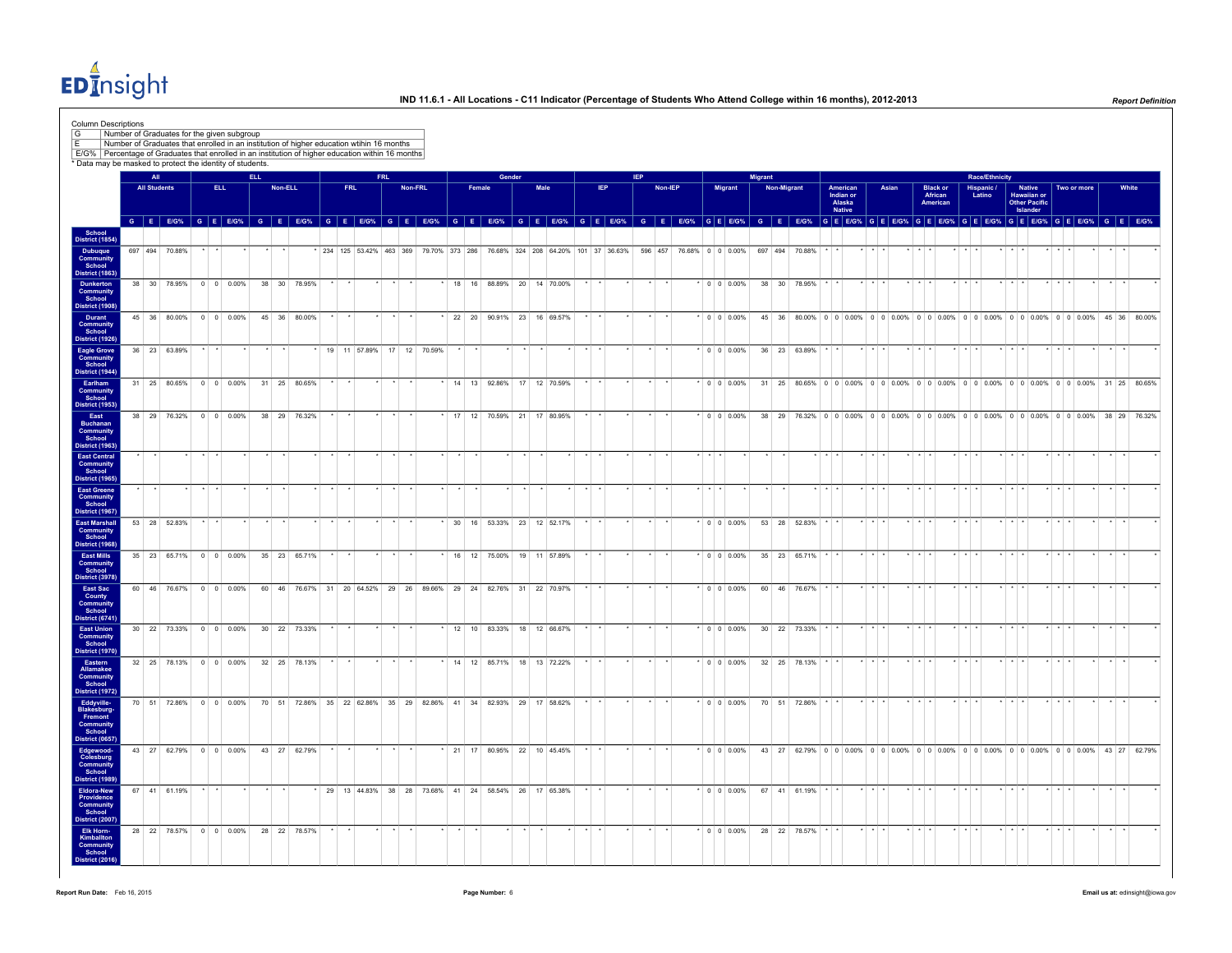EDInsight

|                                                                                  |                     | Number of Graduates for the given subgroup<br>Number of Graduates that enrolled in an institution of higher education wtihin 16 months                                                                                                  |         |                    |            |         |                                                                  |            |                                                                        |            |         |  |        |                               |               |      |                 |               |            |               |  |                    |         |             |                                                                                         |                 |                                           |                         |       |                         |                                        |                         |                       |                         |                                                                  |                         |             |               |                 |  |
|----------------------------------------------------------------------------------|---------------------|-----------------------------------------------------------------------------------------------------------------------------------------------------------------------------------------------------------------------------------------|---------|--------------------|------------|---------|------------------------------------------------------------------|------------|------------------------------------------------------------------------|------------|---------|--|--------|-------------------------------|---------------|------|-----------------|---------------|------------|---------------|--|--------------------|---------|-------------|-----------------------------------------------------------------------------------------|-----------------|-------------------------------------------|-------------------------|-------|-------------------------|----------------------------------------|-------------------------|-----------------------|-------------------------|------------------------------------------------------------------|-------------------------|-------------|---------------|-----------------|--|
|                                                                                  |                     | E/G% Percentage of Graduates that enrolled in an institution of higher education within 16 months<br>* Data may be masked to protect the identity of students.                                                                          |         |                    |            |         |                                                                  |            |                                                                        |            |         |  |        |                               |               |      |                 |               |            |               |  |                    |         |             |                                                                                         |                 |                                           |                         |       |                         |                                        |                         |                       |                         |                                                                  |                         |             |               |                 |  |
|                                                                                  | AT                  |                                                                                                                                                                                                                                         |         |                    | <b>ELL</b> |         |                                                                  |            |                                                                        | <b>FRL</b> |         |  |        | Gender                        |               |      |                 |               | <b>IEP</b> |               |  |                    | Migrant |             |                                                                                         |                 |                                           |                         |       |                         |                                        |                         | <b>Race/Ethnicity</b> |                         |                                                                  |                         |             |               |                 |  |
|                                                                                  | <b>All Students</b> |                                                                                                                                                                                                                                         |         | ELL.               |            | Non-ELL |                                                                  | <b>FRL</b> |                                                                        |            | Non-FRL |  | Female |                               |               | Male |                 | IEP           |            | Non-IEP       |  | Migrant            |         | Non-Migrant |                                                                                         |                 | American<br>Indian or<br>Alaska<br>Native |                         | Asian |                         | <b>Black or</b><br>African<br>American |                         | Hispanic /<br>Latino  |                         | Native<br><b>Hawaiian or</b><br><b>Other Pacific</b><br>Islander |                         | Two or more |               | White           |  |
|                                                                                  |                     | G E EIG% G E EIG% G E EIG% G E EIG% G E EIG% G E EIG% G E EIG% G E EIG% G E EIG% G E EIG% G E EIG% G E EIG% G E EIG% G E EIG% G E EIG% G E EIG% G E EIG% G E EIG% G E EIG% G E EIG% G E EIG% G E EIG% G E EIG% G E EIG%<br>51 39 76.47% |         | $0 \t 0 \t 0.00\%$ |            |         | 51 39 76.47% 16 12 75.00% 35 27 77.14% 25 21 84.00% 26 18 69.23% |            |                                                                        |            |         |  |        |                               |               |      |                 |               |            |               |  | $0 \t 0 \t 0.00\%$ |         |             | 51 39 76.47% 0 0 0.00% 0 0 0.00% 0 0 0.00% 0 0 0.00% 0 0 0.00% 0 0 0.00% 51 39 76.47%   |                 |                                           |                         |       |                         |                                        |                         |                       |                         |                                                                  |                         |             |               |                 |  |
| Emmetsburg<br>Community<br>School<br>District (2088)                             |                     |                                                                                                                                                                                                                                         |         |                    |            |         |                                                                  |            |                                                                        |            |         |  |        |                               |               |      |                 |               |            |               |  |                    |         |             |                                                                                         |                 |                                           |                         |       |                         |                                        |                         |                       |                         |                                                                  |                         |             |               |                 |  |
| <b>Community</b><br>School<br>District (2097)                                    |                     | 32 22 68.75% 0 0 0.00%                                                                                                                                                                                                                  |         |                    |            |         | 32 22 68.75%                                                     |            |                                                                        |            |         |  |        |                               |               |      |                 |               |            |               |  | $\cdot$ 0 0 0.00%  |         |             | 32 22 68.75% 0 0 0 0.00% 0 0 0.00% 0 0 0.00% 0 0 0.00% 0 0 0.00% 0 0 0.00% 32 22 68.75% |                 |                                           |                         |       |                         |                                        |                         |                       |                         |                                                                  |                         |             |               |                 |  |
| <b>District (2113)</b>                                                           |                     | 16 12 75 00% 0 0 0 00%                                                                                                                                                                                                                  |         |                    |            |         | 16 12 75 00%                                                     |            |                                                                        |            |         |  |        |                               |               |      |                 |               |            |               |  | 0000006            |         |             | 16 12 75.00%                                                                            |                 |                                           |                         |       |                         |                                        |                         |                       |                         |                                                                  |                         |             |               |                 |  |
|                                                                                  |                     | 68 57 83.82%                                                                                                                                                                                                                            |         |                    |            |         |                                                                  |            | * 31 23 74.19% 37 34 91.89% 38 31 81.58% 30 26 86.67%                  |            |         |  |        |                               |               |      |                 |               |            |               |  | $\cdot$ 0 0 0.00%  |         |             | 68 57 83.82%                                                                            |                 |                                           | $\star$ $\star$ $\star$ |       |                         |                                        |                         |                       | $\star$                 |                                                                  |                         |             |               |                 |  |
| listrict (2124)                                                                  |                     | 117 86 73.50%                                                                                                                                                                                                                           |         |                    |            |         |                                                                  |            | * 37 23 62.16% 80 63 78.75% 61 44 72.13% 56 42 75.00%                  |            |         |  |        |                               |               |      |                 |               |            |               |  |                    |         |             | $*$ 0 0 0.00% 117 86 73.50%                                                             |                 |                                           | $\star$ $\star$         |       |                         |                                        |                         |                       |                         |                                                                  |                         |             |               |                 |  |
|                                                                                  |                     | 33 22 66.67% 0 0 0.00%                                                                                                                                                                                                                  |         |                    |            |         | 33 22 66.67%                                                     |            |                                                                        |            |         |  |        |                               |               |      |                 |               |            |               |  |                    |         |             | $\bullet$ 0 0 0.00% 33 22 66.67%                                                        |                 |                                           |                         |       |                         |                                        |                         |                       |                         |                                                                  |                         |             |               |                 |  |
| Community<br>School<br>District (2205)<br>Community<br>School<br>District (2295) |                     | 77 54 70.13% 0 0 0.00%                                                                                                                                                                                                                  |         |                    |            |         | 77 54 70.13% 28 12 42.86% 49 42 85.71% 27 21 77.78% 50 33 66.00% |            |                                                                        |            |         |  |        |                               |               |      |                 |               |            |               |  | $\cdot$ 0 0 0.00%  |         |             | 77 54 70.13%                                                                            |                 |                                           | $\star$ $\star$ $\star$ |       |                         |                                        |                         |                       | $\star$                 |                                                                  |                         |             |               |                 |  |
|                                                                                  |                     | 226 162 71.68%                                                                                                                                                                                                                          | $\cdot$ |                    |            |         |                                                                  |            | * 112 78 69.64% 114 84 73.68% 113 87 76.99% 113 75 66.37% 30 17 56.67% |            |         |  |        |                               |               |      |                 |               |            |               |  |                    |         |             | 196 145 73.98% 0 0 0.00% 226 162 71.68%                                                 |                 |                                           | $\star$ $\star$ $\star$ |       | $+ + +$                 |                                        | $\star$ $\star$ $\star$ |                       | $\star$ $\star$ $\star$ |                                                                  | $+$ $+$ $+$             |             | $\cdot$       | $\star$ $\star$ |  |
| <b>Fort Madison</b><br><b>District (2322)</b>                                    |                     | 140 75 53.57%                                                                                                                                                                                                                           |         |                    |            |         |                                                                  |            | 64 29 45.31% 76 46 60.53% 74 43 58.11% 66 32 48.48%                    |            |         |  |        |                               |               |      |                 |               |            |               |  |                    |         |             | $*$ 0 0 0.00% 140 75 53.57%                                                             |                 |                                           | $\cdot$ $\cdot$         |       |                         |                                        |                         |                       | $\star$ $\star$         |                                                                  |                         |             |               |                 |  |
| <b>Fremont-Mills</b><br>Community<br>School<br>District (2369)                   |                     | 39 25 64.10% 0 0 0.00%                                                                                                                                                                                                                  |         |                    |            |         | 39 25 64.10% 19 11 57.89% 20 14 70.00% 16 11 68.75% 23 14 60.87% |            |                                                                        |            |         |  |        |                               |               |      |                 |               |            |               |  | $\cdot$ 0 0 0.00%  |         |             | 39 25 64.10%                                                                            |                 |                                           | $\star$ $\star$         |       |                         |                                        | .                       |                       | .                       |                                                                  |                         |             |               |                 |  |
| Community<br>School<br>District (2376)                                           |                     | 55 45 81.82%                                                                                                                                                                                                                            |         |                    |            |         |                                                                  |            | * 21 13 61.90% 34 32 94.12% 30 26 86.67% 25 19 76.00%                  |            |         |  |        |                               |               |      |                 |               |            |               |  | $\cdot$ 0 0 0.00%  |         |             | 55 45 81.82%                                                                            |                 |                                           | .                       |       | .                       |                                        | .                       |                       | $+ + +$                 |                                                                  |                         |             |               | $\cdot$ $\cdot$ |  |
| Community<br>School<br>District (2403)                                           |                     | 75 57 76.00% 0 0 0.00%                                                                                                                                                                                                                  |         |                    |            |         | 75 57 76.00% 21 12 57.14% 54 45 83.33% 38 32 84.21% 37 25 67.57% |            |                                                                        |            |         |  |        |                               |               |      | $+$ $+$         |               | $\star$    | $\rightarrow$ |  | $\cdot$ 0 0 0.00%  |         |             | 75 57 76.00%                                                                            |                 |                                           | $+$ $+$ $+$             |       | $+ + + +$               |                                        | $+ + +$                 |                       | $+ + +$                 |                                                                  | $+$ $+$ $+$             |             | $\rightarrow$ | $\cdots$        |  |
| George-Little<br>Community<br>School<br>District (2457)                          |                     | 26 17 65.38% 0 0 0.00%                                                                                                                                                                                                                  |         |                    |            |         | 26 17 65.38%                                                     |            |                                                                        |            |         |  |        |                               | $\rightarrow$ |      | $\sim$          | $\rightarrow$ | $\star$    |               |  | $\cdot$ 0 0 0.00%  |         |             | 26 17 65.38%                                                                            | $\cdot$ $\cdot$ |                                           | $\star$ $\star$ $\star$ |       | $\star$ $\star$ $\star$ |                                        | $\star$ $\star$ $\star$ |                       | $\star$ $\star$ $\star$ |                                                                  | $\star$ $\star$ $\star$ |             | $\sim$        | $\star$ $\star$ |  |
| District (2466)                                                                  |                     | 94 78 82.98% 0 0 0.00%                                                                                                                                                                                                                  |         |                    |            |         | 94 78 82.98%                                                     |            |                                                                        |            |         |  |        | $*$ 45 38 84.44% 49 40 81.63% |               |      | $\star$ $\star$ |               | $\star$    |               |  | $\cdot$ 0 0 0.00%  |         |             | 94 78 82.98%                                                                            |                 |                                           | $\star$ $\star$ $\star$ |       | $\star$ $\star$ $\star$ |                                        | $\star$ $\star$ $\star$ |                       | $\star$ $\star$ $\star$ |                                                                  | $*$ $*$ $*$             |             |               | $\cdot$ $\cdot$ |  |
| Gladbrook-<br>Community<br>School<br><b>District (2502)</b>                      |                     | 36 25 69.44% 0 0 0.00%                                                                                                                                                                                                                  |         |                    |            |         | 36 25 69.44%                                                     |            |                                                                        |            |         |  |        |                               |               |      |                 |               |            |               |  | $^*$ 0 0 0.00%     |         |             | 36 25 69.44%                                                                            |                 |                                           | $+$ $+$                 |       |                         |                                        | $\cdot$ $\cdot$         |                       | $\star$                 |                                                                  |                         |             |               | $\cdot$         |  |
| Glenwood<br>Community<br>School<br><b>District (2511)</b>                        |                     | 141 104 73.76% 0 0 0 0.00% 141 104 73.76% 37 20 54.05% 104 84 80.77% 70 55 78.57% 71 49 69.01%                                                                                                                                          |         |                    |            |         |                                                                  |            |                                                                        |            |         |  |        |                               |               |      |                 |               |            |               |  |                    |         |             | $*$ 0 0 0.00% 141 104 73.76%                                                            |                 |                                           | $\star$ $\star$ $\star$ |       |                         |                                        |                         |                       |                         |                                                                  |                         |             |               |                 |  |
| Community<br>School<br>District (2520)                                           |                     | 25 21 84.00% 0 0 0.00% 25 21 84.00%                                                                                                                                                                                                     |         |                    |            |         |                                                                  |            |                                                                        |            |         |  |        |                               |               |      |                 |               |            |               |  | $\cdot$ 0 0 0.00%  |         |             | 25 21 84.00% 0 0 0.00% 0 0 0.00% 0 0 0.00% 0 0 0.00% 0 0 0.00% 0 0 0.00% 25 21 84.00%   |                 |                                           |                         |       |                         |                                        |                         |                       |                         |                                                                  |                         |             |               |                 |  |
|                                                                                  |                     | 17 11 64.71% 0 0 0.00%                                                                                                                                                                                                                  |         |                    |            |         | 17 11 64.71%                                                     |            |                                                                        |            |         |  |        |                               |               |      |                 |               |            |               |  |                    |         |             | $*$ 0 0 0.00% 17 11 64.71% $*$ $*$                                                      |                 |                                           |                         |       |                         |                                        |                         |                       |                         |                                                                  |                         |             |               |                 |  |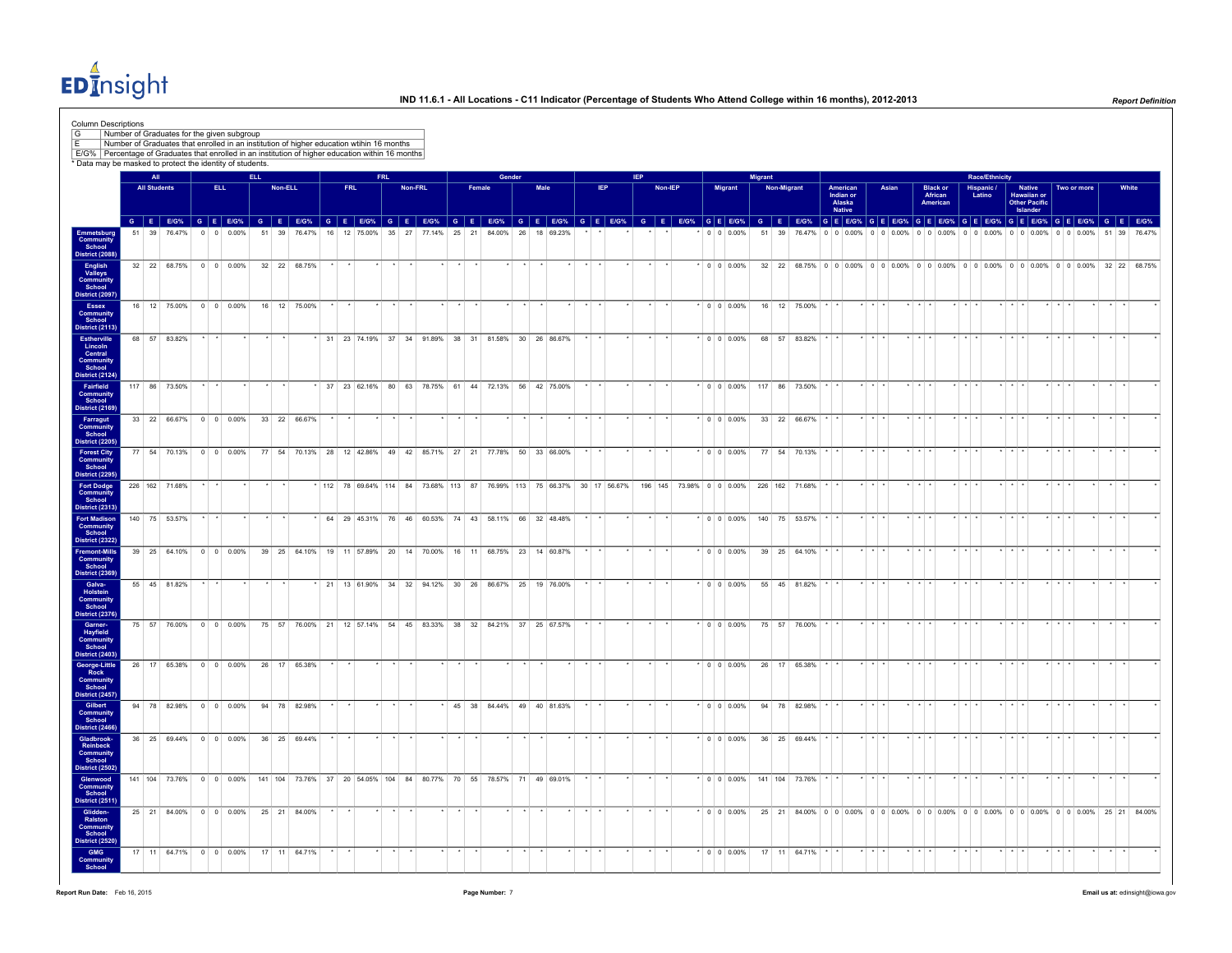EDInsight

|                                               | <b>Column Descriptions</b> | Number of Graduates for the given subgroup                                                                                                                                                                                     |             |                    |                    |              |         |              |    |            |           |            |         |              |                                                                   |        |                                                                  |                 |     |         |                    |         |                                                                                       |                                 |                         |       |                         |                             |         |                       |                         |                              |                         |                                                                                 |                      |                 |  |
|-----------------------------------------------|----------------------------|--------------------------------------------------------------------------------------------------------------------------------------------------------------------------------------------------------------------------------|-------------|--------------------|--------------------|--------------|---------|--------------|----|------------|-----------|------------|---------|--------------|-------------------------------------------------------------------|--------|------------------------------------------------------------------|-----------------|-----|---------|--------------------|---------|---------------------------------------------------------------------------------------|---------------------------------|-------------------------|-------|-------------------------|-----------------------------|---------|-----------------------|-------------------------|------------------------------|-------------------------|---------------------------------------------------------------------------------|----------------------|-----------------|--|
|                                               |                            | Number of Graduates that enrolled in an institution of higher education wtihin 16 months                                                                                                                                       |             |                    |                    |              |         |              |    |            |           |            |         |              |                                                                   |        |                                                                  |                 |     |         |                    |         |                                                                                       |                                 |                         |       |                         |                             |         |                       |                         |                              |                         |                                                                                 |                      |                 |  |
|                                               |                            | E/G% Percentage of Graduates that enrolled in an institution of higher education within 16 months<br>* Data may be masked to protect the identity of students.                                                                 |             |                    |                    |              |         |              |    |            |           |            |         |              |                                                                   |        |                                                                  |                 |     |         |                    |         |                                                                                       |                                 |                         |       |                         |                             |         |                       |                         |                              |                         |                                                                                 |                      |                 |  |
|                                               | All                        |                                                                                                                                                                                                                                |             |                    |                    | <b>ELL</b>   |         |              |    |            |           | <b>FRL</b> |         |              |                                                                   | Gender |                                                                  |                 | IEP |         |                    | Migrant |                                                                                       |                                 |                         |       |                         |                             |         | <b>Race/Ethnicity</b> |                         |                              |                         |                                                                                 |                      |                 |  |
|                                               | <b>All Students</b>        |                                                                                                                                                                                                                                |             | ELL.               |                    |              | Non-ELL |              |    | <b>FRL</b> |           |            | Non-FRL |              | Female                                                            |        | Male                                                             | IEP             |     | Non-IEP | <b>Migrant</b>     |         | <b>Non-Migrant</b>                                                                    |                                 |                         | Asian |                         | <b>Black or<br/>African</b> |         | Hispanic /            |                         | <b>Native</b>                |                         | Two or more                                                                     |                      | White           |  |
|                                               |                            |                                                                                                                                                                                                                                |             |                    |                    |              |         |              |    |            |           |            |         |              |                                                                   |        |                                                                  |                 |     |         |                    |         |                                                                                       | American<br>Indian or<br>Alaska |                         |       |                         | American                    |         | Latino                |                         | Hawaiian or<br>Other Pacific |                         |                                                                                 |                      |                 |  |
|                                               |                            | G E EIG% G E EIG% G E EIG% G E EIG% G E EIG% G E EIG% G E EIG% G E EIG% G E EIG% G E EIG% G E EIG% G E EIG% G E EIG% G E EIG% G E EIG% G E EIG% G E EIG% G E EIG% G E EIG% G E EIG% G E EIG% G E EIG% G E EIG% G E EIG% G E EI |             |                    |                    |              |         |              |    |            |           |            |         |              |                                                                   |        |                                                                  |                 |     |         |                    |         |                                                                                       | <b>Native</b>                   |                         |       |                         |                             |         |                       |                         | Islander                     |                         |                                                                                 |                      |                 |  |
| District (2682)                               |                            |                                                                                                                                                                                                                                |             |                    |                    |              |         |              |    |            |           |            |         |              |                                                                   |        |                                                                  |                 |     |         |                    |         |                                                                                       |                                 |                         |       |                         |                             |         |                       |                         |                              |                         |                                                                                 |                      |                 |  |
| Graettinger<br>Terril                         |                            | 20 15 75.00%                                                                                                                                                                                                                   |             | $0 \t 0 \t 0.00\%$ |                    | 20 15 75.00% |         |              |    |            |           |            |         |              |                                                                   |        |                                                                  |                 |     |         | $0 \t 0 \t 0.00\%$ | 20 15   |                                                                                       |                                 |                         |       |                         |                             |         |                       |                         |                              |                         | 75.00% 0 0 0.00% 0 0 0.00% 0 0 0.00% 0 0 0.00% 0 0 0.00% 0 0 0.00% 20 15 75.00% |                      |                 |  |
| <b>Community</b><br>School                    |                            |                                                                                                                                                                                                                                |             |                    |                    |              |         |              |    |            |           |            |         |              |                                                                   |        |                                                                  |                 |     |         |                    |         |                                                                                       |                                 |                         |       |                         |                             |         |                       |                         |                              |                         |                                                                                 |                      |                 |  |
| District (2556)<br><b>Grinnell-</b>           |                            | 122 52 42.62% 0 0 0.00%                                                                                                                                                                                                        |             |                    |                    |              |         |              |    |            |           |            |         |              | 122 52 42.62% 38 14 36.84% 84 38 45.24% 61 29 47.54% 61 23 37.70% |        |                                                                  |                 |     |         | $\cdot$ 0 0 0.00%  |         | 122 52 42.62%                                                                         |                                 |                         |       |                         |                             |         |                       |                         |                              |                         |                                                                                 |                      |                 |  |
| Newburg                                       |                            |                                                                                                                                                                                                                                |             |                    |                    |              |         |              |    |            |           |            |         |              |                                                                   |        |                                                                  |                 |     |         |                    |         |                                                                                       |                                 |                         |       |                         |                             |         |                       |                         |                              |                         |                                                                                 |                      |                 |  |
| Community<br>School<br><b>District (2709)</b> |                            |                                                                                                                                                                                                                                |             |                    |                    |              |         |              |    |            |           |            |         |              |                                                                   |        |                                                                  |                 |     |         |                    |         |                                                                                       |                                 |                         |       |                         |                             |         |                       |                         |                              |                         |                                                                                 |                      |                 |  |
| Griswold                                      |                            | 42 31 73.81% 0 0 0.00% 42 31 73.81%                                                                                                                                                                                            |             |                    |                    |              |         |              |    |            |           |            |         |              | * 20 17 85.00% 22 14 63.64%                                       |        |                                                                  | $\star$ $\star$ |     |         | $*$ 0 0 0.00%      |         | 42 31 73.81%                                                                          |                                 |                         |       | $+ + +$                 |                             | $\cdot$ |                       | $+ + +$                 |                              | $+ + +$                 |                                                                                 |                      |                 |  |
| Community<br>School                           |                            |                                                                                                                                                                                                                                |             |                    |                    |              |         |              |    |            |           |            |         |              |                                                                   |        |                                                                  |                 |     |         |                    |         |                                                                                       |                                 |                         |       |                         |                             |         |                       |                         |                              |                         |                                                                                 |                      |                 |  |
| <b>District (2718)</b><br>Grundy<br>Center    |                            | 47 31 65.96% 0 0 0.00%                                                                                                                                                                                                         |             |                    |                    | 47 31 65.96% |         |              |    |            |           |            |         |              | $*$ 22 15 68.18% 25 16 64.00%                                     |        |                                                                  |                 |     |         | $*$ 0 0 0.00%      |         | 47 31 65.96%                                                                          |                                 |                         |       | $+ + + +$               |                             |         |                       | $\cdot$ $\cdot$ $\cdot$ |                              |                         |                                                                                 |                      |                 |  |
|                                               |                            |                                                                                                                                                                                                                                |             |                    |                    |              |         |              |    |            |           |            |         |              |                                                                   |        |                                                                  |                 |     |         |                    |         |                                                                                       |                                 |                         |       |                         |                             |         |                       |                         |                              |                         |                                                                                 |                      |                 |  |
| Community<br>School<br>District (2727)        |                            |                                                                                                                                                                                                                                |             |                    |                    |              |         |              |    |            |           |            |         |              |                                                                   |        |                                                                  |                 |     |         |                    |         |                                                                                       |                                 |                         |       |                         |                             |         |                       |                         |                              |                         |                                                                                 |                      |                 |  |
| Guthrie<br>Center                             |                            | 33 22 66.67% 0 0 0.00%                                                                                                                                                                                                         |             |                    |                    |              |         | 33 22 66.67% |    |            |           |            |         |              | 16 10 62.50% 17 12 70.59%                                         |        |                                                                  |                 |     |         | $\cdot$ 0 0 0.00%  |         | 33 22 66.67%                                                                          |                                 |                         |       | $\star$ $\star$ $\cdot$ |                             |         |                       | $\cdot$ $\cdot$ $\cdot$ |                              |                         |                                                                                 |                      | $\cdot$ $\cdot$ |  |
| Community<br>School                           |                            |                                                                                                                                                                                                                                |             |                    |                    |              |         |              |    |            |           |            |         |              |                                                                   |        |                                                                  |                 |     |         |                    |         |                                                                                       |                                 |                         |       |                         |                             |         |                       |                         |                              |                         |                                                                                 |                      |                 |  |
| District (2754)                               |                            |                                                                                                                                                                                                                                |             |                    |                    |              |         |              |    |            |           |            |         |              |                                                                   |        |                                                                  |                 |     |         |                    |         |                                                                                       |                                 |                         |       |                         |                             |         |                       |                         |                              |                         |                                                                                 |                      |                 |  |
| H-L-V<br><b>Community</b>                     |                            | 21 16 76.19%                                                                                                                                                                                                                   |             |                    | $0 \t 0 \t 0.00\%$ |              |         | 21 16 76.19% |    |            |           |            |         |              |                                                                   |        |                                                                  |                 |     |         | $\cdot$ 0 0 0.00%  |         | 21 16 76.19% 0 0 0.00% 0 0 0.00% 0 0 0.00% 0 0 0.00% 0 0 0.00% 0 0 0.00% 21 16 76.19% |                                 |                         |       |                         |                             |         |                       |                         |                              |                         |                                                                                 |                      |                 |  |
| School<br>District (2766)                     |                            |                                                                                                                                                                                                                                |             |                    |                    |              |         |              |    |            |           |            |         |              |                                                                   |        |                                                                  |                 |     |         |                    |         |                                                                                       |                                 |                         |       |                         |                             |         |                       |                         |                              |                         |                                                                                 |                      |                 |  |
| Hamburg<br>Community<br>School                |                            |                                                                                                                                                                                                                                |             |                    |                    |              |         |              |    |            |           |            |         |              |                                                                   |        |                                                                  |                 |     |         |                    |         |                                                                                       |                                 |                         |       |                         |                             |         |                       |                         |                              |                         |                                                                                 |                      |                 |  |
| District (2772)                               |                            |                                                                                                                                                                                                                                |             |                    |                    |              |         |              |    |            |           |            |         |              |                                                                   |        |                                                                  |                 |     |         |                    |         |                                                                                       |                                 |                         |       |                         |                             |         |                       |                         |                              |                         |                                                                                 |                      |                 |  |
| Hampton-                                      |                            | 80 55 68.75%                                                                                                                                                                                                                   |             |                    |                    |              |         |              | 35 |            | 18 51.43% |            |         |              | 45 37 82.22% 45 34 75.56% 35 21 60.00%                            |        |                                                                  |                 |     |         | $0 0 0.00\%$       |         | 80 55 68.75%                                                                          |                                 |                         |       |                         |                             |         |                       |                         |                              |                         |                                                                                 |                      |                 |  |
| Dumont<br><b>Community</b><br>School          |                            |                                                                                                                                                                                                                                |             |                    |                    |              |         |              |    |            |           |            |         |              |                                                                   |        |                                                                  |                 |     |         |                    |         |                                                                                       |                                 |                         |       |                         |                             |         |                       |                         |                              |                         |                                                                                 |                      |                 |  |
| District (2781)                               |                            |                                                                                                                                                                                                                                |             |                    |                    |              |         |              |    |            |           |            |         |              |                                                                   |        |                                                                  |                 |     |         |                    |         |                                                                                       |                                 |                         |       |                         |                             |         |                       |                         |                              |                         |                                                                                 |                      |                 |  |
| Harlan<br>Community<br>School                 |                            | 115 90 78.26%                                                                                                                                                                                                                  |             |                    |                    |              |         |              |    |            |           |            |         |              | 33 23 69.70% 82 67 81.71% 64 53 82.81% 51 37 72.55%               |        |                                                                  |                 |     |         | $*$ 0 0 0.00%      |         | 115 90 78.26%                                                                         |                                 |                         |       |                         |                             |         |                       |                         |                              |                         |                                                                                 |                      |                 |  |
| <b>District (2826)</b>                        |                            |                                                                                                                                                                                                                                |             |                    |                    |              |         |              |    |            |           |            |         |              |                                                                   |        |                                                                  |                 |     |         |                    |         |                                                                                       |                                 |                         |       |                         |                             |         |                       |                         |                              |                         |                                                                                 |                      |                 |  |
| Harmony<br><b>Community</b>                   |                            |                                                                                                                                                                                                                                |             |                    |                    |              |         |              |    |            |           |            |         |              |                                                                   |        |                                                                  |                 |     |         |                    |         |                                                                                       |                                 |                         |       |                         | $+ + + +$                   | $\cdot$ |                       | $\star$ $\star$ $\star$ |                              | $\star$ $\star$ $\star$ |                                                                                 | $\cdot$              |                 |  |
| School<br>District (2834)                     |                            |                                                                                                                                                                                                                                |             |                    |                    |              |         |              |    |            |           |            |         |              |                                                                   |        |                                                                  |                 |     |         |                    |         |                                                                                       |                                 |                         |       |                         |                             |         |                       |                         |                              |                         |                                                                                 |                      |                 |  |
| Harris-Lake                                   |                            | 15 12 80.00% 0 0 0.00%                                                                                                                                                                                                         |             |                    |                    |              |         | 15 12 80.00% |    |            |           |            |         |              |                                                                   |        |                                                                  |                 |     |         | $\cdot$ 0 0 0.00%  |         | 15 12 80.00%                                                                          |                                 | $\cdot$ $\cdot$ $\cdot$ |       |                         | $+$ $+$ $+$                 |         |                       | .                       |                              | .                       |                                                                                 | $\ddot{\phantom{1}}$ | $\rightarrow$   |  |
| Park<br>Community<br>School                   |                            |                                                                                                                                                                                                                                |             |                    |                    |              |         |              |    |            |           |            |         |              |                                                                   |        |                                                                  |                 |     |         |                    |         |                                                                                       |                                 |                         |       |                         |                             |         |                       |                         |                              |                         |                                                                                 |                      |                 |  |
| <b>District (2846)</b>                        |                            |                                                                                                                                                                                                                                |             |                    |                    |              |         |              |    |            |           |            |         |              |                                                                   |        |                                                                  |                 |     |         |                    |         |                                                                                       |                                 |                         |       |                         |                             |         |                       |                         |                              |                         |                                                                                 |                      |                 |  |
| Hartley-<br>Melvin-                           |                            | 46 39 84.78% 0 0 0.00%                                                                                                                                                                                                         |             |                    |                    |              |         |              |    |            |           |            |         |              | 46 39 84.78% 12 11 91.67% 34 28 82.35% 25 23 92.00% 21 16 76.19%  |        |                                                                  |                 |     |         | $* 0 0 0.00%$      |         | 46 39 84.78%                                                                          |                                 |                         |       |                         |                             |         |                       |                         |                              |                         |                                                                                 |                      | $\cdot$ $\cdot$ |  |
| Sanborn<br>Community<br>School                |                            |                                                                                                                                                                                                                                |             |                    |                    |              |         |              |    |            |           |            |         |              |                                                                   |        |                                                                  |                 |     |         |                    |         |                                                                                       |                                 |                         |       |                         |                             |         |                       |                         |                              |                         |                                                                                 |                      |                 |  |
| District (2862)                               |                            |                                                                                                                                                                                                                                |             |                    |                    |              |         |              |    |            |           |            |         |              |                                                                   |        |                                                                  |                 |     |         |                    |         |                                                                                       |                                 |                         |       |                         |                             |         |                       |                         |                              |                         |                                                                                 |                      |                 |  |
| Highland<br>Community                         |                            | 43 29 67.44% 0 0 0.00%                                                                                                                                                                                                         |             |                    |                    |              |         | 43 29 67.44% |    |            |           |            |         |              | 15 11 73.33% 28 18 64.29%                                         |        |                                                                  |                 |     |         | $*$ 0 0 0.00%      |         | 43 29 67.44%                                                                          |                                 |                         |       | $\cdot$ $\cdot$         |                             |         |                       |                         |                              |                         |                                                                                 |                      |                 |  |
| School<br>District (2977)                     |                            |                                                                                                                                                                                                                                |             |                    |                    |              |         |              |    |            |           |            |         |              |                                                                   |        |                                                                  |                 |     |         |                    |         |                                                                                       |                                 |                         |       |                         |                             |         |                       |                         |                              |                         |                                                                                 |                      |                 |  |
| Hinton                                        |                            | 37 29 78.38% 0 0 0.00%                                                                                                                                                                                                         |             |                    |                    | 37 29 78.38% |         |              |    |            |           |            |         |              | 19 16 84.21% 18 13 72.22%                                         |        |                                                                  |                 |     |         | $\cdot$ 0 0 0.00%  |         | 37 29 78.38% 0 0 0.00% 0 0 0.00% 0 0 0.00% 0 0 0.00% 0 0 0.00% 0 0 0.00% 37 29 78.38% |                                 |                         |       |                         |                             |         |                       |                         |                              |                         |                                                                                 |                      |                 |  |
| Community<br>School                           |                            |                                                                                                                                                                                                                                |             |                    |                    |              |         |              |    |            |           |            |         |              |                                                                   |        |                                                                  |                 |     |         |                    |         |                                                                                       |                                 |                         |       |                         |                             |         |                       |                         |                              |                         |                                                                                 |                      |                 |  |
| District (2988)<br>Howard-                    |                            | 93 68 73.12%                                                                                                                                                                                                                   | $0 \quad 0$ |                    | 0.00%              | 93           | 68      | 73 12%       | 36 |            | 20 55.56% | 57         | 48      | 84.21% 41 33 | 80 49%                                                            | 52     | 35 67.31%                                                        |                 |     |         | $0 \t 0 \t 0.00\%$ |         | 93 68 73.12%                                                                          |                                 |                         |       |                         |                             |         |                       |                         |                              |                         |                                                                                 |                      |                 |  |
| <b>Winneshiek</b><br>Community                |                            |                                                                                                                                                                                                                                |             |                    |                    |              |         |              |    |            |           |            |         |              |                                                                   |        |                                                                  |                 |     |         |                    |         |                                                                                       |                                 |                         |       |                         |                             |         |                       |                         |                              |                         |                                                                                 |                      |                 |  |
| School<br>District (3029)                     |                            |                                                                                                                                                                                                                                |             |                    |                    |              |         |              |    |            |           |            |         |              |                                                                   |        |                                                                  |                 |     |         |                    |         |                                                                                       |                                 |                         |       |                         |                             |         |                       |                         |                              |                         |                                                                                 |                      |                 |  |
| Hudson                                        |                            | 47 34 72.34% 0 0 0.00%                                                                                                                                                                                                         |             |                    |                    | 47 34 72.34% |         |              |    |            |           |            |         |              | 25 16 64.00% 22 18 81.82%                                         |        |                                                                  |                 |     |         | $*$ 0 0 0.00%      |         | 47 34 72.34%                                                                          |                                 |                         |       |                         |                             |         |                       |                         |                              |                         |                                                                                 |                      |                 |  |
| Community<br>School                           |                            |                                                                                                                                                                                                                                |             |                    |                    |              |         |              |    |            |           |            |         |              |                                                                   |        |                                                                  |                 |     |         |                    |         |                                                                                       |                                 |                         |       |                         |                             |         |                       |                         |                              |                         |                                                                                 |                      |                 |  |
| District (3042)<br>Humboldt                   |                            | 92 73 79.35% 0 0 0.00%                                                                                                                                                                                                         |             |                    |                    |              |         |              |    |            |           |            |         |              |                                                                   |        | 92 73 79.35% 27 19 70.37% 65 54 83.08% 46 38 82.61% 46 35 76.09% |                 |     |         | $*$ 0 0 0.00%      |         | 92 73 79.35%                                                                          |                                 |                         |       |                         |                             |         |                       |                         |                              |                         |                                                                                 |                      |                 |  |
|                                               |                            |                                                                                                                                                                                                                                |             |                    |                    |              |         |              |    |            |           |            |         |              |                                                                   |        |                                                                  |                 |     |         |                    |         |                                                                                       |                                 |                         |       |                         |                             |         |                       |                         |                              |                         |                                                                                 |                      |                 |  |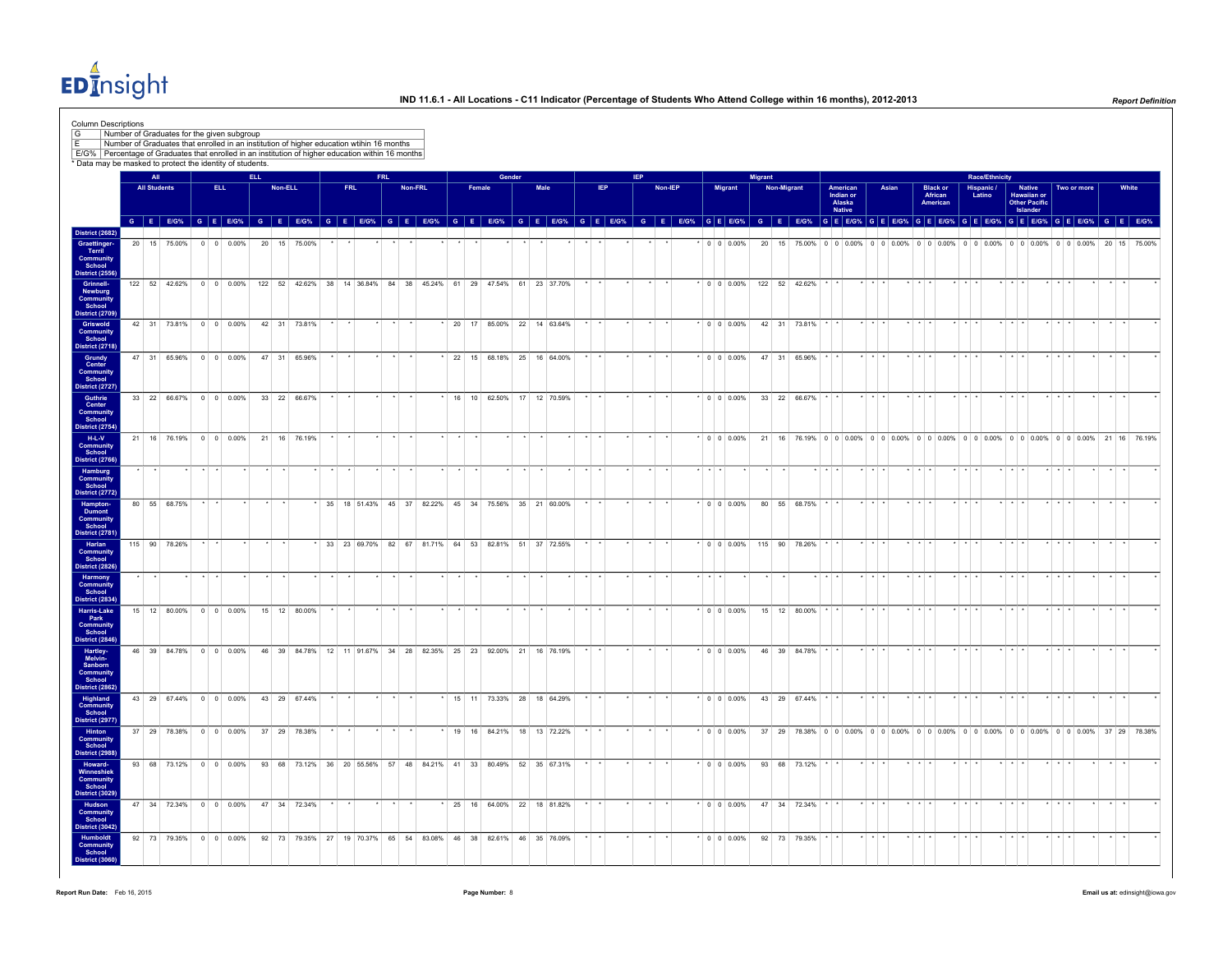EDInsight

|                                                                      |                |                     | Number of Graduates for the given subgroup                |                    |      |      |         |              |    |            | Number of Graduates that enrolled in an institution of higher education wtihin 16 months            |            |         |        |        |                           |        |      |  |              |            |         |                         |                                                                                                                                                                                                                                |         |             |                                                                                       |                                                  |                         |       |                      |                                         |                 |                       |             |                                                    |                         |             |                 |       |
|----------------------------------------------------------------------|----------------|---------------------|-----------------------------------------------------------|--------------------|------|------|---------|--------------|----|------------|-----------------------------------------------------------------------------------------------------|------------|---------|--------|--------|---------------------------|--------|------|--|--------------|------------|---------|-------------------------|--------------------------------------------------------------------------------------------------------------------------------------------------------------------------------------------------------------------------------|---------|-------------|---------------------------------------------------------------------------------------|--------------------------------------------------|-------------------------|-------|----------------------|-----------------------------------------|-----------------|-----------------------|-------------|----------------------------------------------------|-------------------------|-------------|-----------------|-------|
|                                                                      |                |                     | * Data may be masked to protect the identity of students. |                    |      |      |         |              |    |            | E/G%   Percentage of Graduates that enrolled in an institution of higher education within 16 months |            |         |        |        |                           |        |      |  |              |            |         |                         |                                                                                                                                                                                                                                |         |             |                                                                                       |                                                  |                         |       |                      |                                         |                 |                       |             |                                                    |                         |             |                 |       |
|                                                                      |                | All                 |                                                           |                    |      | ELL. |         |              |    |            |                                                                                                     | <b>FRL</b> |         |        |        |                           | Gender |      |  |              | <b>IEP</b> |         |                         |                                                                                                                                                                                                                                | Migrant |             |                                                                                       |                                                  |                         |       |                      |                                         |                 | <b>Race/Ethnicity</b> |             |                                                    |                         |             |                 |       |
|                                                                      |                | <b>All Students</b> |                                                           |                    | ELL. |      | Non-ELL |              |    | <b>FRL</b> |                                                                                                     |            | Non-FRL |        | Female |                           |        | Male |  | <b>IEP</b>   |            | Non-IEP |                         | <b>Migrant</b>                                                                                                                                                                                                                 |         | Non-Migrant |                                                                                       | American<br>Indian or<br>Alaska<br><b>Native</b> |                         | Asian |                      | <b>Black or<br/>African</b><br>American |                 | Hispanic /<br>Latino  |             | Native<br>Hawaiian or<br>Other Pacific<br>Islander |                         | Two or more |                 | White |
|                                                                      |                |                     |                                                           |                    |      |      |         |              |    |            |                                                                                                     |            |         |        |        |                           |        |      |  |              |            |         |                         | G E EIG% G E EIG% G E EIG% G E EIG% G E EIG% G E EIG% G E EIG% G E EIG% G E EIG% G E EIG% G E EIG% G E EIG% G E EIG% G E EIG% G E EIG% G E EIG% G E EIG% G E EIG% G E EIG% G E EIG% G E EIG% G E EIG% G E EIG% G E EIG% G E EI |         |             |                                                                                       |                                                  |                         |       |                      |                                         |                 |                       |             |                                                    |                         |             |                 |       |
| <b>IKM-Manning<br/>Community<br/>School</b>                          |                | 46 83.64%           |                                                           | $0 \t 0 \t 0.00\%$ |      | 55   |         | 46 83.64%    | 18 |            | 14 77.78%                                                                                           | 37         | 32      | 86.49% |        | 26 22 84.62% 29 24 82.76% |        |      |  |              |            |         |                         | $0 \t 0 \t 0.00\%$                                                                                                                                                                                                             | 55 46   |             | 83.64%                                                                                |                                                  |                         |       |                      |                                         |                 |                       |             |                                                    |                         |             |                 |       |
| District (3168)<br><b>Independence</b><br><b>Community</b><br>School |                |                     | 91 56 61.54% 0 0 0.00%                                    |                    |      |      |         |              |    |            | 91 56 61.54% 37 17 45.95% 54 39 72.22% 48 33 68.75% 43 23 53.49%                                    |            |         |        |        |                           |        |      |  |              |            |         |                         | $* 0 0 0.00%$                                                                                                                                                                                                                  |         |             | 91 56 61.54%                                                                          |                                                  |                         |       |                      |                                         |                 |                       |             |                                                    |                         |             |                 |       |
| District (3105<br>Indianola                                          |                |                     |                                                           |                    |      |      |         |              |    |            | 236 172 72.88% 0 0 0.00% 236 172 72.88% 72 41 56.94% 164 131 79.88% 122 92 75.41% 114 80 70.18%     |            |         |        |        |                           |        |      |  |              |            |         |                         | $*$ 0 0 0.00% 236 172 72.88%                                                                                                                                                                                                   |         |             |                                                                                       |                                                  |                         |       |                      |                                         |                 |                       |             |                                                    |                         |             | $\cdot$ $\cdot$ |       |
| <b>Community</b><br><b>District (3114)</b>                           |                |                     |                                                           |                    |      |      |         |              |    |            |                                                                                                     |            |         |        |        |                           |        |      |  |              |            |         |                         |                                                                                                                                                                                                                                |         |             |                                                                                       |                                                  |                         |       |                      |                                         |                 |                       |             |                                                    |                         |             |                 |       |
| Interstate 35<br><b>Community</b><br>School<br>District (3119)       |                |                     | 64 38 59.38% 0 0 0.00%                                    |                    |      |      |         | 64 38 59.38% |    |            |                                                                                                     |            |         |        |        | 29 20 68.97% 35 18 51.43% |        |      |  |              | $\star$    |         |                         | $\cdot$ 0 0 0.00%                                                                                                                                                                                                              |         |             | 64 38 59.38%                                                                          |                                                  |                         |       |                      |                                         |                 |                       |             |                                                    |                         |             | $\sim$ $\sim$   |       |
| <b>Iowa (9098)</b><br><b>Iowa City</b>                               |                |                     | 734 555 75.61% 24 12 50.00%                               |                    |      |      | 710 543 |              |    |            | 76.48% 214 130 60.75% 520 425 81.73% 344 276 80.23% 390 279 71.54%                                  |            |         |        |        |                           |        |      |  | 61 35 57.38% | 673 520    |         | $\star$ $\star$ $\star$ | 77.27% 0 0 0.00%                                                                                                                                                                                                               | 734 555 |             | 75.61%                                                                                |                                                  | $\cdot$ $\cdot$ $\cdot$ |       | $\sim$ $\sim$ $\sim$ |                                         | $\star$ $\star$ |                       | $+$ $+$ $+$ |                                                    | $\star$ $\star$         |             | $\cdot$ $\cdot$ |       |
| Communit<br>District (3141)                                          |                |                     |                                                           |                    |      |      |         |              |    |            |                                                                                                     |            |         |        |        |                           |        |      |  |              |            |         |                         |                                                                                                                                                                                                                                |         |             |                                                                                       |                                                  |                         |       |                      |                                         |                 |                       |             |                                                    |                         |             |                 |       |
| <b>Iowa Falls</b><br><b>Community</b>                                | 91 74 81.32%   |                     |                                                           |                    |      |      |         |              |    |            | 27 17 62.96% 64 57 89.06% 43 36 83.72% 48 38 79.17%                                                 |            |         |        |        |                           |        |      |  |              |            |         |                         | $*$ 0 0 0.00%                                                                                                                                                                                                                  |         |             | 91 74 81.32%                                                                          |                                                  |                         |       |                      |                                         |                 |                       |             |                                                    |                         |             |                 |       |
| District (3150<br><b>Iowa Valley</b><br>Community<br>School          |                |                     | 44 37 84.09% 0 0 0.00%                                    |                    |      |      |         | 44 37 84.09% |    |            |                                                                                                     |            |         |        |        | 15 10 66.67% 29 27 93.10% |        |      |  |              |            |         |                         | $\cdot$ 0 0 0.00%                                                                                                                                                                                                              |         |             | 44 37 84.09%                                                                          |                                                  |                         |       |                      |                                         |                 |                       |             |                                                    |                         |             | $\cdot$ $\cdot$ |       |
| District (3154)<br>Janesville                                        |                |                     | 16 12 75.00% 0 0 0.00%                                    |                    |      |      |         | 16 12 75.00% |    |            |                                                                                                     |            |         |        |        |                           |        |      |  |              |            |         |                         | $*$ 0 0 0.00%                                                                                                                                                                                                                  |         |             | 16 12 75.00% 0 0 0.00% 0 0 0.00% 0 0 0.00% 0 0 0.00% 0 0 0.00% 0 0 0.00% 16 12 75.00% |                                                  |                         |       |                      |                                         |                 |                       |             |                                                    |                         |             |                 |       |
| Consolidated<br>District (3186                                       |                |                     |                                                           |                    |      |      |         |              |    |            |                                                                                                     |            |         |        |        |                           |        |      |  |              |            |         |                         |                                                                                                                                                                                                                                |         |             |                                                                                       |                                                  |                         |       |                      |                                         |                 |                       |             |                                                    |                         |             |                 |       |
| Jefferson-<br>Scranton<br>Community<br>School<br>District (3195      |                |                     | 77 60 77.92% 0 0 0.00%                                    |                    |      |      |         |              |    |            | 77 60 77.92% 24 17 70.83% 53 43 81.13% 39 34 87.18% 38 26 68.42%                                    |            |         |        |        |                           |        |      |  |              |            |         |                         | $\cdot$ 0 0 0.00%                                                                                                                                                                                                              |         |             | 77 60 77.92%                                                                          |                                                  |                         |       |                      |                                         |                 |                       |             |                                                    |                         |             |                 |       |
| Community<br>School<br>District (3204)                               |                |                     | 44 33 75.00% 0 0 0.00%                                    |                    |      |      |         | 44 33 75.00% |    |            |                                                                                                     |            |         |        |        | 25 20 80.00% 19 13 68.42% |        |      |  |              |            |         |                         | $\cdot$ 0 0 0.00%                                                                                                                                                                                                              |         |             | 44 33 75.00%                                                                          |                                                  |                         |       |                      |                                         |                 |                       |             |                                                    |                         |             |                 |       |
| Johnston<br>Community<br>School                                      | 352 284 80.68% |                     |                                                           |                    |      |      |         |              |    |            |                                                                                                     |            |         |        |        |                           |        |      |  |              |            |         |                         | 43 32 74.42% 309 252 81.55% 167 144 86.23% 185 140 75.68% 30 19 63.33% 322 265 82.30% 0 0 0.00%                                                                                                                                |         |             | 352 284 80.68%                                                                        |                                                  |                         |       |                      |                                         |                 |                       |             |                                                    |                         |             |                 |       |
| District (3231<br>Keokuk                                             |                |                     |                                                           |                    |      |      |         |              |    |            | 144 77 53.47% 0 0 0 0.00% 144 77 53.47% 78 35 44.87% 66 42 63.64% 71 48 67.61% 73 29 39.73%         |            |         |        |        |                           |        |      |  |              |            |         |                         | $\cdot$ 0 0 0.00%                                                                                                                                                                                                              |         |             | 144 77 53.47%                                                                         |                                                  |                         |       |                      |                                         |                 |                       | $+ + + +$   |                                                    |                         |             |                 |       |
| <b>Community</b><br>School<br>District (3312                         |                |                     | 17 11 64.71% 0 0 0.00%                                    |                    |      |      |         | 17 11 64.71% |    |            |                                                                                                     |            |         |        |        |                           |        |      |  |              |            |         |                         | $*$ 0 0 0.00%                                                                                                                                                                                                                  |         |             | 17 11 64.71% 0 0 0.00% 0 0 0.00% 0 0 0.00% 0 0 0.00% 0 0 0.00% 0 0 0.00% 17 11 64.71% |                                                  |                         |       |                      |                                         |                 |                       |             |                                                    |                         |             |                 |       |
| Community<br>School<br>District (3330                                |                |                     |                                                           |                    |      |      |         |              |    |            |                                                                                                     |            |         |        |        |                           |        |      |  |              |            |         |                         |                                                                                                                                                                                                                                |         |             |                                                                                       |                                                  |                         |       |                      |                                         |                 |                       |             |                                                    |                         |             |                 |       |
| Kingsley-<br>Pierson<br>Community<br>School                          |                |                     | 38 28 73.68% 0 0 0.00%                                    |                    |      |      |         | 38 28 73.68% |    |            |                                                                                                     |            |         |        |        | 19 15 78.95% 19 13 68.42% |        |      |  |              |            |         |                         | $\cdot$ 0 0 0.00%                                                                                                                                                                                                              |         |             | 38 28 73.68%                                                                          |                                                  |                         |       |                      |                                         |                 |                       |             |                                                    |                         |             |                 |       |
| District (3348<br>Knoxville                                          |                |                     | 108 70 64.81% 0 0 0.00%                                   |                    |      |      |         |              |    |            | 108 70 64.81% 40 17 42.50% 68 53 77.94% 51 37 72.55% 57 33 57.89%                                   |            |         |        |        |                           |        |      |  |              |            |         |                         | $\cdot$ 0 0 0.00%                                                                                                                                                                                                              |         |             | 108 70 64.81%                                                                         |                                                  | $*$ $*$ $*$             |       | $*$ $*$ $*$          |                                         | $+$ $+$ $+$     |                       | $*$ $*$ $*$ |                                                    | $*$ $*$ $*$             |             | $\cdot$ $\cdot$ |       |
| <b>Community</b><br>School<br>District (3375<br><b>Lake Mills</b>    |                |                     | 40 30 75.00% 0 0 0.00%                                    |                    |      |      |         | 40 30 75.00% |    |            |                                                                                                     |            |         |        |        | 16 11 68.75% 24 19 79.17% |        |      |  |              |            |         |                         | $0 0 0.00\%$                                                                                                                                                                                                                   |         |             | 40 30 75.00% 0 0 0.00% 0 0 0.00% 0 0 0.00% 0 0 0.00% 0 0 0.00% 0 0 0.00% 40 30 75.00% |                                                  |                         |       |                      |                                         |                 |                       |             |                                                    |                         |             |                 |       |
| Community<br>School<br>District (3420                                |                |                     |                                                           |                    |      |      |         |              |    |            |                                                                                                     |            |         |        |        |                           |        |      |  |              |            |         |                         |                                                                                                                                                                                                                                |         |             |                                                                                       |                                                  |                         |       |                      |                                         |                 |                       |             |                                                    |                         |             |                 |       |
| Lamoni<br>Community<br>School<br>District (3465)                     |                |                     | 26 20 76.92% 0 0 0.00%                                    |                    |      |      |         | 26 20 76.92% |    |            |                                                                                                     |            |         |        |        |                           |        |      |  |              |            |         |                         | $\cdot$ 0 0 0.00%                                                                                                                                                                                                              |         |             | 26 20 76.92% 0 0 0.00% 0 0 0.00% 0 0 0.00% 0 0 0.00% 0 0 0.00% 0 0 0.00% 26 20 76.92% |                                                  |                         |       |                      |                                         |                 |                       |             |                                                    |                         |             |                 |       |
| Laurens-<br>Marathon                                                 |                |                     | 24 16 66.67% 0 0 0.00%                                    |                    |      | 24   |         | 16 66.67%    |    |            |                                                                                                     |            |         |        |        |                           |        |      |  |              |            |         |                         | $\cdot$ 0 0 0.00%                                                                                                                                                                                                              |         |             | 24 16 66.67%                                                                          |                                                  |                         |       |                      |                                         |                 |                       |             |                                                    |                         |             |                 |       |
| Community<br>School<br>District (3537                                |                |                     |                                                           |                    |      |      |         |              |    |            |                                                                                                     |            |         |        |        |                           |        |      |  |              |            |         |                         |                                                                                                                                                                                                                                |         |             |                                                                                       |                                                  |                         |       |                      |                                         |                 |                       |             |                                                    |                         |             |                 |       |
|                                                                      |                |                     | 44 33 75.00% 0 0 0.00%                                    |                    |      |      |         | 44 33 75.00% |    |            |                                                                                                     |            |         |        |        | 20 17 85.00% 24 16 66.67% |        |      |  |              |            |         |                         | $*$ 0 0 0.00%                                                                                                                                                                                                                  |         |             | 44 33 75.00%                                                                          |                                                  | $\star$ $\star$ $\star$ |       | $+ + +$              |                                         |                 |                       | $+ + +$     |                                                    | $\star$ $\star$ $\star$ |             | $\star$ $\star$ |       |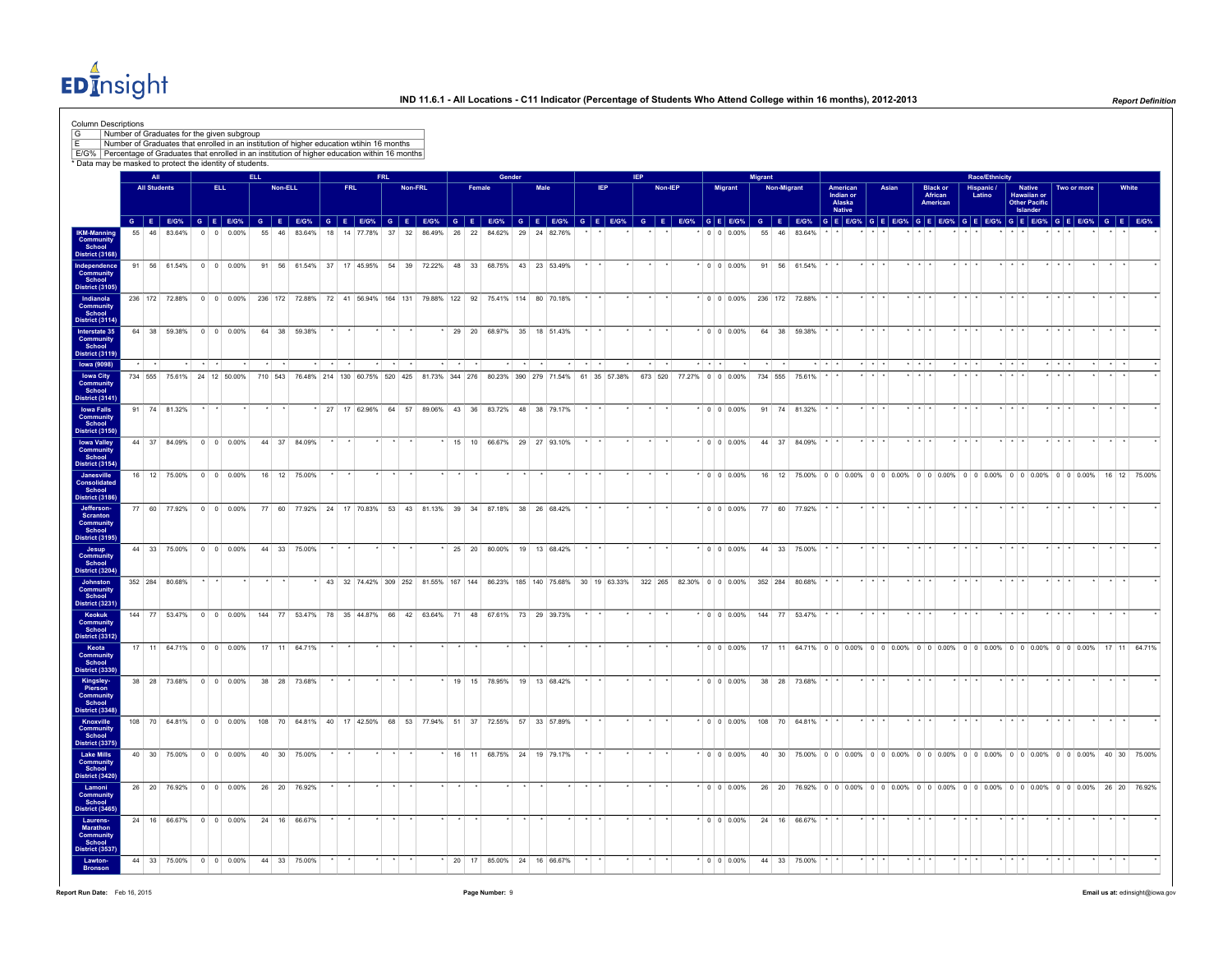EDInsight

| <b>Column Descriptions</b><br>G<br>╔<br>E/G%   Percentage of Graduates that enrolled in an institution of higher education within 16 months |    |                     | Number of Graduates for the given subgroup<br>Number of Graduates that enrolled in an institution of higher education wtihin 16 months |                       |                    |      |       |                                                                  |  |            |            |         |  |        |                                                                                                                |        |      |                 |     |            |         |                        |                                |                |                    |                |          |                                           |          |                         |       |                         |                                        |                         |                       |                         |                                                                                                                               |                         |             |                         |  |
|---------------------------------------------------------------------------------------------------------------------------------------------|----|---------------------|----------------------------------------------------------------------------------------------------------------------------------------|-----------------------|--------------------|------|-------|------------------------------------------------------------------|--|------------|------------|---------|--|--------|----------------------------------------------------------------------------------------------------------------|--------|------|-----------------|-----|------------|---------|------------------------|--------------------------------|----------------|--------------------|----------------|----------|-------------------------------------------|----------|-------------------------|-------|-------------------------|----------------------------------------|-------------------------|-----------------------|-------------------------|-------------------------------------------------------------------------------------------------------------------------------|-------------------------|-------------|-------------------------|--|
| * Data may be masked to protect the identity of students.                                                                                   |    | All                 |                                                                                                                                        |                       |                    | ELL. |       |                                                                  |  |            | <b>FRL</b> |         |  |        |                                                                                                                | Gender |      |                 |     | <b>IFP</b> |         |                        |                                | <b>Migrant</b> |                    |                |          |                                           |          |                         |       |                         |                                        |                         | <b>Race/Ethnicity</b> |                         |                                                                                                                               |                         |             |                         |  |
|                                                                                                                                             |    | <b>All Students</b> |                                                                                                                                        |                       | ELL.               |      |       | Non-ELL                                                          |  | <b>FRL</b> |            | Non-FRL |  | Female |                                                                                                                |        | Male |                 | IEP |            | Non-IEP |                        | <b>Migrant</b>                 |                | <b>Non-Migrant</b> |                |          | American<br>Indian or<br>Alaska<br>Native |          |                         | Asian |                         | <b>Black or</b><br>African<br>American |                         | Hispanic /<br>Latino  |                         | <b>Native</b><br>Hawaiian or<br><b>Other Pacific</b><br>Islander                                                              |                         | Two or more | White                   |  |
|                                                                                                                                             |    |                     |                                                                                                                                        |                       |                    |      |       |                                                                  |  |            |            |         |  |        |                                                                                                                |        |      |                 |     |            |         |                        |                                |                |                    |                |          |                                           |          |                         |       |                         |                                        |                         |                       |                         | GEEOS GEEOS GEEOS GEEOS GEEOS GEEOS GEEOS GEEOS GEEOS GEEOS GEEOS GEEOS GEEOS GEEOS GEEOS GEEOS GEEOS GEEOS GEEOS GEEOS GEEOS |                         |             |                         |  |
| Community<br>School<br>District (3555                                                                                                       |    |                     |                                                                                                                                        | $\cdot$ $\cdot$       |                    |      |       |                                                                  |  |            |            |         |  |        |                                                                                                                |        |      | $\star$ $\star$ |     | $\star$    |         |                        |                                |                |                    |                |          |                                           |          | $*$ $*$ $*$             |       | $\star$ $\star$ $\star$ |                                        | $\star$ $\star$ $\star$ |                       | $\star$ $\star$ $\star$ |                                                                                                                               | $\star$ $\star$ $\star$ | $\cdot$     | $\cdot$ $\cdot$ $\cdot$ |  |
| Le Mars<br>Community<br>School<br>District (3600                                                                                            |    |                     | 160 119 74.38%                                                                                                                         |                       |                    |      |       |                                                                  |  |            |            |         |  |        | * 34 17 50.00% 126 102 80.95% 67 55 82.09% 93 64 68.82%                                                        |        |      |                 |     |            |         |                        | * 0 0 0.00% 160 119 74.38% * * |                |                    |                |          |                                           |          |                         |       |                         |                                        |                         |                       |                         |                                                                                                                               |                         |             |                         |  |
| Lenox<br>Communit                                                                                                                           |    |                     | 23 15 65.22% 0 0 0.00%                                                                                                                 |                       |                    |      |       | 23 15 65.22%                                                     |  |            |            |         |  |        |                                                                                                                |        |      |                 |     |            |         |                        | $* 0 0 0.00%$                  |                |                    | 23 15 65.22%   |          |                                           |          |                         |       | $\star$ $\star$ $\cdot$ |                                        | $+$ $+$                 |                       |                         |                                                                                                                               |                         |             | $\cdot$ $\cdot$         |  |
| District (360)<br><b>Lewis Central</b>                                                                                                      |    |                     | 195 135 69.23%                                                                                                                         |                       |                    |      |       |                                                                  |  |            |            |         |  |        | 59 27 45.76% 136 108 79.41% 109 78 71.56% 86 57 66.28%                                                         |        |      |                 |     |            |         |                        | $*$ 0 0 0.00%                  |                |                    | 195 135 69.23% |          |                                           |          |                         |       |                         |                                        |                         |                       | . .                     |                                                                                                                               |                         |             |                         |  |
| <b>Community</b><br>School<br>District (3645)                                                                                               |    |                     |                                                                                                                                        |                       |                    |      |       |                                                                  |  |            |            |         |  |        |                                                                                                                |        |      |                 |     |            |         |                        |                                |                |                    |                |          |                                           |          |                         |       |                         |                                        |                         |                       |                         |                                                                                                                               |                         |             |                         |  |
| Linn-Mar<br>Community<br>School<br>District (3715)                                                                                          |    |                     | 370 288 77.84%                                                                                                                         |                       |                    |      |       |                                                                  |  |            |            |         |  |        | 42 23 54.76% 328 265 80.79% 184 153 83.15% 186 135 72.58% 25 13 52.00% 345 275 79.71% 0 0 0.00% 370 288 77.84% |        |      |                 |     |            |         |                        |                                |                |                    |                |          |                                           |          |                         |       | $\star$ $\star$ $\star$ |                                        |                         |                       | $\cdot$ $\cdot$         |                                                                                                                               | $+$ $+$ $+$             |             |                         |  |
| Lisbon<br>Community<br>School                                                                                                               |    |                     | 32 23 71.88% 0 0 0.00%                                                                                                                 |                       |                    |      |       | 32 23 71.88%                                                     |  |            |            |         |  |        | * 14 11 78.57% 18 12 66.67% 0 0 0.00%                                                                          |        |      |                 |     |            |         | 32 23 71.88% 0 0 0.00% |                                |                |                    | 32 23 71.88%   |          |                                           |          |                         |       | $+$ $+$ $+$             |                                        | $+$ $+$ $+$             |                       | $+$ $+$ $+$             |                                                                                                                               | $+$ $+$ $+$             |             | $\rightarrow$           |  |
| District (3744<br>Logan-                                                                                                                    |    |                     | 51 36 70.59%                                                                                                                           |                       | $0 \t 0 \t 0.00\%$ |      |       | 51 36 70.59%                                                     |  |            |            |         |  |        | 30 23 76.67% 21 13 61.90%                                                                                      |        |      |                 |     |            |         |                        | $0 \t 0 \t 0.00\%$             |                |                    | 51 36 70.59%   |          |                                           |          |                         |       |                         |                                        |                         |                       |                         |                                                                                                                               |                         |             |                         |  |
| Magnolia<br>Community<br>School<br>District (3798                                                                                           |    |                     |                                                                                                                                        |                       |                    |      |       |                                                                  |  |            |            |         |  |        |                                                                                                                |        |      |                 |     |            |         |                        |                                |                |                    |                |          |                                           |          |                         |       |                         |                                        |                         |                       |                         |                                                                                                                               |                         |             |                         |  |
| <b>Lone Tree</b><br>Community<br>School                                                                                                     |    |                     | 40 31 77.50% 0 0 0.00%                                                                                                                 |                       |                    |      |       | 40 31 77.50%                                                     |  |            |            |         |  |        | 19 15 78.95% 21 16 76.19%                                                                                      |        |      |                 |     |            |         |                        | $*$ 0 0 0.00%                  |                |                    | 40 31 77.50%   |          |                                           |          |                         |       | $\star$ $\star$ $\cdot$ |                                        | $+$ $+$                 |                       | $\star$ $\star$ $\star$ |                                                                                                                               | $\star$ $\star$ $\star$ |             | $\cdot$ $\cdot$         |  |
| District (3816<br>Louisa-<br>Muscatine                                                                                                      |    |                     | 54 33 61.11% 0 0 0.00%                                                                                                                 |                       |                    |      |       | 54 33 61.11% 26 15 57.69% 28 18 64.29% 24 17 70.83% 30 16 53.33% |  |            |            |         |  |        |                                                                                                                |        |      |                 |     |            |         |                        | $*$ 0 0 0.00%                  |                |                    | 54 33 61.11%   |          |                                           | $\cdots$ |                         |       | $+ + + +$               |                                        | $+ + +$                 |                       | $+ + + +$               |                                                                                                                               | $+ + + +$               |             | $\cdot$                 |  |
| <b>Community</b><br>School<br>District (3841                                                                                                |    |                     |                                                                                                                                        |                       |                    |      |       |                                                                  |  |            |            |         |  |        |                                                                                                                |        |      |                 |     |            |         |                        |                                |                |                    |                |          |                                           |          |                         |       |                         |                                        |                         |                       |                         |                                                                                                                               |                         |             |                         |  |
| Lynnville-<br>Sully                                                                                                                         |    |                     | 39 31 79.49% 0 0 0.00%                                                                                                                 |                       |                    |      |       | 39 31 79.49%                                                     |  |            |            |         |  |        | 13 10 76.92% 26 21 80.77%                                                                                      |        |      |                 |     |            |         |                        | $\cdot$ 0 0 0.00%              |                |                    | 39 31 79.49%   |          |                                           |          |                         |       |                         |                                        |                         |                       |                         |                                                                                                                               |                         |             |                         |  |
| Communit<br>District (3906<br><b>Madrid</b>                                                                                                 |    |                     | 41 33 80.49%                                                                                                                           |                       | $0 \t 0 \t 0.00\%$ |      |       | 41 33 80.49%                                                     |  |            |            |         |  |        | 23 20 86.96% 18 13 72.22%                                                                                      |        |      |                 |     |            |         |                        | $0 0 0.00\%$                   |                |                    | 41 33 80.49%   |          |                                           |          |                         |       |                         |                                        |                         |                       |                         |                                                                                                                               |                         |             |                         |  |
| Community<br>School<br>District (3942)                                                                                                      |    |                     |                                                                                                                                        |                       |                    |      |       |                                                                  |  |            |            |         |  |        |                                                                                                                |        |      |                 |     |            |         |                        |                                |                |                    |                |          |                                           |          |                         |       |                         |                                        |                         |                       |                         |                                                                                                                               |                         |             |                         |  |
| Manson<br>Northwest<br>Webster<br>Community<br>School                                                                                       |    |                     | 41 34 82.93% 0 0 0.00%                                                                                                                 |                       |                    |      |       | 41 34 82.93%                                                     |  |            |            |         |  |        | 20 18 90.00% 21 16 76.19%                                                                                      |        |      |                 |     |            |         |                        | $\cdot$ 0 0 0.00%              |                |                    |                |          |                                           |          |                         |       |                         |                                        |                         |                       |                         | 41 34 82.93% 0 0 0 0.00% 0 0 0.00% 0 0 0.00% 0 0 0.00% 0 0 0.00% 0 0 0.00% 41 34 82.93%                                       |                         |             |                         |  |
| District (4023                                                                                                                              |    |                     |                                                                                                                                        |                       |                    |      |       |                                                                  |  |            |            |         |  |        |                                                                                                                |        |      |                 |     |            |         |                        |                                |                |                    |                |          |                                           |          |                         |       |                         |                                        |                         |                       |                         |                                                                                                                               |                         |             |                         |  |
| <b>Maple Valley-</b><br>Anthon Oto<br>Community<br>School                                                                                   |    |                     | 50 37 74.00%                                                                                                                           |                       | $0 \t 0 \t 0.00\%$ |      |       | 50 37 74.00% 19 12 63.16% 31 25 80.65%                           |  |            |            |         |  |        |                                                                                                                |        |      |                 |     |            |         |                        | $0 \t0 \t0.00\%$               |                |                    | 50 37 74.00%   |          |                                           |          |                         |       |                         |                                        |                         |                       |                         |                                                                                                                               |                         |             |                         |  |
| District (4033)<br>Maquoketa                                                                                                                | 99 |                     | 64 64.65%                                                                                                                              |                       | $0 \t 0 \t 0.00\%$ |      | 99 64 |                                                                  |  |            |            |         |  |        | 64.65% 37 16 43.24% 62 48 77.42% 48 37 77.08% 51 27 52.94%                                                     |        |      |                 |     |            |         |                        | $0 0 0.00\%$                   |                |                    | 99 64 64.65%   |          |                                           |          |                         |       |                         |                                        |                         |                       |                         |                                                                                                                               |                         |             |                         |  |
| Community<br>School<br>District (4041                                                                                                       |    |                     |                                                                                                                                        |                       |                    |      |       |                                                                  |  |            |            |         |  |        |                                                                                                                |        |      |                 |     |            |         |                        |                                |                |                    |                |          |                                           |          |                         |       |                         |                                        |                         |                       |                         |                                                                                                                               |                         |             |                         |  |
| Maquoketa<br>Valley<br>Community<br>School                                                                                                  |    |                     | 53 42 79.25% 0 0 0.00%                                                                                                                 |                       |                    |      |       | 53 42 79.25%                                                     |  |            |            |         |  |        | 23 20 86.96% 30 22 73.33%                                                                                      |        |      |                 |     |            |         |                        | $\cdot$ 0 0 0.00%              |                |                    | 53 42 79.25%   |          |                                           |          |                         |       |                         |                                        |                         |                       |                         |                                                                                                                               |                         |             |                         |  |
| District (4043)<br>Marcus-<br>Meriden-                                                                                                      |    |                     | 44 36 81.82% 0 0 0.00%                                                                                                                 |                       |                    |      |       | 44 36 81.82% 15 11 73.33% 29 25 86.21% 20 16 80.00% 24 20 83.33% |  |            |            |         |  |        |                                                                                                                |        |      |                 |     |            |         |                        | $\cdot$ 0 0 0.00%              |                |                    | 44 36 81.82%   |          |                                           |          |                         |       |                         |                                        |                         |                       |                         |                                                                                                                               |                         |             |                         |  |
| Cleghorn<br>Community<br>School                                                                                                             |    |                     |                                                                                                                                        |                       |                    |      |       |                                                                  |  |            |            |         |  |        |                                                                                                                |        |      |                 |     |            |         |                        |                                |                |                    |                |          |                                           |          |                         |       |                         |                                        |                         |                       |                         |                                                                                                                               |                         |             |                         |  |
| District (4068<br><b>Marion</b>                                                                                                             |    |                     | 162 107 66.05%                                                                                                                         | $\star$ $\rightarrow$ |                    |      |       |                                                                  |  |            |            |         |  |        | 44 26 59.09% 118 81 68.64% 75 54 72.00% 87 53 60.92%                                                           |        |      | $\star$ $\star$ |     |            |         |                        | $*$ 0 0 0.00%                  |                | 162 107            | 66.05%         |          |                                           |          | $\star$ $\star$ $\star$ |       | $\star$ $\star$ $\star$ |                                        | $\star$ $\star$ $\star$ |                       | $\star$ $\star$ $\star$ |                                                                                                                               | $\star$ $\star$ $\star$ |             | $\cdot$ +               |  |
| Independent<br>School<br><b>District (4086</b><br>Marshalltown                                                                              |    |                     | 288 177 61.46% 68 32 47.06% 220 145 65.91% 157 88 56.05% 131 89 67.94% 133 84 63.16% 155 93 60.00% 36 12 33.33% 252 165 65.48%         |                       |                    |      |       |                                                                  |  |            |            |         |  |        |                                                                                                                |        |      |                 |     |            |         |                        |                                |                |                    |                | $\cdots$ |                                           |          |                         |       |                         |                                        | $+ + +$                 |                       | $+ + + +$               |                                                                                                                               |                         |             |                         |  |
| Community<br>School                                                                                                                         |    |                     |                                                                                                                                        |                       |                    |      |       |                                                                  |  |            |            |         |  |        |                                                                                                                |        |      |                 |     |            |         |                        |                                |                |                    |                |          |                                           |          |                         |       |                         |                                        |                         |                       |                         |                                                                                                                               |                         |             |                         |  |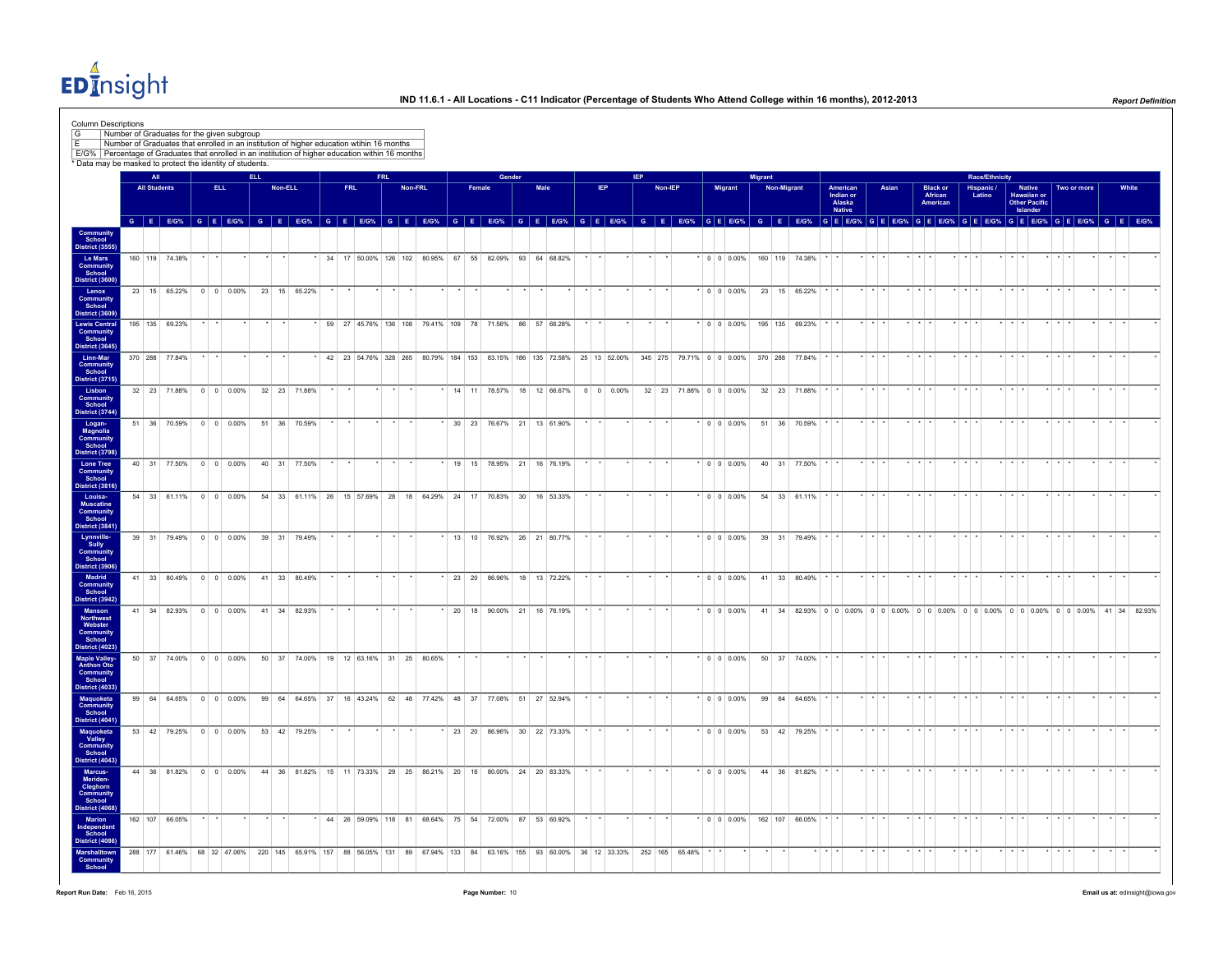EDInsight

|                                                                                        | Number of Graduates for the given subgroup<br>Number of Graduates that enrolled in an institution of higher education wtihin 16 months<br>E/G% Percentage of Graduates that enrolled in an institution of higher education within 16 months<br>* Data may be masked to protect the identity of students. |                     |              |                        |     |              |         |                |      |            |         |                                                                  |        |                           |      |  |     |            |         |  |                              |         |             |              |                                           |                       |       |                         |                                        |                         |                       |                                     |                                                                                                                                                                                                                                |                         |                       |       |
|----------------------------------------------------------------------------------------|----------------------------------------------------------------------------------------------------------------------------------------------------------------------------------------------------------------------------------------------------------------------------------------------------------|---------------------|--------------|------------------------|-----|--------------|---------|----------------|------|------------|---------|------------------------------------------------------------------|--------|---------------------------|------|--|-----|------------|---------|--|------------------------------|---------|-------------|--------------|-------------------------------------------|-----------------------|-------|-------------------------|----------------------------------------|-------------------------|-----------------------|-------------------------------------|--------------------------------------------------------------------------------------------------------------------------------------------------------------------------------------------------------------------------------|-------------------------|-----------------------|-------|
|                                                                                        |                                                                                                                                                                                                                                                                                                          | AII                 |              |                        | FU. |              |         |                |      | <b>FRI</b> |         |                                                                  |        | Gender                    |      |  |     | <b>IFP</b> |         |  |                              | Migrant |             |              |                                           |                       |       |                         |                                        |                         | <b>Race/Ethnicity</b> |                                     |                                                                                                                                                                                                                                |                         |                       |       |
|                                                                                        |                                                                                                                                                                                                                                                                                                          | <b>All Students</b> |              | ELL.                   |     |              | Non-ELL |                | FRL. |            | Non-FRL |                                                                  | Female |                           | Male |  | IEP |            | Non-IEP |  | Migrant                      |         | Non-Migrant |              | American<br>Indian or<br>Alaska<br>Native |                       | Asian |                         | <b>Black or</b><br>African<br>American |                         | Hispanic /<br>Latino  |                                     | <b>Native</b><br>Hawaiian or<br>Other Pacific<br>Islander                                                                                                                                                                      | Two or more             |                       | White |
|                                                                                        |                                                                                                                                                                                                                                                                                                          |                     |              |                        |     |              |         |                |      |            |         |                                                                  |        |                           |      |  |     |            |         |  |                              |         |             |              |                                           |                       |       |                         |                                        |                         |                       |                                     | G E EIG% G E EIG% G E EIG% G E EIG% G E EIG% G E EIG% G E EIG% G E EIG% G E EIG% G E EIG% G E EIG% G E EIG% G E EIG% G E EIG% G E EIG% G E EIG% G E EIG% G E EIG% G E EIG% G E EIG% G E EIG% G E EIG% G E EIG% G E EIG% G E EI |                         |                       |       |
| <b>District (4104)</b><br><b>Martensdale</b><br><b>St Marys</b><br>Community<br>School |                                                                                                                                                                                                                                                                                                          |                     | 41 33 80.49% | $0 \t 0 \t 0.00\%$     |     | 41 33 80.49% |         |                |      |            |         |                                                                  |        | 23 21 91.30% 18 12 66.67% |      |  |     |            |         |  | $\cdot$ 0 0 0.00%            |         |             | 41 33 80.49% |                                           |                       |       |                         |                                        |                         |                       |                                     |                                                                                                                                                                                                                                |                         |                       |       |
| District (4122)<br><b>Mason City</b><br><b>Community</b><br>School                     | 235 162 68.94%                                                                                                                                                                                                                                                                                           |                     |              |                        |     |              |         |                |      |            |         | * 89 50 56.18% 146 112 76.71% 130 95 73.08% 105 67 63.81%        |        |                           |      |  |     |            |         |  | $*$ 0 0 0.00% 235 162 68.94% |         |             |              |                                           | $+$ $+$ $+$           |       |                         |                                        |                         |                       | $\cdot$ $\cdot$ $\cdot$             |                                                                                                                                                                                                                                |                         | $\cdot$ $\cdot$       |       |
| <b>District (4131)</b><br><b>Mediapolis</b><br>Community<br>School                     |                                                                                                                                                                                                                                                                                                          |                     |              | 78 60 76.92% 0 0 0.00% |     |              |         |                |      |            |         | 78 60 76.92% 19 10 52.63% 59 50 84.75% 44 34 77.27% 34 26 76.47% |        |                           |      |  |     |            |         |  | $\cdot$ 0 0 0.00%            |         |             | 78 60 76.92% |                                           |                       |       |                         |                                        |                         |                       |                                     |                                                                                                                                                                                                                                |                         |                       |       |
| <b>District (4203)</b><br>Melcher-<br>Dallas<br>Community                              |                                                                                                                                                                                                                                                                                                          |                     |              | 33 20 60.61% 0 0 0.00% |     |              |         | 33 20 60.61%   |      |            |         |                                                                  |        |                           |      |  |     |            |         |  | $\cdot$ 0 0 0.00%            |         |             | 33 20 60.61% |                                           | $+$ $+$               |       | والوالو                 |                                        |                         |                       |                                     |                                                                                                                                                                                                                                |                         | $+$ $+$               |       |
| School<br><b>District (4212)</b><br><b>MFL MarMac</b>                                  |                                                                                                                                                                                                                                                                                                          |                     |              | 56 45 80.36% 0 0 0.00% |     |              |         |                |      |            |         | 56 45 80.36% 21 11 52.38% 35 34 97.14% 31 23 74.19% 25 22 88.00% |        |                           |      |  |     |            |         |  | $\cdot$ 0 0 0.00%            |         |             | 56 45 80.36% |                                           |                       |       |                         |                                        |                         |                       |                                     |                                                                                                                                                                                                                                |                         | $\cdot$ $\cdot$       |       |
| <b>Community</b><br>School<br>District (4419)<br>Mid-Prairie                           |                                                                                                                                                                                                                                                                                                          |                     |              | 68 37 54.41% 0 0 0.00% |     |              |         | 68 37 54.41%   |      |            |         |                                                                  |        | 42 24 57.14% 26 13 50.00% |      |  |     |            |         |  | $\cdot$ 0 0 0.00%            |         |             | 68 37 54.41% |                                           |                       |       |                         |                                        |                         |                       |                                     |                                                                                                                                                                                                                                |                         |                       |       |
| Community<br>School<br>District (4271)<br>Midland                                      |                                                                                                                                                                                                                                                                                                          |                     |              | 29 17 58.62% 0 0 0.00% |     |              |         | 29 17 58.62%   |      |            |         |                                                                  |        |                           |      |  |     |            |         |  |                              |         |             |              |                                           |                       |       |                         |                                        |                         |                       |                                     | * 0 0 0.00% 29 17 58.62% 0 0 0.00% 0 0 0.00% 0 0 0.00% 0 0 0.00% 0 0 0.00% 0 0 0.00% 29 17 58.62%                                                                                                                              |                         |                       |       |
| Community<br>School<br>District (4269)                                                 |                                                                                                                                                                                                                                                                                                          |                     |              |                        |     |              |         |                |      |            |         |                                                                  |        |                           |      |  |     |            |         |  |                              |         |             |              |                                           |                       |       |                         |                                        |                         |                       |                                     |                                                                                                                                                                                                                                |                         |                       |       |
| Missouri<br>Valley<br>Community<br>School<br>District (4356)                           |                                                                                                                                                                                                                                                                                                          |                     |              | 67 50 74.63% 0 0 0.00% |     |              |         |                |      |            |         | 67 50 74.63% 29 20 68.97% 38 30 78.95% 35 29 82.86% 32 21 65.63% |        |                           |      |  |     |            |         |  | $\cdot$ 0 0 0 0 0 0 %        |         |             | 67 50 74.63% |                                           |                       |       |                         |                                        |                         |                       |                                     |                                                                                                                                                                                                                                |                         |                       |       |
| MOC-Floyd<br>Valley<br>Community<br>School                                             |                                                                                                                                                                                                                                                                                                          |                     | 98 78 79.59% |                        |     |              |         |                |      |            |         |                                                                  |        | 47 40 85.11% 51 38 74.51% |      |  |     |            |         |  | $\cdot$ 0 0 0.00%            |         |             | 98 78 79.59% |                                           |                       |       |                         |                                        |                         |                       |                                     |                                                                                                                                                                                                                                |                         |                       |       |
| District (4149)<br><b>Montezuma</b><br><b>Community</b><br>School                      |                                                                                                                                                                                                                                                                                                          |                     |              | 31 17 54.84% 0 0 0.00% |     |              |         | 31 17 54.84%   |      |            |         |                                                                  |        |                           |      |  |     |            |         |  | $\cdot$ 0 0 0.00%            |         |             |              |                                           |                       |       |                         |                                        |                         |                       |                                     | 31 17 54.84% 0 0 0.00% 0 0 0.00% 0 0 0.00% 0 0 0.00% 0 0 0.00% 0 0 0.00% 31 17 54.84%                                                                                                                                          |                         |                       |       |
| District (4437)<br>Monticello<br><b>Community</b><br>School                            |                                                                                                                                                                                                                                                                                                          |                     |              | 73 58 79.45% 0 0 0.00% |     |              |         | 73 58 79.45%   |      |            |         |                                                                  |        | 45 37 82.22% 28 21 75.00% |      |  |     |            |         |  | $*$ 0 0 0.00%                |         |             | 73 58 79.45% |                                           |                       |       |                         |                                        |                         |                       |                                     |                                                                                                                                                                                                                                |                         |                       |       |
| District (4446)<br>Moravia<br><b>Community</b><br>School                               |                                                                                                                                                                                                                                                                                                          |                     |              | 17 13 76.47% 0 0 0.00% |     |              |         | 17  13  76.47% |      |            |         |                                                                  |        |                           |      |  |     |            |         |  | $\cdot$ 0 0 0.00%            |         |             |              |                                           |                       |       |                         |                                        |                         |                       |                                     | 17 13 76.47% 0 0 0 0.00% 0 0 0.00% 0 0 0.00% 0 0 0.00% 0 0 0.00% 0 0 0.00% 17 13 76.47%                                                                                                                                        |                         |                       |       |
| District (4491)<br><b>Mormon Trail</b><br><b>Community</b><br>School                   |                                                                                                                                                                                                                                                                                                          |                     |              |                        |     |              |         |                |      |            |         |                                                                  |        |                           |      |  |     |            |         |  |                              |         |             |              |                                           |                       |       |                         |                                        |                         |                       |                                     |                                                                                                                                                                                                                                |                         |                       |       |
| District (4505)<br><b>Morning Sun</b><br><b>Community</b><br>School                    |                                                                                                                                                                                                                                                                                                          |                     |              |                        |     |              |         |                |      |            |         |                                                                  |        |                           |      |  |     |            |         |  |                              |         |             |              |                                           |                       |       |                         |                                        |                         |                       |                                     |                                                                                                                                                                                                                                |                         |                       |       |
| District (4509)<br>Moulton-Udel<br><b>Community</b><br>School                          |                                                                                                                                                                                                                                                                                                          |                     |              | 26 17 65.38% 0 0 0.00% |     |              |         | 26 17 65.38%   |      |            |         |                                                                  |        |                           |      |  |     |            |         |  | $*$ 0 0 0.00%                |         |             | 26 17 65.38% |                                           |                       |       |                         |                                        |                         |                       |                                     |                                                                                                                                                                                                                                |                         |                       |       |
| District (4518)<br><b>Mount Ayr</b><br><b>Community</b><br>School                      |                                                                                                                                                                                                                                                                                                          |                     |              | 35 24 68.57% 0 0 0.00% |     |              |         | 35 24 68.57%   |      |            |         |                                                                  |        |                           |      |  |     |            |         |  | $\cdot$ 0 0 0.00%            |         |             | 35 24 68.57% |                                           | $\star$ $\rightarrow$ |       | $\star$ $\star$ $\star$ |                                        | $\star$ $\star$ $\star$ |                       | $\star$ $\rightarrow$ $\rightarrow$ |                                                                                                                                                                                                                                | $\star$ $\star$ $\star$ | $\star$ $\rightarrow$ |       |
| <b>District (4527)</b><br>Mount<br>Pleasant<br><b>Community</b><br>School              | 143 102 71.33%                                                                                                                                                                                                                                                                                           |                     |              |                        |     |              |         |                |      |            |         | * 57 32 56.14% 86 70 81.40% 77 58 75.32% 66 44 66.67%            |        |                           |      |  |     |            |         |  | $*$ 0 0 0.00% 143 102 71.33% |         |             |              |                                           |                       |       |                         |                                        |                         |                       |                                     |                                                                                                                                                                                                                                |                         |                       |       |
| <b>District (4536)</b><br><b>Mount Vernon</b><br>Community<br>School                   |                                                                                                                                                                                                                                                                                                          |                     |              | 91 71 78.02% 0 0 0.00% |     |              |         |                |      |            |         | 91 71 78.02% 18 10 55.56% 73 61 83.56% 49 42 85.71% 42 29 69.05% |        |                           |      |  |     |            |         |  | $*$ 0 0 0.00%                |         |             | 91 71 78.02% |                                           |                       |       |                         |                                        |                         |                       |                                     |                                                                                                                                                                                                                                |                         |                       |       |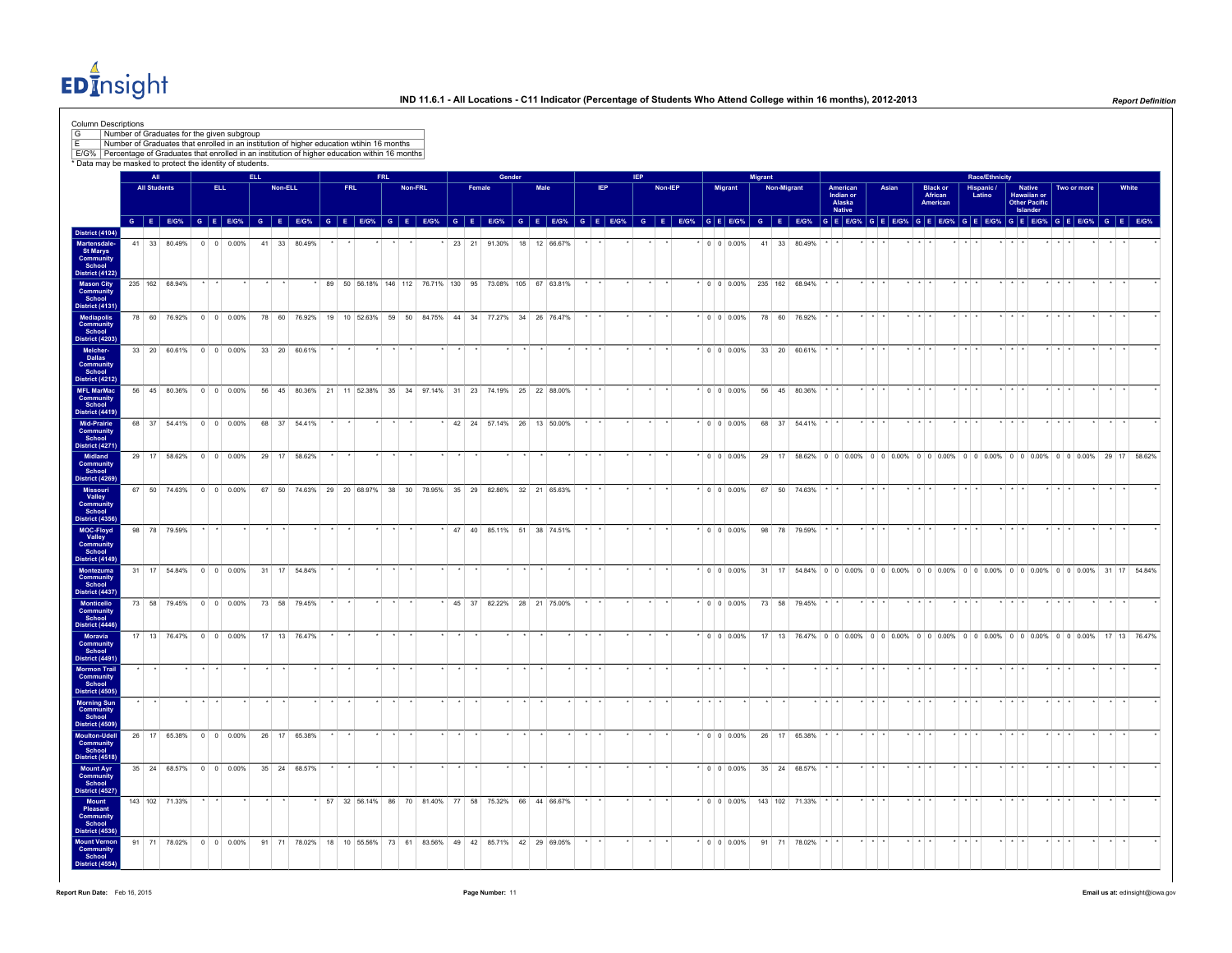EDInsight

| Number of Graduates that enrolled in an institution of higher education wtihin 16 months<br>E/G% Percentage of Graduates that enrolled in an institution of higher education within 16 months<br>* Data may be masked to protect the identity of students.<br>Murray<br>Community<br>School<br>District (4572)<br>District (4617)<br><b>New Hampton</b> | All<br><b>All Students</b><br>25 19 76.00%<br>291 189 64.95%<br>89 67 75.28% | ELL.                  | $0 \t 0 \t 0.00\%$<br>51 40 78.43% 0 0 0.00% | ELL. | Non-ELL<br>25 19 76.00% | <b>FRL</b><br>G E EIG% G E EIG% G E EIG% G E EIG% G E EIG% G E EIG% G E EIG% G E EIG% G E EIG% G E EIG% G E EIG% G E EIG% G E EIG% G E EIG% G E EIG% G E EIG% G E EIG% G E EIG% G E EIG% G E EIG% G E EIG% G E EIG% G E EIG% G E EIG% G E EI<br> 106   53   50.00%   185   136   73.51%   124   84   67.74%   167   105   62.87% | FRL. | Non-FRL |    | Female | Gender                        | Male |                 | <b>IEP</b> | <b>IEP</b> | Non-IEP |  |                                  | Migrant      | Non-Migrant  |                        |                                 |                         | Asian |                         |                                                                                         |                         | <b>Race/Ethnicity</b><br>Hispanic /<br>Latino |                         | Native<br><b>Hawaiian or<br/>Other Pacific</b> |                         | Two or more | White           |
|---------------------------------------------------------------------------------------------------------------------------------------------------------------------------------------------------------------------------------------------------------------------------------------------------------------------------------------------------------|------------------------------------------------------------------------------|-----------------------|----------------------------------------------|------|-------------------------|----------------------------------------------------------------------------------------------------------------------------------------------------------------------------------------------------------------------------------------------------------------------------------------------------------------------------------|------|---------|----|--------|-------------------------------|------|-----------------|------------|------------|---------|--|----------------------------------|--------------|--------------|------------------------|---------------------------------|-------------------------|-------|-------------------------|-----------------------------------------------------------------------------------------|-------------------------|-----------------------------------------------|-------------------------|------------------------------------------------|-------------------------|-------------|-----------------|
|                                                                                                                                                                                                                                                                                                                                                         |                                                                              |                       |                                              |      |                         |                                                                                                                                                                                                                                                                                                                                  |      |         |    |        |                               |      |                 |            |            |         |  |                                  |              |              |                        |                                 |                         |       |                         |                                                                                         |                         |                                               |                         |                                                |                         |             |                 |
|                                                                                                                                                                                                                                                                                                                                                         |                                                                              |                       |                                              |      |                         |                                                                                                                                                                                                                                                                                                                                  |      |         |    |        |                               |      |                 |            |            |         |  |                                  |              |              |                        |                                 |                         |       |                         |                                                                                         |                         |                                               |                         |                                                |                         |             |                 |
|                                                                                                                                                                                                                                                                                                                                                         |                                                                              |                       |                                              |      |                         |                                                                                                                                                                                                                                                                                                                                  |      |         |    |        |                               |      |                 |            |            |         |  |                                  |              |              |                        |                                 |                         |       |                         |                                                                                         |                         |                                               |                         |                                                |                         |             |                 |
|                                                                                                                                                                                                                                                                                                                                                         |                                                                              |                       |                                              |      |                         |                                                                                                                                                                                                                                                                                                                                  |      |         |    |        |                               |      |                 |            |            |         |  | <b>Migrant</b>                   |              |              |                        | American<br>Indian or<br>Alaska |                         |       |                         | Black or<br>African<br>American                                                         |                         |                                               |                         |                                                |                         |             |                 |
|                                                                                                                                                                                                                                                                                                                                                         |                                                                              |                       |                                              |      |                         |                                                                                                                                                                                                                                                                                                                                  |      |         |    |        |                               |      |                 |            |            |         |  |                                  |              |              |                        | <b>Native</b>                   |                         |       |                         |                                                                                         |                         |                                               |                         | Islander                                       |                         |             |                 |
|                                                                                                                                                                                                                                                                                                                                                         |                                                                              |                       |                                              |      |                         |                                                                                                                                                                                                                                                                                                                                  |      |         |    |        |                               |      |                 |            |            |         |  | $0 \t 0 \t 0.00\%$               |              | 25 19 76 00% |                        |                                 |                         |       |                         |                                                                                         |                         |                                               |                         |                                                |                         |             |                 |
|                                                                                                                                                                                                                                                                                                                                                         |                                                                              |                       |                                              |      |                         |                                                                                                                                                                                                                                                                                                                                  |      |         |    |        |                               |      |                 |            |            |         |  | $\cdot$ 0 0 0.00% 291 189 64.95% |              |              |                        |                                 |                         |       |                         |                                                                                         |                         |                                               |                         |                                                |                         |             |                 |
|                                                                                                                                                                                                                                                                                                                                                         |                                                                              |                       |                                              |      |                         | 51 40 78.43% 15 12 80.00% 36 28 77.78% 24 19 79.17% 27 21 77.78%                                                                                                                                                                                                                                                                 |      |         |    |        |                               |      |                 |            |            |         |  | $\cdot$ 0 0 0.00%                |              |              |                        |                                 |                         |       |                         | 51 40 78.43% 0 0 0.00% 0 0 0.00% 0 0 0.00% 0 0 0.00% 0 0 0.00% 0 0 0.00% 51 40 78.43%   |                         |                                               |                         |                                                |                         |             |                 |
|                                                                                                                                                                                                                                                                                                                                                         |                                                                              |                       |                                              |      |                         |                                                                                                                                                                                                                                                                                                                                  |      |         |    |        |                               |      |                 |            |            |         |  |                                  |              |              |                        |                                 |                         |       |                         |                                                                                         |                         |                                               |                         |                                                |                         |             |                 |
|                                                                                                                                                                                                                                                                                                                                                         |                                                                              |                       |                                              |      |                         | 101 79 78.22% 0 0 0 0.00% 101 79 78.22% 31 17 54.84% 70 62 88.57% 55 43 78.18% 46 36 78.26%                                                                                                                                                                                                                                      |      |         |    |        |                               |      |                 |            |            |         |  | $*$ 0 0 0.00% 101 79 78.22%      |              |              |                        |                                 |                         |       |                         |                                                                                         |                         |                                               |                         |                                                |                         |             |                 |
|                                                                                                                                                                                                                                                                                                                                                         |                                                                              |                       |                                              |      |                         | 22 12 54.55% 67 55 82.09% 49 38 77.55% 40 29 72.50%                                                                                                                                                                                                                                                                              |      |         |    |        |                               |      |                 |            |            |         |  | $\cdot$ 0 0 0.00%                |              | 89 67 75.28% |                        |                                 |                         |       |                         |                                                                                         |                         |                                               |                         |                                                |                         |             |                 |
| District (4662)<br><b>New London</b>                                                                                                                                                                                                                                                                                                                    | 28 20 71.43% 0 0 0.00%                                                       |                       |                                              |      | 28 20 71 43%            | 16 10 62.50% 12 10 83.33%                                                                                                                                                                                                                                                                                                        |      |         |    |        |                               |      |                 |            |            |         |  | 0 0 0 0 0 %                      |              |              |                        |                                 |                         |       |                         | 28 20 71.43% 0 0 0 0.00% 0 0 0.00% 0 0 0.00% 0 0 0.00% 0 0 0.00% 0 0 0.00% 28 20 71.43% |                         |                                               |                         |                                                |                         |             |                 |
| <b>District (4689)</b><br><b>Newell-Fonda</b>                                                                                                                                                                                                                                                                                                           | 30 21 70.00%                                                                 | $\star$               |                                              |      |                         |                                                                                                                                                                                                                                                                                                                                  |      |         |    |        |                               |      |                 |            |            |         |  | $*$ 0 0 0.00%                    |              |              | $30$ 21 70.00% $\cdot$ |                                 |                         |       |                         |                                                                                         |                         |                                               |                         |                                                |                         |             |                 |
| School<br>District (4644)                                                                                                                                                                                                                                                                                                                               |                                                                              |                       |                                              |      |                         |                                                                                                                                                                                                                                                                                                                                  |      |         |    |        |                               |      |                 |            |            |         |  |                                  |              |              |                        |                                 |                         |       |                         |                                                                                         |                         |                                               |                         |                                                |                         |             |                 |
| <b>District (4725)</b>                                                                                                                                                                                                                                                                                                                                  | 201 126 62.69%                                                               | $\star$ $\rightarrow$ |                                              |      |                         | * 87 35 40.23% 114 91 79.82% 91 65 71.43% 110 61 55.45%                                                                                                                                                                                                                                                                          |      |         |    |        |                               |      | $\star$ $\star$ |            |            | $\star$ |  | $*$ 0 0 0.00% 201 126 62.69%     |              |              |                        |                                 | $\cdot$ $\cdot$ $\cdot$ |       | $\star$ $\star$ $\star$ |                                                                                         | $\star$ $\star$ $\star$ |                                               | $\star$ $\star$ $\star$ |                                                | $\star$ $\star$ $\star$ |             | $\cdot$ $\cdot$ |
|                                                                                                                                                                                                                                                                                                                                                         | 58 45 77.59%                                                                 |                       |                                              |      |                         | 14 11 78.57% 44 34 77.27% 20 19 95.00% 38 26 68.42%                                                                                                                                                                                                                                                                              |      |         |    |        |                               |      |                 |            |            |         |  | $\cdot$ 0 0 0.00%                |              | 58 45 77.59% |                        |                                 |                         |       |                         |                                                                                         |                         |                                               |                         |                                                |                         |             |                 |
| <b>District (2673)</b><br><b>North Butler</b>                                                                                                                                                                                                                                                                                                           | 43 33 76.74% 0 0 0.00%                                                       |                       |                                              |      | 43 33 76.74%            |                                                                                                                                                                                                                                                                                                                                  |      |         |    |        | 17 13 76.47% 26 20 76.92%     |      |                 |            |            |         |  | $*$ 0 0 0.00%                    | 43 33 76.74% |              |                        |                                 | $\cdot$ $\cdot$ $\cdot$ |       | $\cdot$ $\cdot$ $\cdot$ |                                                                                         |                         |                                               | $\cdot$ $\cdot$ $\cdot$ |                                                |                         |             | $\cdot$ $\cdot$ |
| <b>District (0153)</b>                                                                                                                                                                                                                                                                                                                                  | 53 35 66.04% 0 0 0.00%                                                       |                       |                                              |      | 53 35 66.04%            |                                                                                                                                                                                                                                                                                                                                  |      |         |    |        | * 24 18 75.00% 29 17 58.62%   |      |                 |            |            |         |  | $*$ 0 0 0.00%                    |              | 53 35 66.04% |                        |                                 |                         |       |                         |                                                                                         |                         |                                               |                         |                                                |                         |             |                 |
| <b>District (3691)</b><br><b>North Fayette</b>                                                                                                                                                                                                                                                                                                          | 57 43 75.44%                                                                 | $\star$               |                                              |      |                         |                                                                                                                                                                                                                                                                                                                                  |      |         |    |        | 29 22 75.86% 28 21 75.00%     |      |                 |            |            |         |  | $\cdot$ 0 0 0.00%                |              |              |                        |                                 |                         |       |                         | 57 43 75.44% 0 0 0 0.00% 0 0 0.00% 0 0 0.00% 0 0 0.00% 0 0 0.00% 0 0 0.00% 57 43 75.44% |                         |                                               |                         |                                                |                         |             |                 |
| School<br>District (4774)                                                                                                                                                                                                                                                                                                                               | 44 28 63.64%                                                                 |                       |                                              |      |                         |                                                                                                                                                                                                                                                                                                                                  |      |         |    |        | $*$ 19 13 68.42% 25 15 60.00% |      |                 |            |            |         |  | $\cdot$ 0 0 0.00%                |              | 44 28 63.64% |                        |                                 |                         |       |                         |                                                                                         |                         |                                               |                         |                                                |                         |             |                 |
| District (0873)                                                                                                                                                                                                                                                                                                                                         |                                                                              |                       | 44 30 68.18% 0 0 0.00%                       |      | 44 30 68 18%            |                                                                                                                                                                                                                                                                                                                                  |      |         |    |        | 18 13 72.22% 26 17 65.38%     |      |                 |            |            |         |  | $0.000\%$                        |              | 44 30 68 18% |                        |                                 |                         |       |                         |                                                                                         |                         |                                               |                         |                                                |                         |             |                 |
| District (4777)                                                                                                                                                                                                                                                                                                                                         |                                                                              |                       |                                              |      |                         |                                                                                                                                                                                                                                                                                                                                  |      |         |    |        |                               |      |                 |            |            |         |  |                                  |              |              |                        |                                 |                         |       |                         |                                                                                         |                         |                                               |                         |                                                |                         |             |                 |
| District (4776)                                                                                                                                                                                                                                                                                                                                         |                                                                              |                       | 40 29 72.50% 0 0 0.00%                       |      | 40 29 72.50%            |                                                                                                                                                                                                                                                                                                                                  |      |         |    |        | * 24 19 79.17% 16 10 62.50%   |      |                 |            |            |         |  | $\cdot$ 0 0 0.00%                |              | 40 29 72.50% |                        |                                 |                         |       |                         |                                                                                         |                         |                                               |                         |                                                |                         |             |                 |
|                                                                                                                                                                                                                                                                                                                                                         | 84 63 75.00%                                                                 |                       |                                              |      |                         |                                                                                                                                                                                                                                                                                                                                  |      |         |    |        | * 43 37 86.05% 41 26 63.41%   |      |                 |            |            |         |  | $\cdot$ 0 0 0.00%                |              | 84 63 75.00% |                        |                                 |                         |       |                         |                                                                                         |                         |                                               |                         |                                                |                         |             |                 |
|                                                                                                                                                                                                                                                                                                                                                         | 203 157 77.34%                                                               |                       |                                              |      |                         | * 42 25 59.52% 161 132 81.99% 96 71 73.96% 107 86 80.37%                                                                                                                                                                                                                                                                         |      |         |    |        |                               |      |                 |            |            |         |  | $*$ 0 0 0.00% 203 157 77.34%     |              |              |                        |                                 |                         |       |                         |                                                                                         |                         |                                               |                         |                                                |                         |             |                 |
| <b>District (4784)</b>                                                                                                                                                                                                                                                                                                                                  | 45 36 80.00% 0 0 0.00%                                                       |                       |                                              |      | 45 36 80.00%            |                                                                                                                                                                                                                                                                                                                                  |      |         | 18 |        | 17 94.44% 27 19 70.37%        |      |                 |            |            |         |  | $^*$ 0 0 0.00%                   |              | 45 36 80.00% |                        |                                 |                         |       |                         |                                                                                         |                         |                                               |                         |                                                |                         |             |                 |
| <b>District (4785)</b>                                                                                                                                                                                                                                                                                                                                  |                                                                              |                       |                                              |      |                         |                                                                                                                                                                                                                                                                                                                                  |      |         |    |        |                               |      |                 |            |            |         |  |                                  |              |              |                        |                                 |                         |       |                         |                                                                                         |                         |                                               |                         |                                                |                         |             |                 |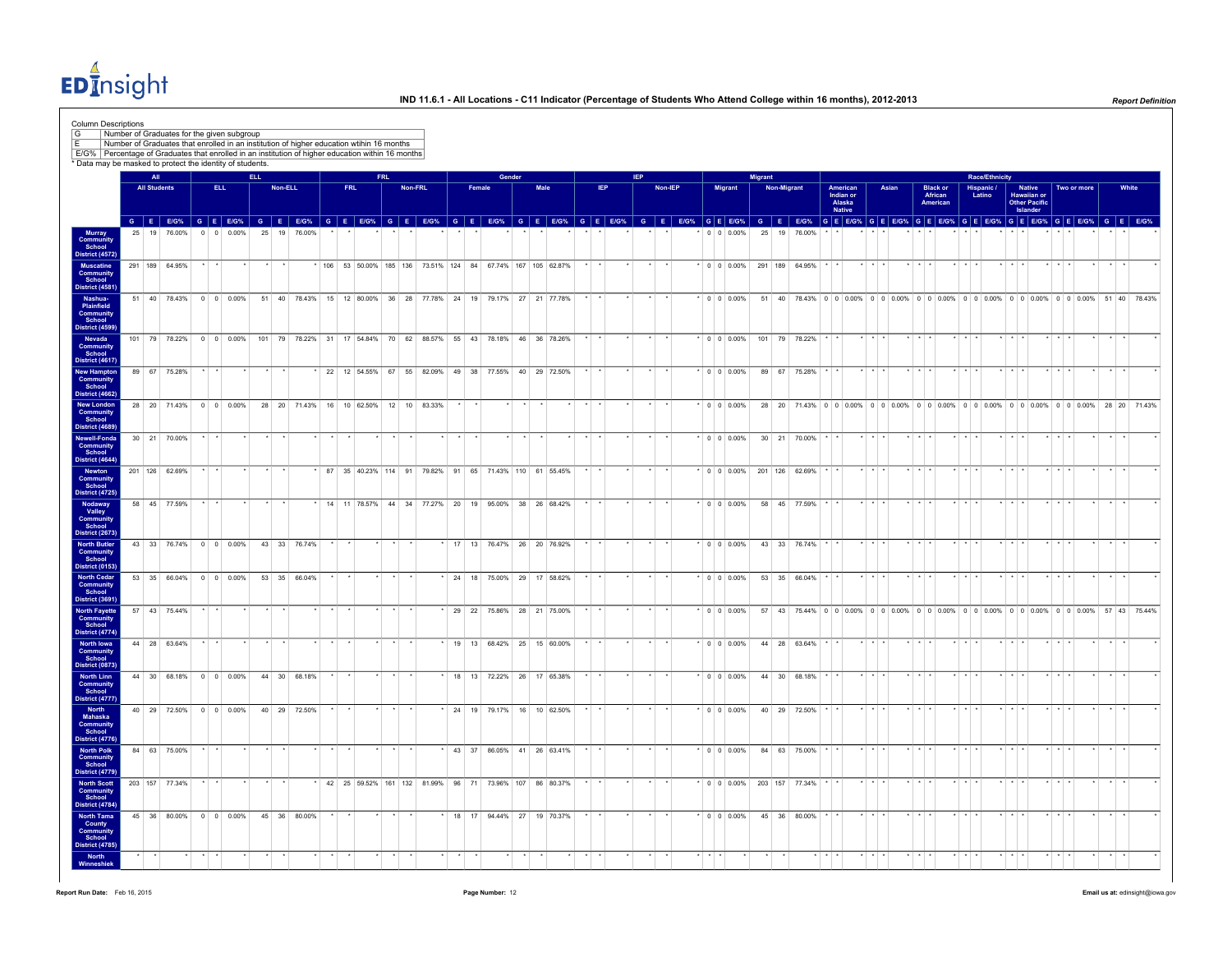EDInsight

| Column Descriptions<br>G<br>E/G%   Percentage of Graduates that enrolled in an institution of higher education within 16 months<br>* Data may be masked to protect the identity of students. |                            | Number of Graduates for the given subgroup<br>Number of Graduates that enrolled in an institution of higher education wtihin 16 months |      |                          |      |         |                                                                                    |            |            |         |    |        |        |      |                                                            |      |                    |            |         |                          |          |                   |                           |                    |                |                                           |       |  |                                         |         |                                        |                                                                                                                                            |             |  |       |
|----------------------------------------------------------------------------------------------------------------------------------------------------------------------------------------------|----------------------------|----------------------------------------------------------------------------------------------------------------------------------------|------|--------------------------|------|---------|------------------------------------------------------------------------------------|------------|------------|---------|----|--------|--------|------|------------------------------------------------------------|------|--------------------|------------|---------|--------------------------|----------|-------------------|---------------------------|--------------------|----------------|-------------------------------------------|-------|--|-----------------------------------------|---------|----------------------------------------|--------------------------------------------------------------------------------------------------------------------------------------------|-------------|--|-------|
|                                                                                                                                                                                              | All<br><b>All Students</b> |                                                                                                                                        | ELL. |                          | ELL. | Non-ELL |                                                                                    | <b>FRL</b> | <b>FRL</b> | Non-FRL |    | Female | Gender | Male |                                                            | IEP. |                    | <b>IEP</b> | Non-IEP |                          |          | Migrant           | Migrant                   | <b>Non-Migrant</b> |                |                                           | Asian |  |                                         |         | Race/Ethnicity<br>Hispanic /<br>Latino |                                                                                                                                            | Two or more |  | White |
|                                                                                                                                                                                              |                            |                                                                                                                                        |      |                          |      |         |                                                                                    |            |            |         |    |        |        |      |                                                            |      |                    |            |         |                          |          |                   |                           |                    |                | American<br>Indian or<br>Alaska<br>Native |       |  | <b>Black or<br/>African</b><br>American |         |                                        | Native<br>Hawaiian or<br>Other Pacific<br>Islander                                                                                         |             |  |       |
|                                                                                                                                                                                              |                            |                                                                                                                                        |      |                          |      |         |                                                                                    |            |            |         |    |        |        |      |                                                            |      |                    |            |         |                          |          |                   |                           |                    |                |                                           |       |  |                                         |         |                                        | GEEG% GEEG% GEEG% GEEG% GEEG% GEEG% GEEG% GEEG% GEEG% GEEG% GEEG% GEEG% GEEG% GEEG% GEEG% GEEGG% GEEGG% GEEGG% GEEGG% GEEGG% GEEGG% GEEGG% |             |  |       |
| Community<br>School<br>District (4787)                                                                                                                                                       |                            |                                                                                                                                        |      |                          |      |         |                                                                                    |            |            |         |    |        |        |      |                                                            |      |                    |            |         |                          |          |                   |                           |                    |                |                                           |       |  |                                         |         |                                        |                                                                                                                                            |             |  |       |
| Northeast<br>Community<br>School                                                                                                                                                             |                            | 65 46 70.77% 0 0 0.00%                                                                                                                 |      |                          |      |         | 65 46 70.77% 21 11 52.38% 44 35 79.55% 37 27 72.97% 28 19 67.86%                   |            |            |         |    |        |        |      |                                                            |      |                    |            |         |                          |          | $\cdot$ 0 0 0.00% |                           |                    | 65 46 70.77%   |                                           |       |  |                                         |         |                                        |                                                                                                                                            |             |  |       |
| <b>District (4773)</b><br>Northeast<br>Hamilton                                                                                                                                              |                            | 14 14 100.00% 0 0 0.00%                                                                                                                |      |                          |      |         | 14 14 100.00%                                                                      |            |            |         |    |        |        |      |                                                            |      | $0 \ 0 \ 0.00\%$   |            |         | 14 14 100.00% 0 0 0.00%  |          |                   |                           |                    |                |                                           |       |  |                                         |         |                                        | 14 14 100.00% 0 0 0.00% 0 0 0.00% 0 0 0.00% 0 0 0.00% 0 0 0.00% 0 0 0.00% 14 14 100.00%                                                    |             |  |       |
| Community<br>School<br><b>District (4775)</b><br>Northwood-<br>Kensett                                                                                                                       |                            | 42 37 88.10% 0 0 0.00%                                                                                                                 |      |                          |      |         | 42 37 88.10%                                                                       |            |            |         | 21 | 19     |        |      | 90.48% 21 18 85.71%                                        |      |                    |            |         |                          |          | $\cdot$ 0 0 0.00% |                           |                    | 42 37 88.10%   |                                           |       |  |                                         |         |                                        |                                                                                                                                            |             |  |       |
| Community<br>School<br><b>District (4788)</b>                                                                                                                                                |                            |                                                                                                                                        |      |                          |      |         |                                                                                    |            |            |         |    |        |        |      |                                                            |      |                    |            |         |                          |          |                   |                           |                    |                |                                           |       |  |                                         |         |                                        |                                                                                                                                            |             |  |       |
| Norwalk<br>Community<br>School                                                                                                                                                               |                            | 181 127 70.17% 0 0 0.00%                                                                                                               |      |                          |      |         | 181 127 70.17% 35 16 45.71% 146 111 76.03% 102 80 78.43% 79 47 59.49% 28 13 46.43% |            |            |         |    |        |        |      |                                                            |      |                    |            |         | 153 114 74.51% 0 0 0.00% |          |                   |                           |                    | 181 127 70.17% |                                           |       |  |                                         |         |                                        |                                                                                                                                            |             |  |       |
| District (4797)<br>Oelwein<br>Community<br>School                                                                                                                                            |                            | 92 49 53.26% 0 0 0.00%                                                                                                                 |      |                          |      |         | 92 49 53.26% 44 16 36.36% 48 33 68.75% 45 31 68.89% 47 18 38.30%                   |            |            |         |    |        |        |      |                                                            |      |                    |            |         |                          |          | $*$ 0 0 0.00%     |                           |                    | 92 49 53.26%   |                                           |       |  |                                         |         |                                        |                                                                                                                                            |             |  |       |
| District (4869)<br>Ogden<br>Community                                                                                                                                                        |                            | 47 40 85.11% 0 0 0.00%                                                                                                                 |      |                          |      |         | 47 40 85.11%                                                                       |            |            |         |    |        |        |      | 20 18 90.00% 27 22 81.48%                                  |      |                    |            |         |                          |          | $\cdot$ 0 0 0.00% |                           |                    | 47 40 85.11%   |                                           |       |  |                                         |         |                                        |                                                                                                                                            |             |  |       |
| School<br><b>District (4878)</b>                                                                                                                                                             |                            | 67 46 68.66%                                                                                                                           |      |                          |      |         |                                                                                    |            |            |         |    |        |        |      | 28 18 64.29% 39 28 71.79% 26 16 61.54% 41 30 73.17%        |      |                    |            |         |                          |          | $\star$ 0 0 0.00% |                           |                    | 67 46 68.66%   |                                           |       |  |                                         |         |                                        |                                                                                                                                            |             |  |       |
| Okoboji<br>Community<br>School<br>District (4890                                                                                                                                             |                            |                                                                                                                                        |      |                          |      |         |                                                                                    |            |            |         |    |        |        |      |                                                            |      |                    |            |         |                          |          |                   |                           |                    |                |                                           |       |  |                                         |         |                                        |                                                                                                                                            |             |  |       |
| Olin<br>Consolidated<br>School<br>District (4905)                                                                                                                                            |                            |                                                                                                                                        |      |                          |      |         |                                                                                    |            |            |         |    |        |        |      |                                                            |      |                    |            |         |                          |          |                   |                           |                    |                |                                           |       |  |                                         |         |                                        |                                                                                                                                            |             |  |       |
| Orient-<br>Macksburg<br>Community<br>School                                                                                                                                                  |                            |                                                                                                                                        |      |                          |      |         |                                                                                    |            |            |         |    |        |        |      |                                                            |      |                    |            |         |                          |          |                   |                           |                    |                |                                           |       |  |                                         |         |                                        |                                                                                                                                            |             |  |       |
| District (4978)<br>Osage<br>Community<br>School                                                                                                                                              |                            | 57 41 71.93% 0 0 0.00%                                                                                                                 |      |                          |      |         | 57 41 71.93%                                                                       |            |            |         |    |        |        |      | 31 24 77.42% 26 17 65.38%                                  |      |                    |            |         |                          |          | $\cdot$ 0 0 0.00% |                           |                    |                |                                           |       |  |                                         |         |                                        | 57 41 71.93% 0 0 0 0.00% 0 0 0.00% 0 0 0.00% 0 0 0.00% 0 0 0.00% 0 0 0.00% 57 41 71.93%                                                    |             |  |       |
| District (4995)<br>Oskaloosa<br><b>Community</b><br>School                                                                                                                                   |                            | 131 85 64.89% 0 0 0.00%                                                                                                                |      |                          |      |         | 131 85 64.89% 50 24 48.00% 81 61 75.31% 75 53 70.67% 56 32 57.14%                  |            |            |         |    |        |        |      |                                                            |      |                    |            |         |                          |          |                   | * 0 0 0.00% 131 85 64.89% |                    |                |                                           |       |  |                                         |         |                                        |                                                                                                                                            |             |  |       |
| District (5013)<br>Ottumwa                                                                                                                                                                   |                            | 290 182 62.76%                                                                                                                         |      |                          |      |         |                                                                                    |            |            |         |    |        |        |      | * 133 68 51.13% 157 114 72.61% 137 95 69.34% 153 87 56.86% |      |                    |            |         |                          |          |                   |                           |                    |                |                                           |       |  |                                         |         |                                        |                                                                                                                                            |             |  |       |
| Community<br>School<br>District (5049)                                                                                                                                                       |                            |                                                                                                                                        |      |                          |      |         |                                                                                    |            |            |         |    |        |        |      |                                                            |      |                    |            |         |                          |          |                   |                           |                    |                |                                           |       |  |                                         |         |                                        |                                                                                                                                            |             |  |       |
| Panorama<br>Community<br>School<br>District (5121)                                                                                                                                           |                            | 52 31 59.62%                                                                                                                           |      | $0 \quad 0 \quad 0.00\%$ |      |         | 52 31 59.62%                                                                       |            |            |         |    |        |        |      | 23 18 78.26% 29 13 44.83%                                  |      |                    |            |         |                          |          | $*$ 0 0 0.00%     |                           |                    | 52 31 59.62%   |                                           |       |  |                                         |         |                                        |                                                                                                                                            |             |  |       |
| Paton-<br>Churdan<br>Community                                                                                                                                                               |                            |                                                                                                                                        |      |                          |      |         |                                                                                    |            |            |         |    |        |        |      |                                                            |      |                    |            |         |                          |          |                   |                           |                    |                |                                           |       |  |                                         |         |                                        |                                                                                                                                            |             |  |       |
| School<br>District (5139)<br>PCM                                                                                                                                                             |                            | 64 47 73.44% 0 0 0.00%                                                                                                                 |      |                          |      |         | 64 47 73.44%                                                                       |            |            |         |    |        |        |      | $*$ 38 26 68.42% 26 21 80.77%                              |      |                    |            |         |                          |          | $*$ 0 0 0.00%     |                           |                    | 64 47 73.44%   |                                           |       |  |                                         |         |                                        |                                                                                                                                            |             |  |       |
| Community<br>School<br>District (5160)                                                                                                                                                       |                            |                                                                                                                                        |      |                          |      |         |                                                                                    |            |            |         |    |        |        |      |                                                            |      |                    |            |         |                          |          |                   |                           |                    |                |                                           |       |  |                                         |         |                                        |                                                                                                                                            |             |  |       |
| Pekin<br>Community<br>School<br><b>District (5163)</b>                                                                                                                                       |                            | 45 34 75.56% 0 0 0.00%                                                                                                                 |      |                          |      |         | 45 34 75.56% 15 12 80.00% 30 22 73.33% 22 15 68.18% 23 19 82.61%                   |            |            |         |    |        |        |      |                                                            |      | $0 \t 0 \t 0.00\%$ |            |         | 45 34 75.56% 0 0 0.00%   |          |                   |                           |                    | 45 34 75.56%   |                                           |       |  |                                         |         |                                        |                                                                                                                                            |             |  |       |
| Pella<br>Community<br>School<br>District (5166)                                                                                                                                              |                            | 159 128 80.50%                                                                                                                         |      |                          |      |         |                                                                                    |            |            |         |    |        |        |      | 27 21 77.78% 132 107 81.06% 76 68 89.47% 83 60 72.29%      |      |                    |            |         |                          |          | $*$ 0 0 0.00%     |                           |                    | 159 128 80.50% |                                           |       |  |                                         |         |                                        |                                                                                                                                            |             |  |       |
| Perry<br>Community<br>School                                                                                                                                                                 |                            | 117 67 57.26%                                                                                                                          |      |                          |      |         |                                                                                    |            |            |         |    |        |        |      | * 74 35 47.30% 43 32 74.42% 59 36 61.02% 58 31 53.45%      |      |                    |            |         |                          | $\cdots$ |                   |                           |                    |                |                                           |       |  |                                         | $+$ $+$ |                                        |                                                                                                                                            |             |  |       |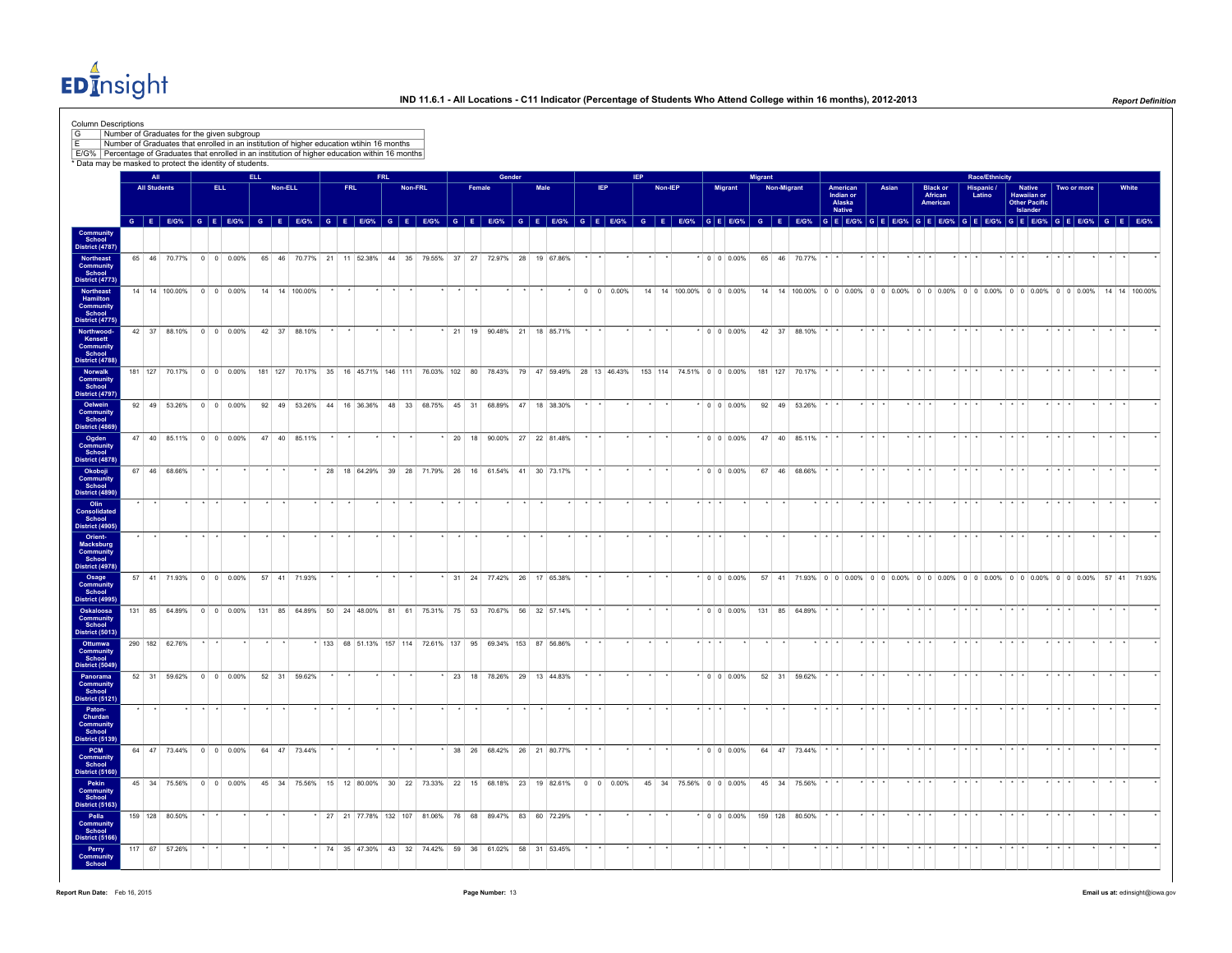EDInsight

|                                                                  | Number of Graduates for the given subgroup<br>Number of Graduates that enrolled in an institution of higher education wtihin 16 months                                                                                         |      |                    |      |         |              |                                                       |            |      |                                                                  |         |  |        |        |                                |     |            |         |                 |                     |         |             |                                                                                       |                                           |                         |       |             |                                        |             |                       |                                          |               |                         |                 |       |
|------------------------------------------------------------------|--------------------------------------------------------------------------------------------------------------------------------------------------------------------------------------------------------------------------------|------|--------------------|------|---------|--------------|-------------------------------------------------------|------------|------|------------------------------------------------------------------|---------|--|--------|--------|--------------------------------|-----|------------|---------|-----------------|---------------------|---------|-------------|---------------------------------------------------------------------------------------|-------------------------------------------|-------------------------|-------|-------------|----------------------------------------|-------------|-----------------------|------------------------------------------|---------------|-------------------------|-----------------|-------|
|                                                                  | E/G% Percentage of Graduates that enrolled in an institution of higher education within 16 months<br>* Data may be masked to protect the identity of students.                                                                 |      |                    |      |         |              |                                                       |            |      |                                                                  |         |  |        |        |                                |     |            |         |                 |                     |         |             |                                                                                       |                                           |                         |       |             |                                        |             |                       |                                          |               |                         |                 |       |
|                                                                  | All                                                                                                                                                                                                                            |      |                    | ELL. |         |              |                                                       |            | FRL. |                                                                  |         |  |        | Gender |                                |     | <b>IFP</b> |         |                 |                     | Migrant |             |                                                                                       |                                           |                         |       |             |                                        |             | <b>Race/Ethnicity</b> |                                          |               |                         |                 |       |
|                                                                  | <b>All Students</b>                                                                                                                                                                                                            | ELL. |                    |      | Non-ELL |              |                                                       | <b>FRL</b> |      |                                                                  | Non-FRL |  | Female |        | Male                           | IEP |            | Non-IEP |                 | Migrant             |         | Non-Migrant |                                                                                       | American<br>Indian or<br>Alaska<br>Native |                         | Asian |             | <b>Black or</b><br>African<br>American |             | Hispanic /<br>Latino  | Hawaiian or<br>Other Pacific<br>Islander | <b>Native</b> | Two or more             |                 | White |
|                                                                  | G E EIG% G E EIG% G E EIG% G E EIG% G E EIG% G E EIG% G E EIG% G E EIG% G E EIG% G E EIG% G E EIG% G E EIG% G E EIG% G E EIG% G E EIG% G E EIG% G E EIG% G E EIG% G E EIG% G E EIG% G E EIG% G E EIG% G E EIG% G E EIG% G E EI |      |                    |      |         |              |                                                       |            |      |                                                                  |         |  |        |        |                                |     |            |         |                 |                     |         |             |                                                                                       |                                           |                         |       |             |                                        |             |                       |                                          |               |                         |                 |       |
| <b>District (5184)</b>                                           | 280 226 80.71%                                                                                                                                                                                                                 |      |                    |      |         |              |                                                       |            |      | 32 14 43.75% 248 212 85.48% 134 112 83.58% 146 114 78.08%        |         |  |        |        |                                |     |            |         |                 | $\cdot$ 0 0 0.00%   |         |             | 280 226 80.71%                                                                        |                                           |                         |       |             |                                        |             |                       |                                          |               |                         |                 |       |
| Pleasant<br>Valley<br>Community<br>School<br>District (5250)     |                                                                                                                                                                                                                                |      |                    |      |         |              |                                                       |            |      |                                                                  |         |  |        |        |                                |     |            |         |                 |                     |         |             |                                                                                       |                                           |                         |       |             |                                        |             |                       |                                          |               |                         |                 |       |
| Pleasantville<br>Community<br>School                             | 37 24 64.86% 0 0 0.00%                                                                                                                                                                                                         |      |                    |      |         | 37 24 64.86% |                                                       |            |      |                                                                  |         |  |        |        |                                |     |            |         |                 | $*$ 0 0 0.00%       |         |             | 37 24 64.86% 0 0 0.00% 0 0 0.00% 0 0 0.00% 0 0 0.00% 0 0 0.00% 0 0 0.00% 37 24 64.86% |                                           |                         |       |             |                                        |             |                       |                                          |               |                         |                 |       |
| District (5256)<br>Pocahontas                                    | 46 38 82.61%                                                                                                                                                                                                                   |      | $0 \t 0 \t 0.00\%$ |      |         | 46 38 82.61% | 17                                                    |            |      | 13 76.47% 29 25 86.21% 26 22 84.62% 20                           |         |  |        |        | 16 80.00%                      |     |            |         |                 | $* 0 0 0.00%$       |         |             | 46 38 82.61%                                                                          |                                           |                         |       |             |                                        |             |                       |                                          |               |                         |                 |       |
| <b>Community</b><br>School<br>District (5283)                    |                                                                                                                                                                                                                                |      |                    |      |         |              |                                                       |            |      |                                                                  |         |  |        |        |                                |     |            |         |                 |                     |         |             |                                                                                       |                                           |                         |       |             |                                        |             |                       |                                          |               |                         |                 |       |
| Postville<br><b>Community</b>                                    | 26 17 65.38%                                                                                                                                                                                                                   |      |                    |      |         |              |                                                       |            |      |                                                                  |         |  |        |        |                                |     |            |         | $\cdot$ $\cdot$ |                     |         |             |                                                                                       |                                           |                         |       |             |                                        |             |                       |                                          |               |                         |                 |       |
| <b>District (5310)</b>                                           | 57 48 84.21% 0 0 0.00%                                                                                                                                                                                                         |      |                    |      |         |              |                                                       |            |      | 57 48 84.21% 22 15 68.18% 35 33 94.29% 25 22 88.00% 32 26 81.25% |         |  |        |        |                                |     |            |         |                 | $* 0 0 0.00%$       |         |             | 57 48 84.21% 0 0 0.00% 0 0 0.00% 0 0 0.00% 0 0 0.00% 0 0 0.00% 0 0 0.00% 57 48 84.21% |                                           |                         |       |             |                                        |             |                       |                                          |               |                         |                 |       |
| <b>Prairie Valley<br/>Community<br/>School</b><br>District (5325 |                                                                                                                                                                                                                                |      |                    |      |         |              |                                                       |            |      |                                                                  |         |  |        |        |                                |     |            |         |                 |                     |         |             |                                                                                       |                                           |                         |       |             |                                        |             |                       |                                          |               |                         |                 |       |
| Prescott<br><b>Community</b><br>School<br>District (5328)        |                                                                                                                                                                                                                                |      |                    |      |         |              |                                                       |            |      |                                                                  |         |  |        |        |                                |     |            |         |                 |                     |         |             |                                                                                       |                                           |                         |       |             |                                        |             |                       |                                          |               |                         |                 |       |
| Community                                                        | 27 22 81.48% 0 0 0.00%                                                                                                                                                                                                         |      |                    |      |         | 27 22 81.48% |                                                       |            |      |                                                                  |         |  |        |        |                                |     |            |         |                 | $\cdot$ 0 0 0 0 0 % |         |             | 27 22 81.48% 0 0 0.00% 0 0 0.00% 0 0 0.00% 0 0 0.00% 0 0 0.00% 0 0 0.00% 27 22 81.48% |                                           |                         |       |             |                                        |             |                       |                                          |               |                         |                 |       |
| District (5337)<br><b>Red Oak</b>                                | 84 43 51.19%                                                                                                                                                                                                                   |      |                    |      |         |              |                                                       |            |      | * 41 17 41.46% 43 26 60.47% 43 24 55.81% 41 19 46.34%            |         |  |        |        |                                |     |            |         |                 | $*$ 0 0 0.00%       |         |             | 84 43 51.19%                                                                          |                                           |                         |       |             |                                        |             |                       |                                          |               |                         |                 |       |
| Community<br>School<br>District (5463)                           |                                                                                                                                                                                                                                |      |                    |      |         |              |                                                       |            |      |                                                                  |         |  |        |        |                                |     |            |         |                 |                     |         |             |                                                                                       |                                           |                         |       |             |                                        |             |                       |                                          |               |                         |                 |       |
| Remsen-<br>Union<br>Community<br>School                          | 25 21 84.00% 0 0 0.00%                                                                                                                                                                                                         |      |                    |      |         | 25 21 84.00% |                                                       |            |      |                                                                  |         |  |        |        |                                |     |            |         |                 | $\cdot$ 0 0 0.00%   |         |             | 25 21 84.00%                                                                          |                                           |                         |       |             |                                        |             |                       |                                          |               |                         |                 |       |
| District (5486)<br>Riceville                                     | 18 14 77.78% 0 0 0.00%                                                                                                                                                                                                         |      |                    |      |         | 18 14 77.78% |                                                       |            |      |                                                                  |         |  |        |        |                                |     |            |         |                 | $ 000.00\% $        |         |             | 18 14 77.78%                                                                          |                                           |                         |       |             |                                        |             |                       |                                          |               |                         |                 |       |
| <b>Community</b><br>School<br>District (5508)                    |                                                                                                                                                                                                                                |      |                    |      |         |              |                                                       |            |      |                                                                  |         |  |        |        |                                |     |            |         |                 |                     |         |             |                                                                                       |                                           |                         |       |             |                                        |             |                       |                                          |               |                         |                 |       |
| <b>River Valley</b><br>Community<br><b>District (1975)</b>       | 24 18 75.00% 0 0 0.00%                                                                                                                                                                                                         |      |                    |      |         | 24 18 75.00% |                                                       |            |      |                                                                  |         |  |        |        |                                |     |            |         |                 | $ 0 0 0.00\%$       |         |             | 24 18 75.00%                                                                          |                                           |                         |       |             |                                        |             |                       |                                          |               |                         |                 |       |
| Riverside<br><b>Community</b><br>School                          | 43 24 55.81% 0 0 0.00%                                                                                                                                                                                                         |      |                    |      |         | 43 24 55.81% |                                                       |            |      |                                                                  |         |  |        |        | $*$ 20 14 70.00% 23 10 43.48%  |     |            |         |                 | $*$ 0 0 0.00%       |         |             | 43 24 55.81%                                                                          |                                           | $\cdot$ $\cdot$         |       |             |                                        | $+ +$       |                       | $\star$                                  |               |                         | $\cdot$ .       |       |
| District (5510)<br><b>Rock Valley</b>                            | 44 31 70.45%                                                                                                                                                                                                                   |      |                    |      |         |              |                                                       |            |      |                                                                  |         |  |        |        | * 21 15 71.43% 23 16 69.57%    |     | $\star$    |         |                 | $*$ 0 0 0.00%       |         |             | 44 31 70.45%                                                                          |                                           | $\star$ $\star$ $\star$ |       | $*$ $*$ $*$ |                                        | $+$ $+$     |                       | $\star$ $\star$ $\star$                  |               | $\star$ $\star$ $\star$ | $\star$ $\star$ |       |
| Community<br>School<br>District (5607)                           |                                                                                                                                                                                                                                |      |                    |      |         |              |                                                       |            |      |                                                                  |         |  |        |        |                                |     |            |         |                 |                     |         |             |                                                                                       |                                           |                         |       |             |                                        |             |                       |                                          |               |                         |                 |       |
| Rockwell<br><b>City-Lytton</b><br>Community<br>School            |                                                                                                                                                                                                                                |      |                    |      |         |              |                                                       |            |      |                                                                  |         |  |        |        |                                |     |            |         |                 |                     |         |             |                                                                                       |                                           |                         |       |             |                                        |             |                       |                                          |               |                         |                 |       |
| <b>District (5625)</b><br><b>Roland-Story</b>                    | 74 63 85.14% 0 0 0.00%                                                                                                                                                                                                         |      |                    |      |         | 74 63 85.14% |                                                       |            |      |                                                                  |         |  |        |        | * 42 36 85.71% 32 27 84.38%    |     |            |         |                 | $*$ 0 0 0.00%       |         |             | 74 63 85.14%                                                                          |                                           | $\star$ $\star$ $\star$ |       | $+ + + +$   |                                        | $+$ $+$ $+$ |                       | $+$ $+$ $+$                              |               | $+ + + +$               | $\cdot$ $\cdot$ |       |
| Community<br>School<br>District (5643                            |                                                                                                                                                                                                                                |      |                    |      |         |              |                                                       |            |      |                                                                  |         |  |        |        |                                |     |            |         |                 |                     |         |             |                                                                                       |                                           |                         |       |             |                                        |             |                       |                                          |               |                         |                 |       |
| Rudd-<br>Rockford-<br>Marble Rock                                | 34 27 79.41% 0 0 0.00%                                                                                                                                                                                                         |      |                    |      |         | 34 27 79.41% |                                                       |            |      |                                                                  |         |  |        |        | 18  15  83.33%  16  12  75.00% |     |            |         |                 | $* 0 0 0.00%$       |         |             | 34 27 79.41%                                                                          |                                           |                         |       |             |                                        |             |                       |                                          |               |                         |                 |       |
| Community<br>School<br>District (5697                            |                                                                                                                                                                                                                                |      |                    |      |         |              |                                                       |            |      |                                                                  |         |  |        |        |                                |     |            |         |                 |                     |         |             |                                                                                       |                                           |                         |       |             |                                        |             |                       |                                          |               |                         |                 |       |
| Ruthven-<br>Ayrshire<br>Community<br>School                      |                                                                                                                                                                                                                                |      |                    |      |         |              |                                                       |            |      |                                                                  |         |  |        |        |                                |     |            |         |                 |                     |         |             |                                                                                       |                                           |                         |       |             |                                        |             |                       |                                          |               |                         |                 |       |
| District (5724)                                                  |                                                                                                                                                                                                                                |      |                    |      |         |              | * 43 18 41.86% 45 29 64.44% 49 29 59.18% 39 18 46.15% |            |      |                                                                  |         |  |        |        |                                |     |            |         |                 |                     |         |             |                                                                                       |                                           |                         |       |             |                                        |             |                       |                                          |               |                         |                 |       |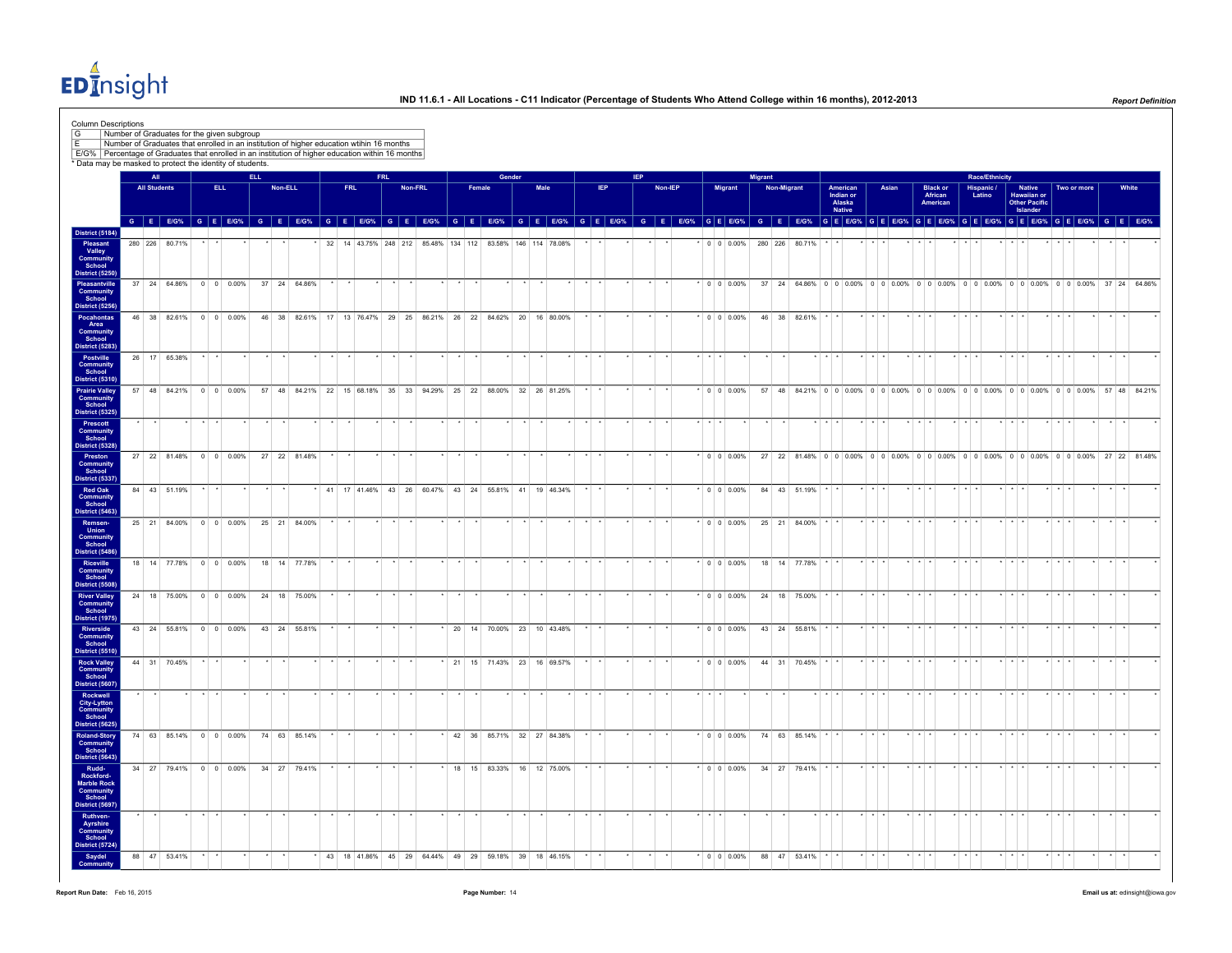

| Column Descriptions<br>Number of Graduates for the given subgroup<br>E/G% Percentage of Graduates that enrolled in an institution of higher education within 16 months<br>* Data may be masked to protect the identity of students. |                     | Number of Graduates that enrolled in an institution of higher education wtihin 16 months                                            |      |                    |      |         |              |  |            |            |         |  |    |        |        |      |                                                                        |  |            |            |         |                          |                   |                    |         |             |               |                                                  |                         |       |                         |                                        |                 |                      |                       |                         |                                               |           |             |               |                                                                                                                         |
|-------------------------------------------------------------------------------------------------------------------------------------------------------------------------------------------------------------------------------------|---------------------|-------------------------------------------------------------------------------------------------------------------------------------|------|--------------------|------|---------|--------------|--|------------|------------|---------|--|----|--------|--------|------|------------------------------------------------------------------------|--|------------|------------|---------|--------------------------|-------------------|--------------------|---------|-------------|---------------|--------------------------------------------------|-------------------------|-------|-------------------------|----------------------------------------|-----------------|----------------------|-----------------------|-------------------------|-----------------------------------------------|-----------|-------------|---------------|-------------------------------------------------------------------------------------------------------------------------|
|                                                                                                                                                                                                                                     | <b>All</b>          |                                                                                                                                     |      |                    | ELL. |         |              |  |            | <b>FRL</b> |         |  |    |        | Gender |      |                                                                        |  |            | <b>IEP</b> |         |                          |                   |                    | Migrant |             |               |                                                  |                         |       |                         |                                        |                 |                      | <b>Race/Ethnicity</b> |                         |                                               |           |             |               |                                                                                                                         |
|                                                                                                                                                                                                                                     | <b>All Students</b> |                                                                                                                                     | ELL. |                    |      | Non-ELL |              |  | <b>FRL</b> |            | Non-FRL |  |    | Female |        | Male |                                                                        |  | <b>IEP</b> |            | Non-IEP |                          |                   | <b>Migrant</b>     |         | Non-Migrant |               | American<br>Indian or<br>Alaska<br><b>Native</b> |                         | Asian |                         | <b>Black or</b><br>African<br>American |                 | Hispanic /<br>Latino |                       | Islander                | <b>Native</b><br>Hawaiian or<br>Other Pacific |           | Two or more |               | White                                                                                                                   |
| School<br>District (5805                                                                                                                                                                                                            |                     |                                                                                                                                     |      |                    |      |         |              |  |            |            |         |  |    |        |        |      |                                                                        |  |            |            |         |                          |                   |                    |         |             |               |                                                  |                         |       |                         |                                        |                 |                      |                       |                         |                                               |           |             |               | GEEOS GEEOS GEEOS GEEOS GEEOS GEEOS GEEOS GEEOS GEEOS GEEOS GEEOS GEEOS GEEOS GEEOS GEEOS GEEOS GEEOS GEEOS GEEOS GEEOS |
| Schaller-<br>Crestland                                                                                                                                                                                                              |                     |                                                                                                                                     |      |                    |      |         |              |  |            |            |         |  |    |        |        |      |                                                                        |  |            |            |         |                          |                   |                    |         |             |               |                                                  |                         |       |                         |                                        |                 |                      |                       |                         |                                               |           |             |               |                                                                                                                         |
| Community<br>School<br>District (5823)<br>Sergeant<br>Bluff-Luton                                                                                                                                                                   |                     | 103 76 73.79%                                                                                                                       |      |                    |      |         |              |  |            |            |         |  |    |        |        |      | 17 10 58.82% 86 66 76.74% 51 43 84.31% 52 33 63.46%                    |  |            |            |         |                          | $*$ 0 0 0.00%     |                    |         |             | 103 76 73.79% |                                                  | $\cdot$ $\cdot$ $\cdot$ |       |                         |                                        |                 |                      |                       |                         |                                               |           |             |               |                                                                                                                         |
| Community<br>School<br>District (5877)                                                                                                                                                                                              |                     |                                                                                                                                     |      |                    |      |         |              |  |            |            |         |  |    |        |        |      |                                                                        |  |            |            |         |                          |                   |                    |         |             |               |                                                  |                         |       |                         |                                        |                 |                      |                       |                         |                                               |           |             |               |                                                                                                                         |
| Seymour<br>Community<br>School<br>District (5895                                                                                                                                                                                    |                     |                                                                                                                                     |      |                    |      |         |              |  |            |            |         |  |    |        |        |      |                                                                        |  |            |            |         |                          |                   |                    |         |             |               |                                                  |                         |       |                         |                                        |                 |                      |                       |                         |                                               |           |             |               |                                                                                                                         |
| Sheldon<br>Community<br>School<br>District (5949)                                                                                                                                                                                   |                     | 64 56 87.50% 0 0 0.00%                                                                                                              |      |                    |      |         |              |  |            |            |         |  |    |        |        |      | 64 56 87.50% 17 12 70.59% 47 44 93.62% 31 29 93.55% 33 27 81.82%       |  |            |            |         |                          | $*$ 0 0 0.00%     |                    |         |             | 64 56 87.50%  |                                                  | $\cdot$ $\cdot$ $\cdot$ |       | $+ + + +$               |                                        | $\cdot$ $\cdot$ |                      |                       |                         |                                               |           |             |               |                                                                                                                         |
| Shenandoah<br>Community                                                                                                                                                                                                             |                     | 60 44 73.33% 0 0 0.00%                                                                                                              |      |                    |      |         |              |  |            |            |         |  |    |        |        |      | 60 44 73.33% 31 20 64.52% 29 24 82.76% 28 22 78.57% 32 22 68.75%       |  |            |            |         |                          | $\cdot$ 0 0 0.00% |                    |         |             | 60 44 73.33%  |                                                  |                         |       | $+$ $+$ $+$             |                                        |                 |                      |                       |                         |                                               |           |             |               |                                                                                                                         |
| School<br>District (5976)<br>Sibley-<br>Ocheyedan<br>Community<br>School<br>District (5994)                                                                                                                                         |                     | 39 25 64.10% 0 0 0.00%                                                                                                              |      |                    |      |         | 39 25 64.10% |  |            |            |         |  |    |        |        |      | 16 11 68.75% 23 14 60.87%                                              |  |            |            |         |                          | $*$ 0 0 0.00%     |                    |         |             | 39 25 64.10%  |                                                  |                         |       | $\star$ $\star$ $\star$ |                                        |                 |                      |                       |                         |                                               |           |             |               |                                                                                                                         |
|                                                                                                                                                                                                                                     |                     |                                                                                                                                     |      |                    |      |         |              |  |            |            |         |  |    |        |        |      |                                                                        |  |            |            |         |                          |                   |                    |         |             |               |                                                  | $\cdot$ $\cdot$ $\cdot$ |       | $+$ $+$ $+$             |                                        | $+$ $+$ $+$     |                      |                       | $\star$ $\star$ $\star$ |                                               | $+ + + +$ |             | $\rightarrow$ |                                                                                                                         |
| Sidney<br>Community<br>School<br><b>District (6003)</b>                                                                                                                                                                             |                     | 30 25 83.33%                                                                                                                        |      |                    |      |         |              |  |            |            |         |  |    |        |        |      | * 14 11 78.57% 16 14 87.50% 13 11 84.62% 17 14 82.35%                  |  |            |            |         |                          | $*$ 0 0 0.00%     |                    |         |             | 30 25 83.33%  |                                                  |                         |       |                         |                                        |                 |                      |                       |                         |                                               |           |             |               |                                                                                                                         |
| Sigourney<br>Community<br>School<br><b>District (6012)</b>                                                                                                                                                                          |                     | 37 30 81.08%                                                                                                                        |      | $0 \t 0 \t 0.00\%$ |      |         | 37 30 81.08% |  |            |            |         |  | 18 | 15     |        |      | 83.33% 19 15 78.95%                                                    |  |            |            |         |                          | $*$ 0 0 0.00%     |                    |         |             |               |                                                  |                         |       |                         |                                        |                 |                      |                       |                         |                                               |           |             |               | 37 30 81.08% 0 0 0.00% 0 0 0.00% 0 0 0.00% 0 0 0.00% 0 0 0.00% 0 0 0.00% 37 30 81.08%                                   |
| <b>Sioux Center</b><br><b>Community</b><br>School<br><b>District (6030)</b>                                                                                                                                                         |                     | 51 35 68.63%                                                                                                                        |      |                    |      |         |              |  |            |            |         |  |    |        |        |      | * 24 19 79.17% 27 16 59.26%                                            |  |            |            |         |                          | $\cdot$ 0 0 0.00% |                    |         |             | 51 35 68.63%  |                                                  |                         |       |                         |                                        |                 |                      |                       |                         |                                               |           |             |               |                                                                                                                         |
| <b>Sioux Central</b><br>Community<br>School<br><b>District (6035)</b>                                                                                                                                                               |                     | 32 16 50.00%                                                                                                                        |      |                    |      |         |              |  |            |            |         |  |    |        |        |      |                                                                        |  |            |            |         |                          |                   | $0 \t 0 \t 0.00\%$ |         |             | 32 16 50.00%  |                                                  |                         |       |                         |                                        |                 |                      |                       |                         |                                               |           |             |               |                                                                                                                         |
| <b>Sioux City</b><br>Community<br>School                                                                                                                                                                                            |                     | 783 506 64.62% 86 49 56.98% 697 457 65.57% 420 229 54.52% 363 277 76.31% 391 260 66.50% 392 246 62.76% 100 39 39.00% 683 467 68.37% |      |                    |      |         |              |  |            |            |         |  |    |        |        |      |                                                                        |  |            |            |         |                          |                   |                    |         |             |               |                                                  |                         |       | $+$ $+$ $+$             |                                        |                 |                      |                       |                         |                                               |           |             |               |                                                                                                                         |
| District (6039<br>Solon<br>Community<br>School                                                                                                                                                                                      |                     | 93 69 74.19% 0 0 0.00%                                                                                                              |      |                    |      |         | 93 69 74.19% |  |            |            |         |  |    |        |        |      | 48 36 75.00% 45 33 73.33% 0 0 0.00%                                    |  |            |            |         | 93 69 74.19% 0 0 0.00%   |                   |                    |         |             | 93 69 74.19%  |                                                  |                         |       |                         |                                        |                 |                      |                       |                         |                                               |           |             |               |                                                                                                                         |
| District (6093)<br>South<br>Hamilton<br>Community                                                                                                                                                                                   |                     | 50 44 88.00% 0 0 0.00%                                                                                                              |      |                    |      |         | 50 44 88.00% |  |            |            |         |  |    |        |        |      | * 23 23 100.00% 27 21 77.78%                                           |  |            |            |         |                          |                   | $0 \t0 \t0.00\%$   |         |             | 50 44 88.00%  |                                                  |                         |       |                         |                                        |                 |                      |                       |                         |                                               |           |             |               |                                                                                                                         |
| School<br>District (6095)                                                                                                                                                                                                           |                     |                                                                                                                                     |      |                    |      |         |              |  |            |            |         |  |    |        |        |      |                                                                        |  |            |            |         |                          | $\cdot$ 0 0 0.00% |                    |         |             |               |                                                  |                         |       |                         |                                        |                 |                      |                       |                         |                                               |           |             |               |                                                                                                                         |
| South O'Brien<br>Community<br>School<br>District (6099                                                                                                                                                                              |                     | 51 39 76.47% 0 0 0.00%                                                                                                              |      |                    |      |         | 51 39 76.47% |  |            |            |         |  |    |        |        |      | * 22 17 77.27% 29 22 75.86%                                            |  |            |            |         |                          |                   |                    |         |             | 51 39 76.47%  |                                                  |                         |       |                         |                                        |                 |                      |                       |                         |                                               |           |             |               |                                                                                                                         |
| South Page<br>Community<br>School<br><b>District (6097)</b>                                                                                                                                                                         |                     |                                                                                                                                     |      |                    |      |         |              |  |            |            |         |  |    |        |        |      |                                                                        |  |            |            |         |                          |                   |                    |         |             |               |                                                  |                         |       |                         |                                        |                 |                      |                       |                         |                                               |           |             |               |                                                                                                                         |
| South Tama<br>County<br>Community<br>School                                                                                                                                                                                         |                     | 92 59 64.13%                                                                                                                        |      |                    |      |         |              |  |            |            |         |  |    |        |        |      | 42 24 57.14% 50 35 70.00% 47 35 74.47% 45 24 53.33%                    |  |            |            |         |                          | $*$ 0 0 0.00%     |                    |         |             | 92 59 64.13%  |                                                  |                         |       |                         |                                        |                 |                      |                       |                         |                                               |           |             |               |                                                                                                                         |
| <b>District (6098)</b><br>South<br>Winneshiek                                                                                                                                                                                       |                     | 59 49 83.05%                                                                                                                        |      | $0 \t 0 \t 0.00\%$ |      |         |              |  |            |            |         |  |    |        |        |      | 59 49 83.05% 18 15 83.33% 41 34 82.93% 33 29 87.88% 26 20 76.92%       |  |            |            |         |                          | $*$ 0 0 0.00%     |                    |         |             |               |                                                  |                         |       |                         |                                        |                 |                      |                       |                         |                                               |           |             |               | 59 49 83.05% 0 0 0.00% 0 0 0.00% 0 0 0.00% 0 0 0.00% 0 0 0.00% 0 0 0.00% 59 49 83.05%                                   |
| Community<br>School<br><b>District (6100)</b>                                                                                                                                                                                       |                     |                                                                                                                                     |      |                    |      |         |              |  |            |            |         |  |    |        |        |      | 97 62 63.92% 261 198 75.86% 165 132 80.00% 193 128 66.32% 40 15 37.50% |  |            |            |         | 318 245 77 04% 0 0 0 00% |                   |                    | 358 260 |             | 72 63%        |                                                  |                         |       |                         |                                        |                 |                      |                       |                         |                                               |           |             |               |                                                                                                                         |
| Southeast<br>Polk                                                                                                                                                                                                                   |                     | 358 260 72.63%                                                                                                                      |      |                    |      |         |              |  |            |            |         |  |    |        |        |      |                                                                        |  |            |            |         |                          |                   |                    |         |             |               |                                                  |                         |       |                         |                                        |                 |                      |                       |                         |                                               |           |             |               |                                                                                                                         |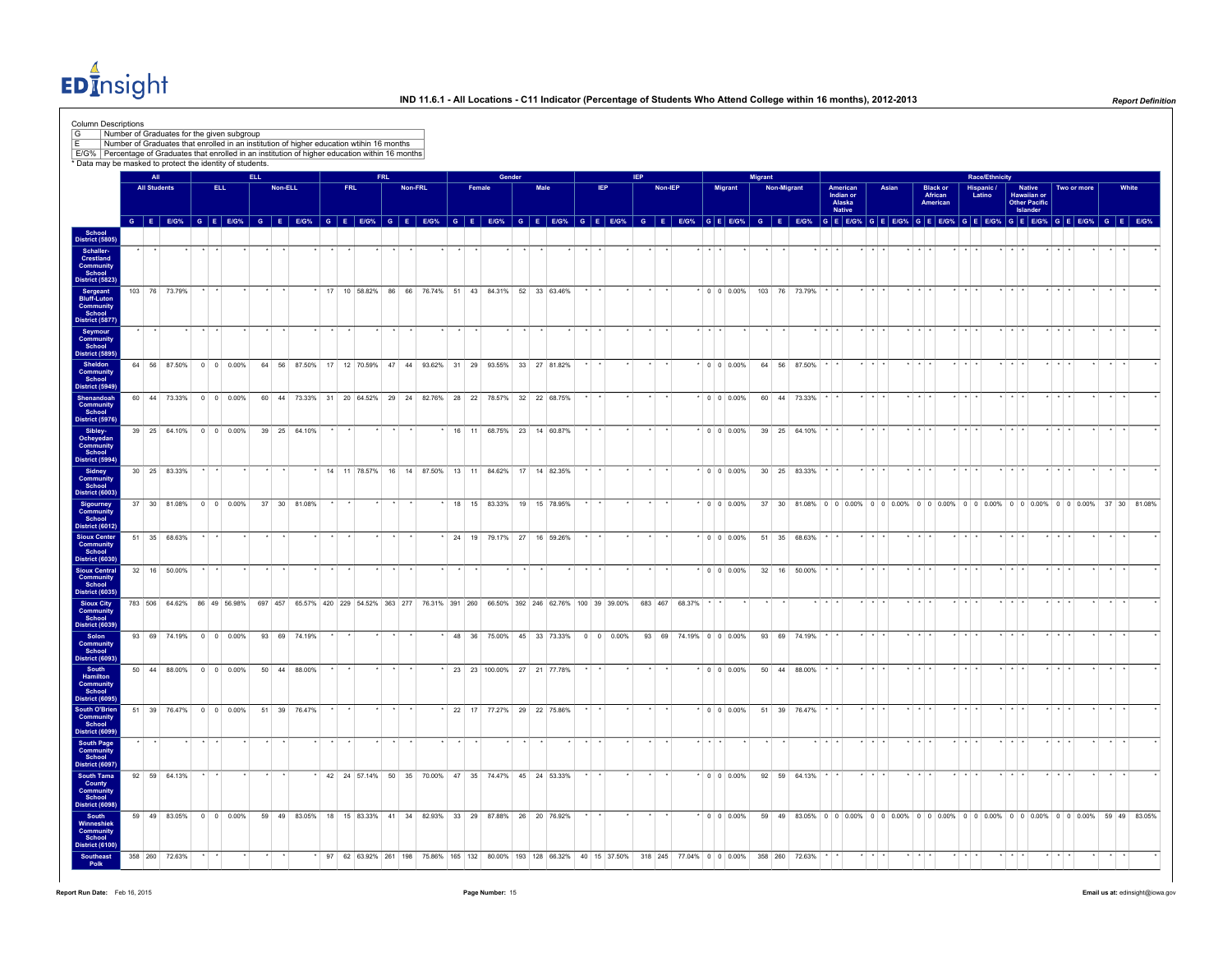EDInsight

| E/G%   Percentage of Graduates that enrolled in an institution of higher education within 16 months<br>* Data may be masked to protect the identity of students. | Number of Graduates for the given subgroup<br>Number of Graduates that enrolled in an institution of higher education wtihin 16 months |                     |                           |                          |            |         |                                                                                              |     |            |         |                                        |  |        |                             |      |  |                 |            |         |  |                   |         |                    |                                                                                                                                                                                                                               |                                                  |                         |       |                         |                                         |                         |        |                |                         |                                                    |                         |             |                      |                             |       |  |
|------------------------------------------------------------------------------------------------------------------------------------------------------------------|----------------------------------------------------------------------------------------------------------------------------------------|---------------------|---------------------------|--------------------------|------------|---------|----------------------------------------------------------------------------------------------|-----|------------|---------|----------------------------------------|--|--------|-----------------------------|------|--|-----------------|------------|---------|--|-------------------|---------|--------------------|-------------------------------------------------------------------------------------------------------------------------------------------------------------------------------------------------------------------------------|--------------------------------------------------|-------------------------|-------|-------------------------|-----------------------------------------|-------------------------|--------|----------------|-------------------------|----------------------------------------------------|-------------------------|-------------|----------------------|-----------------------------|-------|--|
|                                                                                                                                                                  |                                                                                                                                        | All                 |                           |                          | <b>ELL</b> |         |                                                                                              |     | <b>FRL</b> |         |                                        |  |        | Gender                      |      |  |                 | <b>IFP</b> |         |  |                   | Migrant |                    |                                                                                                                                                                                                                               |                                                  |                         |       |                         |                                         |                         |        | Race/Ethnicity |                         |                                                    |                         |             |                      |                             |       |  |
|                                                                                                                                                                  |                                                                                                                                        | <b>All Students</b> |                           | ELL.                     |            | Non-ELL |                                                                                              | FRL |            | Non-FRL |                                        |  | Female |                             | Male |  | IEP             |            | Non-IEP |  | Migrant           |         | <b>Non-Migrant</b> |                                                                                                                                                                                                                               | American<br>Indian or<br>Alaska<br><b>Native</b> |                         | Asian |                         | <b>Black or<br/>African</b><br>American |                         | Latino | Hispanic /     |                         | Native<br>Hawaiian or<br>Other Pacific<br>Islander |                         | Two or more |                      |                             | White |  |
| Community<br>School                                                                                                                                              |                                                                                                                                        |                     |                           |                          |            |         |                                                                                              |     |            |         |                                        |  |        |                             |      |  |                 |            |         |  |                   |         |                    | G E EIG% G E EIG% G E E EIG% G E EIG% G E EIG% G E EIG% G E EIG% G E EIG% G E EIG% G E EIG% G E EIG% G E EIG% G E EIG% G E EIG% G E EIG% G E EIG% G E EIG% G E EIG% G E EIG% G E EIG% G E EIG% G E EIG% G E EIG% G E EIG% G E |                                                  |                         |       |                         |                                         |                         |        |                |                         |                                                    |                         |             |                      |                             |       |  |
| District (6101)<br>Southeast<br>Warren<br>Community<br>School<br>District (6094)                                                                                 |                                                                                                                                        |                     | 32 26 81.25% 0 0 0.00%    |                          |            |         | 32 26 81.25%                                                                                 |     |            |         |                                        |  |        | * 15 12 80.00% 17 14 82.35% |      |  |                 |            | $\star$ |  | $\cdot$ 0 0 0.00% |         |                    | 32 26 81.25%                                                                                                                                                                                                                  |                                                  | $\cdot$ $\cdot$ $\cdot$ |       | $+ + + +$               |                                         | $+$ $+$ $+$             |        |                | $+ + +$                 |                                                    | $+ + + +$               |             | $\ddot{\phantom{1}}$ | $\cdot$ $\cdot$             |       |  |
| <b>Southeast</b><br>Webster<br>Grand<br>Community<br>School<br>District (6096                                                                                    |                                                                                                                                        |                     | 26 19 73.08% 0 0 0.00%    |                          |            |         | 26 19 73.08%                                                                                 |     |            |         |                                        |  |        |                             |      |  |                 |            |         |  | $* 0 0 0.00%$     |         |                    | 26 19 73.08%                                                                                                                                                                                                                  |                                                  |                         |       | $\star$ $\star$ $\star$ |                                         | $+$ $+$                 |        |                | $\star$ $\star$ $\star$ |                                                    | $+$ $+$ $+$             |             |                      | $\cdot$ $\cdot$             |       |  |
| <b>Southern Cal</b><br><b>Community</b><br>School<br>District (6091)                                                                                             |                                                                                                                                        |                     | 66 46 69.70% 0 0 0.00%    |                          |            |         | 66 46 69.70% 24 13 54.17% 42 33 78.57% 31 22 70.97% 35 24 68.57%                             |     |            |         |                                        |  |        |                             |      |  | $\star$ $\star$ |            |         |  | $* 0 0 0.00%$     |         |                    | 66 46 69.70% * *                                                                                                                                                                                                              |                                                  | $\star$ $\star$ $\star$ |       | $\star$ $\star$ $\star$ |                                         | $\star$ $\star$ $\star$ |        |                | $\star$ $\star$ $\star$ |                                                    | $\star$ $\star$ $\star$ |             | $\cdot$              | $\star$ $\star$             |       |  |
| Spencer<br>Community<br>School<br><b>District (6102)</b>                                                                                                         |                                                                                                                                        |                     |                           |                          |            |         | 123 98 79.67% 0 0 0 0.00% 123 98 79.67% 23 12 52.17% 100 86 86.00% 57 50 87.72% 66 48 72.73% |     |            |         |                                        |  |        |                             |      |  |                 |            |         |  |                   |         |                    | $*$ 0 0 0.00% 123 98 79.67%                                                                                                                                                                                                   |                                                  | $\cdot$ $\cdot$         |       | $*$ $*$ $*$             |                                         | $+$ $+$                 |        |                | $*$ $*$ $*$             |                                                    | $+ + + +$               |             |                      | $\cdot$ $\cdot$             |       |  |
| <b>Spirit Lake</b><br>Community<br>School<br><b>District (6120)</b>                                                                                              |                                                                                                                                        |                     | 87 74 85.06% 0 0 0.00%    |                          |            |         | 87 74 85.06% 21 12 57.14% 66 62 93.94% 33 30 90.91% 54 44 81.48%                             |     |            |         |                                        |  |        |                             |      |  |                 |            |         |  | $\cdot$ 0 0 0.00% |         |                    | 87 74 85.06%                                                                                                                                                                                                                  |                                                  |                         |       | $+ + +$                 |                                         |                         |        |                | $\cdot$ $\cdot$         |                                                    |                         |             |                      | $\cdot$ $\cdot$             |       |  |
| Springville<br>Community<br>School<br>District (6138)                                                                                                            |                                                                                                                                        |                     | 25 18 72.00% 0 0 0.00%    |                          |            |         | 25 18 72.00%                                                                                 |     |            |         |                                        |  |        |                             |      |  |                 |            |         |  | $* 0 0 0.00%$     |         |                    | 25 18 72.00%                                                                                                                                                                                                                  |                                                  |                         |       | $+ + +$                 |                                         | $-1$                    |        |                | $+ + +$                 |                                                    | $+$ $+$ $+$             |             |                      | $\rightarrow$ $\rightarrow$ |       |  |
| <b>St Ansgar</b><br><b>Community</b><br>School<br>District (5751)                                                                                                |                                                                                                                                        |                     | 54 47 87.04% 0 0 0.00%    |                          |            |         | 54 47 87.04% 17 14 82.35% 37 33 89.19% 27 22 81.48% 27 25 92.59%                             |     |            |         |                                        |  |        |                             |      |  |                 |            |         |  | $0 \t0 \t0.00\%$  |         |                    | 54 47 87.04%                                                                                                                                                                                                                  |                                                  |                         |       | . .                     |                                         |                         |        |                |                         |                                                    |                         |             |                      |                             |       |  |
| <b>Stanton</b><br><b>Community</b><br>School<br>District (6165)                                                                                                  |                                                                                                                                        |                     | 18 14 77.78% 0 0 0.00%    |                          |            |         | 18 14 77.78%                                                                                 |     |            |         |                                        |  |        |                             |      |  |                 |            |         |  | $* 0 0 0.00%$     |         |                    | 18  14  77.78%                                                                                                                                                                                                                |                                                  |                         |       |                         |                                         |                         |        |                |                         |                                                    |                         |             |                      | $\cdot$ $\cdot$             |       |  |
| <b>Starmont</b><br>Community<br>School<br>District (6175)                                                                                                        |                                                                                                                                        |                     | 51 36 70 59%              | $0 \quad 0 \quad 0.00\%$ |            |         | 51 36 70.59% 22 13 59.09%                                                                    |     |            |         | 29 23 79 31% 26 18 69 23% 25 18 72 00% |  |        |                             |      |  |                 |            |         |  | 0 0 0 0 0 %       |         |                    | 51 36 70.59%                                                                                                                                                                                                                  |                                                  |                         |       |                         |                                         |                         |        |                |                         |                                                    |                         |             |                      |                             |       |  |
| <b>Storm Lake</b><br><b>Community</b><br>School<br>District (6219)                                                                                               |                                                                                                                                        |                     | 95 63 66.32% 47 26 55.32% |                          |            |         | 48 37 77.08% 58 34 58.62% 37 29 78.38% 45 28 62.22% 50 35 70.00%                             |     |            |         |                                        |  |        |                             |      |  |                 |            |         |  |                   |         |                    |                                                                                                                                                                                                                               |                                                  |                         |       |                         |                                         |                         |        |                |                         |                                                    |                         |             |                      |                             |       |  |
| <b>Sumner</b><br>Community<br>School<br>District (6273)                                                                                                          |                                                                                                                                        |                     | 55 48 87.27% 0 0 0.00%    |                          |            |         | 55 48 87.27%                                                                                 |     |            |         |                                        |  |        | 26 23 88.46% 29 25 86.21%   |      |  |                 |            |         |  | $*$ 0 0 0.00%     |         |                    | 55 48 87.27% 0 0 0.00% 0 0 0.00% 0 0 0.00% 0 0 0.00% 0 0 0.00% 0 0 0.00% 55 48 87.27%                                                                                                                                         |                                                  |                         |       |                         |                                         |                         |        |                |                         |                                                    |                         |             |                      |                             |       |  |
| <b>Tipton</b><br>Community<br>School<br>District (6408)                                                                                                          |                                                                                                                                        |                     | 48 33 68.75% 0 0 0.00%    |                          |            |         | 48 33 68.75%                                                                                 |     |            |         |                                        |  |        | * 25 18 72.00% 23 15 65.22% |      |  |                 |            |         |  | $*$ 0 0 0.00%     |         |                    | 48 33 68.75%                                                                                                                                                                                                                  |                                                  |                         |       |                         |                                         |                         |        |                |                         |                                                    |                         |             |                      |                             |       |  |
| Treynor<br>Community<br>School<br>District (6453)                                                                                                                |                                                                                                                                        |                     | 54 51 94.44% 0 0 0.00%    |                          |            |         | 54 51 94.44%                                                                                 |     |            |         |                                        |  |        | 25 24 96.00% 29 27 93.10%   |      |  |                 |            |         |  | $\cdot$ 0 0 0.00% |         |                    | 54 51 94.44%                                                                                                                                                                                                                  |                                                  |                         |       |                         |                                         |                         |        |                |                         |                                                    |                         |             |                      |                             |       |  |
| Tri-Center<br><b>Community</b><br>School<br>District (6460                                                                                                       |                                                                                                                                        |                     | 56 43 76.79% 0 0 0.00%    |                          |            |         | 56 43 76.79% 17 12 70.59% 39 31 79.49% 26 24 92.31% 30 19 63.33%                             |     |            |         |                                        |  |        |                             |      |  |                 |            |         |  | $*$ 0 0 0.00%     |         |                    | 56 43 76.79%                                                                                                                                                                                                                  |                                                  |                         |       |                         |                                         |                         |        |                |                         |                                                    |                         |             |                      |                             |       |  |
| <b>Tri-County</b><br>Community<br>School<br><b>District (6462)</b>                                                                                               |                                                                                                                                        |                     | 18 13 72.22% 0 0 0.00%    |                          |            |         | 18  13  72.22%                                                                               |     |            |         |                                        |  |        |                             |      |  |                 |            |         |  | $*$ 0 0 0.00%     |         |                    | 18 13 72.22% 0 0 0.00% 0 0 0.00% 0 0 0.00% 0 0 0.00% 0 0 0.00% 0 0 0.00% 18 13 72.22%                                                                                                                                         |                                                  |                         |       |                         |                                         |                         |        |                |                         |                                                    |                         |             |                      |                             |       |  |
| Tripoli<br>Community<br>School<br>District (6471)                                                                                                                |                                                                                                                                        |                     | 34 28 82.35% 0 0 0.00%    |                          |            |         | 34 28 82.35%                                                                                 |     |            |         |                                        |  |        | * 20 16 80.00% 14 12 85.71% |      |  |                 |            |         |  | $*$ 0 0 0.00%     |         |                    | 34 28 82.35% 0 0 0 0.00% 0 0 0.00% 0 0 0.00% 0 0 0.00% 0 0 0.00% 0 0 0.00% 34 28 82.35%                                                                                                                                       |                                                  |                         |       |                         |                                         |                         |        |                |                         |                                                    |                         |             |                      |                             |       |  |
| <b>Turkey Valley</b><br>Community<br>School<br>District (6509                                                                                                    |                                                                                                                                        |                     | 45 31 68.89%              |                          |            |         |                                                                                              |     |            |         |                                        |  |        |                             |      |  |                 |            |         |  | $* 0 0 0.00%$     |         |                    | 45 31 68.89%                                                                                                                                                                                                                  |                                                  |                         |       |                         |                                         |                         |        |                |                         |                                                    |                         |             |                      |                             |       |  |
| <b>Twin Cedars</b><br><b>Community</b><br>School<br>District (6512)                                                                                              |                                                                                                                                        |                     | 42 25 59.52% 0 0 0.00%    |                          |            |         | 42 25 59.52% 16 10 62.50% 26 15 57.69% 21 15 71.43% 21 10 47.62%                             |     |            |         |                                        |  |        |                             |      |  |                 |            |         |  | $*$ 0 0 0.00%     |         |                    | 42 25 59.52%                                                                                                                                                                                                                  |                                                  |                         |       |                         |                                         |                         |        |                |                         |                                                    |                         |             |                      |                             |       |  |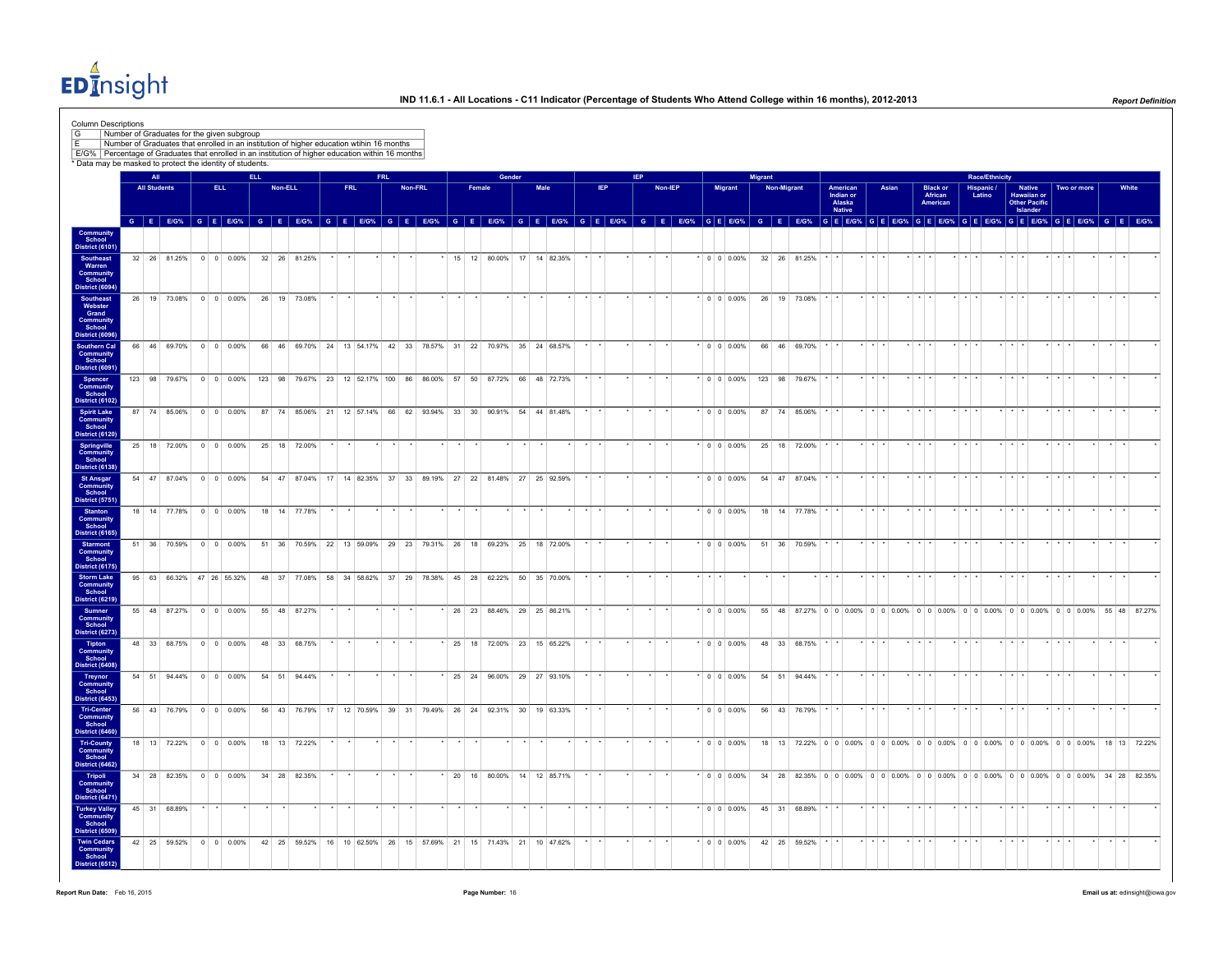EDInsight

|                                                                       | Number of Graduates for the given subgroup<br>Number of Graduates that enrolled in an institution of higher education wtihin 16 months<br>E/G% Percentage of Graduates that enrolled in an institution of higher education within 16 months |                     |                 |                                                          |            |         |              |                 |            |           |            |         |  |                                                                                                                    |        |      |  |     |            |         |  |                     |                |             |                                                                                                                                                                                                                                          |                                                  |         |       |                         |                                        |                         |                      |                         |                                                           |                         |             |        |                 |  |
|-----------------------------------------------------------------------|---------------------------------------------------------------------------------------------------------------------------------------------------------------------------------------------------------------------------------------------|---------------------|-----------------|----------------------------------------------------------|------------|---------|--------------|-----------------|------------|-----------|------------|---------|--|--------------------------------------------------------------------------------------------------------------------|--------|------|--|-----|------------|---------|--|---------------------|----------------|-------------|------------------------------------------------------------------------------------------------------------------------------------------------------------------------------------------------------------------------------------------|--------------------------------------------------|---------|-------|-------------------------|----------------------------------------|-------------------------|----------------------|-------------------------|-----------------------------------------------------------|-------------------------|-------------|--------|-----------------|--|
|                                                                       | * Data may be masked to protect the identity of students.                                                                                                                                                                                   | All                 |                 |                                                          | <b>ELL</b> |         |              |                 |            |           | <b>FRL</b> |         |  |                                                                                                                    | Gender |      |  |     | <b>IEP</b> |         |  |                     | <b>Migrant</b> |             |                                                                                                                                                                                                                                          |                                                  |         |       |                         |                                        |                         | Race/Ethnicity       |                         |                                                           |                         |             |        |                 |  |
|                                                                       |                                                                                                                                                                                                                                             | <b>All Students</b> |                 | ELL.                                                     |            | Non-ELL |              |                 | <b>FRL</b> |           |            | Non-FRL |  | Female                                                                                                             |        | Male |  | IEP |            | Non-IEP |  | <b>Migrant</b>      |                | Non-Migrant |                                                                                                                                                                                                                                          | American<br>Indian or<br>Alaska<br><b>Native</b> |         | Asian |                         | <b>Black or</b><br>African<br>American |                         | Hispanic /<br>Latino |                         | <b>Native</b><br>Hawaiian or<br>Other Pacific<br>Islander |                         | Two or more |        | White           |  |
| Underwood<br>Community<br>School<br>District (6534)                   | 57                                                                                                                                                                                                                                          | 47 82.46%           |                 | $0 \quad 0 \quad 0.00\%$                                 |            | 57      | 47 82.46%    | 13              |            | 10 76.92% | 44 37      |         |  | 84.09% 26 22 84.62% 31 25 80.65%                                                                                   |        |      |  |     |            |         |  | 0 0 0.00%           | 57 47          |             | G E EIG% G E EIG% G E EIG% G E EIG% G E EIG% G E EIG% G E EIG% G E EIG% G E EIG% G E EIG% G E EIG% G E EIG% G E EIG% G E EIG% G E EIG% G E EIG% G E EIG% G E EIG% G E EIG% G E EIG% G E EIG% G E EIG% G E EIG% G E EIG% G E EI<br>82.46% |                                                  |         |       |                         |                                        |                         |                      |                         |                                                           |                         |             |        |                 |  |
| <b>Union</b><br>Community<br>School                                   |                                                                                                                                                                                                                                             |                     |                 | 93 62 66.67% 0 0 0.00%                                   |            |         |              |                 |            |           |            |         |  | 93 62 66.67% 27 15 55.56% 66 47 71.21% 43 35 81.40% 50 27 54.00%                                                   |        |      |  |     |            |         |  | 0 0 0 0 0 0 %       |                |             | 93 62 66.67%                                                                                                                                                                                                                             |                                                  |         |       |                         |                                        |                         |                      |                         |                                                           |                         |             |        |                 |  |
| District (6536)<br><b>United</b><br>Community<br>School               |                                                                                                                                                                                                                                             |                     |                 |                                                          |            |         |              |                 |            |           |            |         |  |                                                                                                                    |        |      |  |     |            |         |  |                     |                |             |                                                                                                                                                                                                                                          |                                                  |         |       |                         |                                        |                         |                      |                         |                                                           |                         |             |        |                 |  |
| <b>District (6561)</b><br>Urbandale<br><b>Community</b><br>School     |                                                                                                                                                                                                                                             |                     |                 |                                                          |            |         |              |                 |            |           |            |         |  | 261 199 76.25% 18 10 55.56% 243 189 77.78% 60 34 56.67% 201 165 82.09% 141 112 79.43% 120 87 72.50%                |        |      |  |     |            |         |  |                     |                |             | $*$ 0 0 0.00% 261 199 76.25%                                                                                                                                                                                                             |                                                  |         |       | $+ + +$                 |                                        |                         |                      |                         |                                                           |                         |             |        | $\cdot$ $\cdot$ |  |
| <b>District (6579)</b><br>Valley<br>Community<br>School               |                                                                                                                                                                                                                                             |                     |                 | 43 39 90.70% 0 0 0.00%                                   |            |         |              |                 |            |           |            |         |  | 43 39 90.70% 11 10 90.91% 32 29 90.63% 23 21 91.30% 20 18 90.00%                                                   |        |      |  |     |            |         |  | $*$ 0 0 0.00%       |                |             | 43 39 90.70% 0 0 0.00% 0 0 0.00% 0 0 0.00% 0 0 0.00% 0 0 0.00% 0 0 0.00% 43 39 90.70%                                                                                                                                                    |                                                  |         |       |                         |                                        |                         |                      |                         |                                                           |                         |             |        |                 |  |
| District (6591<br>Van Buren<br><b>Community</b>                       |                                                                                                                                                                                                                                             |                     |                 | 33 17 51.52% 0 0 0.00% 33 17 51.52%                      |            |         |              |                 |            |           |            |         |  |                                                                                                                    |        |      |  |     |            |         |  | $\cdot$ 0 0 0.00%   |                |             | 33 17 51.52% 0 0 0.00% 0 0 0.00% 0 0 0.00% 0 0 0.00% 0 0 0.00% 0 0 0.00% 33 17 51.52%                                                                                                                                                    |                                                  |         |       |                         |                                        |                         |                      |                         |                                                           |                         |             |        |                 |  |
| School<br>District (6592)<br>Van Meter<br>Community<br>School         |                                                                                                                                                                                                                                             |                     |                 | 40 28 70.00% 0 0 0.00%                                   |            |         | 40 28 70.00% |                 |            |           |            |         |  | $*$ 13 10 76.92% 27 18 66.67%                                                                                      |        |      |  |     |            |         |  | $\cdot$ 0 0 0.00%   |                |             | 40 28 70.00%                                                                                                                                                                                                                             |                                                  |         |       |                         |                                        |                         |                      |                         |                                                           |                         |             | $\sim$ | $\rightarrow$   |  |
| District (6615)<br>Ventura<br>Community<br>School                     |                                                                                                                                                                                                                                             |                     |                 |                                                          |            |         |              |                 |            |           |            |         |  |                                                                                                                    |        |      |  |     |            |         |  |                     |                |             |                                                                                                                                                                                                                                          |                                                  |         |       |                         |                                        |                         |                      |                         |                                                           |                         |             |        |                 |  |
| <b>District (6633)</b><br>Villisca<br><b>Community</b>                |                                                                                                                                                                                                                                             | 26 20 76.92%        |                 | $0 \t 0 \t 0.00\%$                                       |            |         | 26 20 76.92% |                 |            |           |            |         |  |                                                                                                                    |        |      |  |     |            |         |  | $* 0 0 0.00%$       |                |             | 26 20 76.92% 0 0 0.00% 0 0 0.00% 0 0 0.00% 0 0 0.00% 0 0 0.00% 0 0 0.00% 26 20 76.92%                                                                                                                                                    |                                                  |         |       |                         |                                        |                         |                      |                         |                                                           |                         |             |        |                 |  |
| School<br>District (6651)<br>Vinton-<br>Shellsburg<br>Community       |                                                                                                                                                                                                                                             |                     |                 | 109 67 61.47% 0 0 0.00%                                  |            |         |              |                 |            |           |            |         |  | 109 67 61.47% 34 16 47.06% 75 51 68.00% 55 36 65.45% 54 31 57.41%                                                  |        |      |  |     |            |         |  | $\cdot$ 0 0 0.00%   |                |             | 109 67 61.47%                                                                                                                                                                                                                            |                                                  |         |       |                         |                                        |                         |                      |                         |                                                           |                         |             |        |                 |  |
| School<br>District (6660)<br>Waco                                     |                                                                                                                                                                                                                                             |                     |                 | $31 \quad 24 \quad 77.42\% \quad 0 \quad 0 \quad 0.00\%$ |            |         | 31 24 77 42% |                 |            |           |            |         |  | 15 11 73.33% 16 13 81.25%                                                                                          |        |      |  |     |            |         |  | $*$ 0 0 0 0 0 %     |                |             | 31 24 77 42%                                                                                                                                                                                                                             |                                                  |         |       |                         |                                        |                         |                      |                         |                                                           |                         |             |        |                 |  |
| Community<br>School<br>District (6700)<br>Walnut                      |                                                                                                                                                                                                                                             |                     |                 |                                                          |            |         |              |                 |            |           |            |         |  |                                                                                                                    |        |      |  |     |            |         |  |                     |                |             |                                                                                                                                                                                                                                          |                                                  |         |       |                         |                                        |                         |                      |                         |                                                           |                         |             |        |                 |  |
| Community<br>School<br>District (6750)<br>Wapello                     |                                                                                                                                                                                                                                             | 48 30 62.50%        |                 |                                                          |            |         |              | 30 <sup>1</sup> |            | 16 53.33% |            |         |  | 18 14 77.78% 22 16 72.73% 26 14 53.85%                                                                             |        |      |  |     |            |         |  | $0 \t 0 \t 0.00\%$  |                |             | 48 30 62.50%                                                                                                                                                                                                                             |                                                  |         |       |                         |                                        |                         |                      |                         |                                                           |                         |             |        |                 |  |
| Community<br>School<br>District (6759)<br><b>Wapsie Valley</b>        |                                                                                                                                                                                                                                             |                     |                 | 42 35 83.33% 0 0 0.00%                                   |            |         | 42 35 83.33% |                 |            |           |            |         |  | * 19 17 89.47% 23 18 78.26%                                                                                        |        |      |  |     |            |         |  | $\cdot$ 0 0 0.00%   |                |             | 42 35 83.33%                                                                                                                                                                                                                             |                                                  |         |       |                         |                                        |                         |                      |                         |                                                           |                         |             |        |                 |  |
| Community<br>School<br>District (6762)<br>Washington                  | 103 67 65.05%                                                                                                                                                                                                                               |                     |                 |                                                          |            |         |              |                 |            |           |            |         |  | 40 21 52.50% 63 46 73.02% 55 35 63.64% 48 32 66.67%                                                                |        |      |  |     |            |         |  | $\cdot$ 0 0 0 0 0 % |                |             | 103 67 6505%                                                                                                                                                                                                                             |                                                  |         |       |                         |                                        |                         |                      |                         |                                                           |                         |             |        |                 |  |
| Community<br>School<br><b>District (6768)</b>                         |                                                                                                                                                                                                                                             |                     |                 |                                                          |            |         |              |                 |            |           |            |         |  |                                                                                                                    |        |      |  |     |            |         |  |                     |                |             |                                                                                                                                                                                                                                          |                                                  |         |       |                         |                                        |                         |                      |                         |                                                           |                         |             |        |                 |  |
| Waterloo<br>Community<br>School<br>District (6795)                    | 446 267 59.87%                                                                                                                                                                                                                              |                     |                 |                                                          |            |         |              |                 |            |           |            |         |  | * 243 126 51.85% 203 141 69.46% 230 148 64.35% 216 119 55.09% 52 12 23.08% 394 255 64.72% 0 0 0.00% 446 267 59.87% |        |      |  |     |            |         |  |                     |                |             |                                                                                                                                                                                                                                          |                                                  |         |       |                         |                                        |                         |                      |                         |                                                           |                         |             |        |                 |  |
| Waukee<br><b>Community</b><br>School<br>District (6822)               | 366 300 81.97%                                                                                                                                                                                                                              |                     | $\cdot$ $\cdot$ |                                                          |            |         |              |                 |            |           |            |         |  | * 52 32 61.54% 314 268 85.35% 184 157 85.33% 182 143 78.57% 29 16 55.17% 337 284 84.27% 0 0 0.00%                  |        |      |  |     |            |         |  |                     |                |             | 366 300 81.97%                                                                                                                                                                                                                           |                                                  | $+$ $+$ |       | $\star$ $\star$ $\star$ |                                        | $\star$ $\star$ $\star$ |                      | $\star$ $\star$ $\star$ |                                                           | $\star$ $\star$ $\star$ |             |        | $\cdot$ $\cdot$ |  |
| <b>Waverly-Shell</b><br>Rock<br>Community<br>School<br>District (6840 |                                                                                                                                                                                                                                             |                     |                 |                                                          |            |         |              |                 |            |           |            |         |  | 163 132 80.98% 0 0 0.00% 163 132 80.98% 31 21 67.74% 132 111 84.09% 91 78 85.71% 72 54 75.00%                      |        |      |  |     |            |         |  | $\cdot$ 0 0 0.00%   |                |             | 163 132 80.98%                                                                                                                                                                                                                           |                                                  |         |       | $+$ $+$                 |                                        |                         |                      |                         |                                                           |                         |             |        |                 |  |
| Wayne<br><b>Community</b><br>School                                   |                                                                                                                                                                                                                                             |                     |                 | 37 17 45.95% 0 0 0.00% 37 17 45.95%                      |            |         |              |                 |            |           |            |         |  |                                                                                                                    |        |      |  |     |            |         |  | $*$ 0 0 0.00%       |                |             | 37 17 45 95%                                                                                                                                                                                                                             |                                                  |         |       |                         |                                        |                         |                      |                         |                                                           |                         |             |        |                 |  |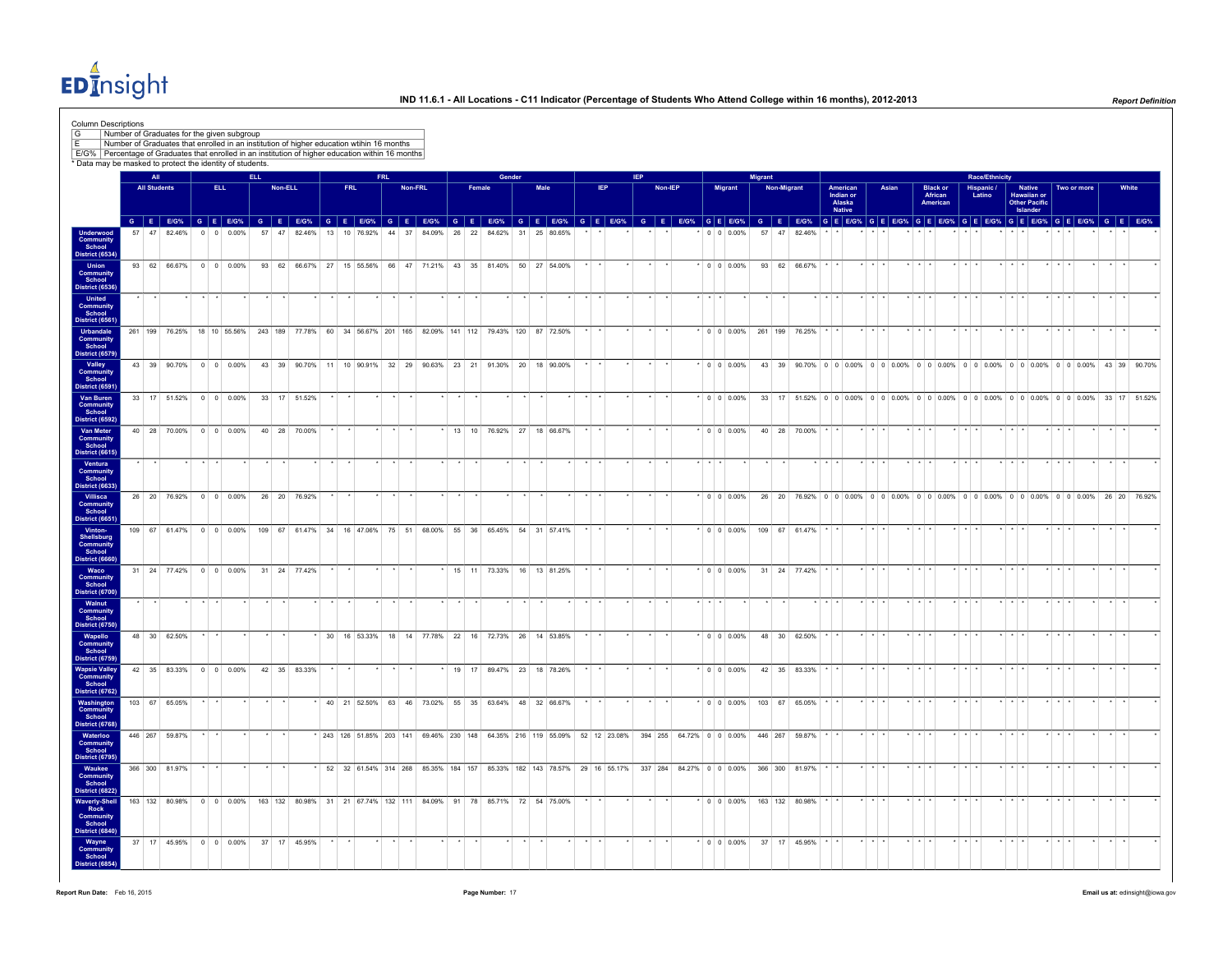EDInsight

|                                                                                  | Number of Graduates for the given subgroup<br>Number of Graduates that enrolled in an institution of higher education wtihin 16 months                           |                     |  |                        |            |         |              |            |            |         |  |        |                                                                  |      |                                                                                                       |            |            |                                  |         |                    |                   |                         |             |                                         |                                           |                         |       |                         |                                         |                         |                       |                                                    |                                                                                       |         |                             |       |
|----------------------------------------------------------------------------------|------------------------------------------------------------------------------------------------------------------------------------------------------------------|---------------------|--|------------------------|------------|---------|--------------|------------|------------|---------|--|--------|------------------------------------------------------------------|------|-------------------------------------------------------------------------------------------------------|------------|------------|----------------------------------|---------|--------------------|-------------------|-------------------------|-------------|-----------------------------------------|-------------------------------------------|-------------------------|-------|-------------------------|-----------------------------------------|-------------------------|-----------------------|----------------------------------------------------|---------------------------------------------------------------------------------------|---------|-----------------------------|-------|
|                                                                                  | E/G%   Percentage of Graduates that enrolled in an institution of higher education within 16 months<br>* Data may be masked to protect the identity of students. |                     |  |                        |            |         |              |            |            |         |  |        |                                                                  |      |                                                                                                       |            |            |                                  |         |                    |                   |                         |             |                                         |                                           |                         |       |                         |                                         |                         |                       |                                                    |                                                                                       |         |                             |       |
|                                                                                  |                                                                                                                                                                  | All                 |  |                        | <b>ELL</b> |         |              |            | <b>FRL</b> |         |  |        | Gender                                                           |      |                                                                                                       |            | <b>IEP</b> |                                  |         |                    |                   | <b>Migrant</b>          |             |                                         |                                           |                         |       |                         |                                         |                         | <b>Race/Ethnicity</b> |                                                    |                                                                                       |         |                             |       |
|                                                                                  |                                                                                                                                                                  | <b>All Students</b> |  | ELL.                   |            | Non-ELL |              | <b>FRL</b> |            | Non-FRL |  | Female |                                                                  | Male |                                                                                                       | <b>IEP</b> |            |                                  | Non-IEP | Migrant            |                   |                         | Non-Migrant |                                         | American<br>Indian or<br>Alaska<br>Native |                         | Asian |                         | <b>Black or<br/>African</b><br>American |                         | Hispanic /<br>Latino  | Native<br>Hawaiian or<br>Other Pacific<br>Islander | Two or more                                                                           |         |                             | White |
|                                                                                  | GEEOS GEEOS GEEOS GEEOS GEEOS GEEOS GEEOS GEEOS GEEOS GEEOS GEEOS GEEOS GEEOS GEEOS GEEOS GEEOS GEEOS GEEOS GEEOS GEEOS<br>120 84 70.00%                         |                     |  |                        |            |         |              |            |            |         |  |        | 52 30 57.69% 68 54 79.41% 70 50 71.43% 50 34 68.00%              |      |                                                                                                       |            |            |                                  |         |                    |                   | 0 0 0.00% 120 84 70.00% |             |                                         |                                           |                         |       |                         |                                         |                         |                       |                                                    |                                                                                       |         |                             |       |
| Webster City<br>Community<br>School<br>District (6867)                           |                                                                                                                                                                  |                     |  |                        |            |         |              |            |            |         |  |        |                                                                  |      |                                                                                                       |            |            |                                  |         |                    |                   |                         |             |                                         |                                           |                         |       |                         |                                         |                         |                       |                                                    |                                                                                       |         |                             |       |
| <b>West Bend-</b><br>Mallard<br>Community<br>School<br>District (6921)           | 28 23 82.14% 0 0 0.00%                                                                                                                                           |                     |  |                        |            |         | 28 23 82.14% |            |            |         |  |        |                                                                  |      |                                                                                                       |            |            |                                  |         | $0 \t 0 \t 0.00\%$ |                   |                         |             | 28 23 82.14%                            |                                           |                         |       |                         |                                         |                         |                       |                                                    |                                                                                       |         |                             |       |
| <b>West Branch</b><br>Community<br>School                                        | 61 53 86.89% 0 0 0.00%                                                                                                                                           |                     |  |                        |            |         | 61 53 86.89% |            |            |         |  |        |                                                                  |      | 33 31 93.94% 28 22 78.57%                                                                             |            |            |                                  |         | $0 0 0.00\%$       |                   |                         |             | 61 53 86.89%                            |                                           |                         |       |                         |                                         |                         |                       |                                                    |                                                                                       |         |                             |       |
| District (6930)<br>West<br>Burlington<br>Independent                             | 38 29 76.32%                                                                                                                                                     |                     |  |                        |            |         |              |            |            |         |  |        |                                                                  |      | 15 12 80.00% 23 17 73.91% 19 17 89.47% 19 12 63.16%                                                   |            |            |                                  |         |                    | $\cdot$ 0 0 0.00% |                         |             | 38 29 76.32%                            |                                           |                         |       |                         |                                         |                         |                       |                                                    |                                                                                       |         |                             |       |
| School<br><b>District (6937)</b><br><b>West Central</b><br>Community             |                                                                                                                                                                  |                     |  | 23 18 78.26% 0 0 0.00% |            |         | 23 18 78.26% |            |            |         |  |        |                                                                  |      |                                                                                                       |            |            |                                  |         |                    | $\cdot$ 0 0 0.00% |                         |             |                                         |                                           |                         |       |                         |                                         |                         |                       |                                                    | 23 18 78.26% 0 0 0.00% 0 0 0.00% 0 0 0.00% 0 0 0.00% 0 0 0.00% 0 0 0.00% 23 18 78.26% |         |                             |       |
| School<br>District (6943)<br><b>West Central</b>                                 | 53 31 58.49% 0 0 0.00%                                                                                                                                           |                     |  |                        |            |         | 53 31 58.49% |            |            |         |  |        |                                                                  |      | * 20 15 75.00% 33 16 48.48%                                                                           |            |            |                                  |         |                    | $*$ 0 0 0.00%     |                         |             | 53 31 58.49%                            |                                           |                         |       |                         |                                         |                         |                       |                                                    |                                                                                       |         |                             |       |
| Valley<br>Community<br>School<br>District (6264)                                 |                                                                                                                                                                  |                     |  |                        |            |         |              |            |            |         |  |        |                                                                  |      |                                                                                                       |            |            |                                  |         |                    |                   |                         |             |                                         |                                           |                         |       |                         |                                         |                         |                       |                                                    |                                                                                       |         |                             |       |
| West<br>Delaware<br>County<br>Community<br>School                                | 123 88 71.54% 0 0 0.00% 123 88 71.54% 27 14 51.85% 96 74 77.08% 60 41 68.33% 63 47 74.60%                                                                        |                     |  |                        |            |         |              |            |            |         |  |        |                                                                  |      |                                                                                                       |            |            |                                  |         |                    |                   |                         |             | $*$ 0 0 0 0.00% 123 88 71.54%           |                                           |                         |       |                         |                                         |                         |                       |                                                    |                                                                                       |         |                             |       |
| District (6950)<br><b>West Des</b><br>Moines<br>Community<br>School              | 575 458 79.65% 23 14 60.87% 552 444 80.43% 108 66 61.11% 467 392 83.94% 295 238 80.68% 280 220 78.57% 41 20 48.78%                                               |                     |  |                        |            |         |              |            |            |         |  |        |                                                                  |      |                                                                                                       |            |            |                                  |         |                    |                   |                         |             | 534 438 82.02% 0 0 0.00% 575 458 79.65% |                                           | $\star$ $\star$ $\star$ |       |                         |                                         |                         |                       |                                                    |                                                                                       |         |                             |       |
| District (6957)<br><b>West Fork</b>                                              |                                                                                                                                                                  |                     |  | 58 36 62.07% 0 0 0.00% |            |         | 58 36 62.07% |            |            |         |  |        |                                                                  |      | 29 21 72.41% 29 15 51.72%                                                                             |            |            |                                  |         | $*$ 0 0 0.00%      |                   |                         |             | 58 36 62.07%                            |                                           | $\cdot$ $\cdot$ $\cdot$ |       |                         |                                         | $\cdot$ $\cdot$         |                       |                                                    |                                                                                       |         |                             |       |
| Community<br>School<br>District (5922)                                           |                                                                                                                                                                  |                     |  | 35 29 82.86% 0 0 0.00% |            |         | 35 29 82.86% |            |            |         |  |        |                                                                  |      | 15 13 86.67% 20 16 80.00%                                                                             |            |            |                                  |         | $ 000.00\% $       |                   |                         |             | 35 29 82.86%                            |                                           |                         |       |                         |                                         |                         |                       |                                                    |                                                                                       |         |                             |       |
| West<br>Hancock<br><b>Community</b><br>School<br><b>District (0819)</b>          |                                                                                                                                                                  |                     |  |                        |            |         |              |            |            |         |  |        |                                                                  |      |                                                                                                       |            |            |                                  |         |                    |                   |                         |             |                                         |                                           |                         |       |                         |                                         |                         |                       |                                                    |                                                                                       |         |                             |       |
| West<br>Harrison<br><b>Community</b><br>School                                   |                                                                                                                                                                  |                     |  | 36 23 63.89% 0 0 0.00% |            |         | 36 23 63.89% |            |            |         |  |        |                                                                  |      |                                                                                                       |            |            |                                  |         | $ 000.00\% $       |                   |                         |             | 36 23 63.89%                            |                                           |                         |       |                         |                                         |                         |                       |                                                    |                                                                                       |         |                             |       |
| District (6969)<br><b>West Liberty</b><br>Community<br>School<br>District (6975) | 69 50 72.46%                                                                                                                                                     |                     |  |                        |            |         |              |            |            |         |  |        |                                                                  |      | 37 24 64.86% 32 26 81.25% 37 30 81.08% 32 20 62.50%                                                   |            |            |                                  |         | $\cdot$ 0 0 0.00%  |                   |                         |             | 69 50 72.46%                            |                                           |                         |       |                         |                                         |                         |                       |                                                    |                                                                                       |         |                             |       |
| <b>West Lyon</b><br>Community<br>School                                          | 44 33 75.00%                                                                                                                                                     |                     |  |                        |            |         |              |            |            |         |  |        |                                                                  |      | 15 14 93.33% 29 19 65.52%                                                                             |            |            |                                  |         | $*$ 0 0 0.00%      |                   |                         |             | 44 33 75.00%                            |                                           |                         |       |                         |                                         |                         |                       |                                                    |                                                                                       |         |                             |       |
| District (6983)<br><b>West Marshall</b><br><b>Community</b><br>School            |                                                                                                                                                                  |                     |  | 65 45 69.23% 0 0 0.00% |            |         | 65 45 69.23% |            |            |         |  |        |                                                                  |      | * 32 23 71.88% 33 22 66.67%                                                                           |            |            |                                  |         | $*$ 0 0 0.00%      |                   |                         |             | 65 45 69.23%                            |                                           |                         |       |                         |                                         |                         |                       |                                                    |                                                                                       |         |                             |       |
| <b>District (6985)</b><br><b>West Monona</b><br>Community<br>School              | 46 31 67.39%                                                                                                                                                     |                     |  |                        |            |         |              |            |            |         |  |        |                                                                  |      | 22 12 54.55% 24 19 79.17% 27 21 77.78% 19 10 52.63%                                                   |            |            |                                  |         |                    |                   |                         |             |                                         |                                           |                         |       |                         |                                         |                         |                       |                                                    |                                                                                       |         |                             |       |
| District (6987)<br><b>West Sioux</b>                                             | 40 30 75.00%                                                                                                                                                     |                     |  |                        |            |         |              |            |            |         |  |        |                                                                  |      | $*$ 20 16 80.00% 20 14 70.00%                                                                         |            |            |                                  |         |                    | $\cdot$ 0 0 0.00% |                         |             | 40 30 75.00%                            |                                           | $\star$ $\star$ $\star$ |       |                         |                                         | $\star$ $\pm$ $\pm$     |                       | $\star$ $\star$ $\star$                            | $+$ $+$ $+$                                                                           |         | $\cdot$ $\cdot$             |       |
| Community<br>School<br>District (6990)<br>Western                                | 270 218 80.74%                                                                                                                                                   |                     |  |                        |            |         |              |            |            |         |  |        |                                                                  |      | *   79   58   73.42%   191   160   83.77%   139   122   87.77%   131   96   73.28%   24   11   45.83% |            |            | 246 207 84.15% 0 0 0.00% 270 218 |         |                    |                   |                         |             | 80.74%                                  |                                           | $\star$ $\star$         |       |                         |                                         |                         |                       |                                                    |                                                                                       |         |                             |       |
| <b>Dubuque</b><br>Community<br>School<br><b>District (6961)</b>                  |                                                                                                                                                                  |                     |  |                        |            |         |              |            |            |         |  |        |                                                                  |      |                                                                                                       |            |            |                                  |         |                    |                   |                         |             |                                         |                                           |                         |       |                         |                                         |                         |                       |                                                    |                                                                                       |         |                             |       |
| Westwood                                                                         | 51 41 80.39%                                                                                                                                                     |                     |  | $0 \t 0 \t 0.00\%$     |            |         |              |            |            |         |  |        | 51 41 80.39% 18 11 61.11% 33 30 90.91% 28 22 78.57% 23 19 82.61% |      |                                                                                                       |            |            |                                  |         | $*$ 0 0 0.00%      |                   |                         |             | 51 41 80.39%                            |                                           | $\star$ $\star$ $\star$ |       | $\star$ $\star$ $\star$ |                                         | $\star$ $\star$ $\star$ |                       | $\star$ $\star$ $\star$                            | $\star$ $\star$ $\star$                                                               | $\star$ | $\rightarrow$ $\rightarrow$ |       |